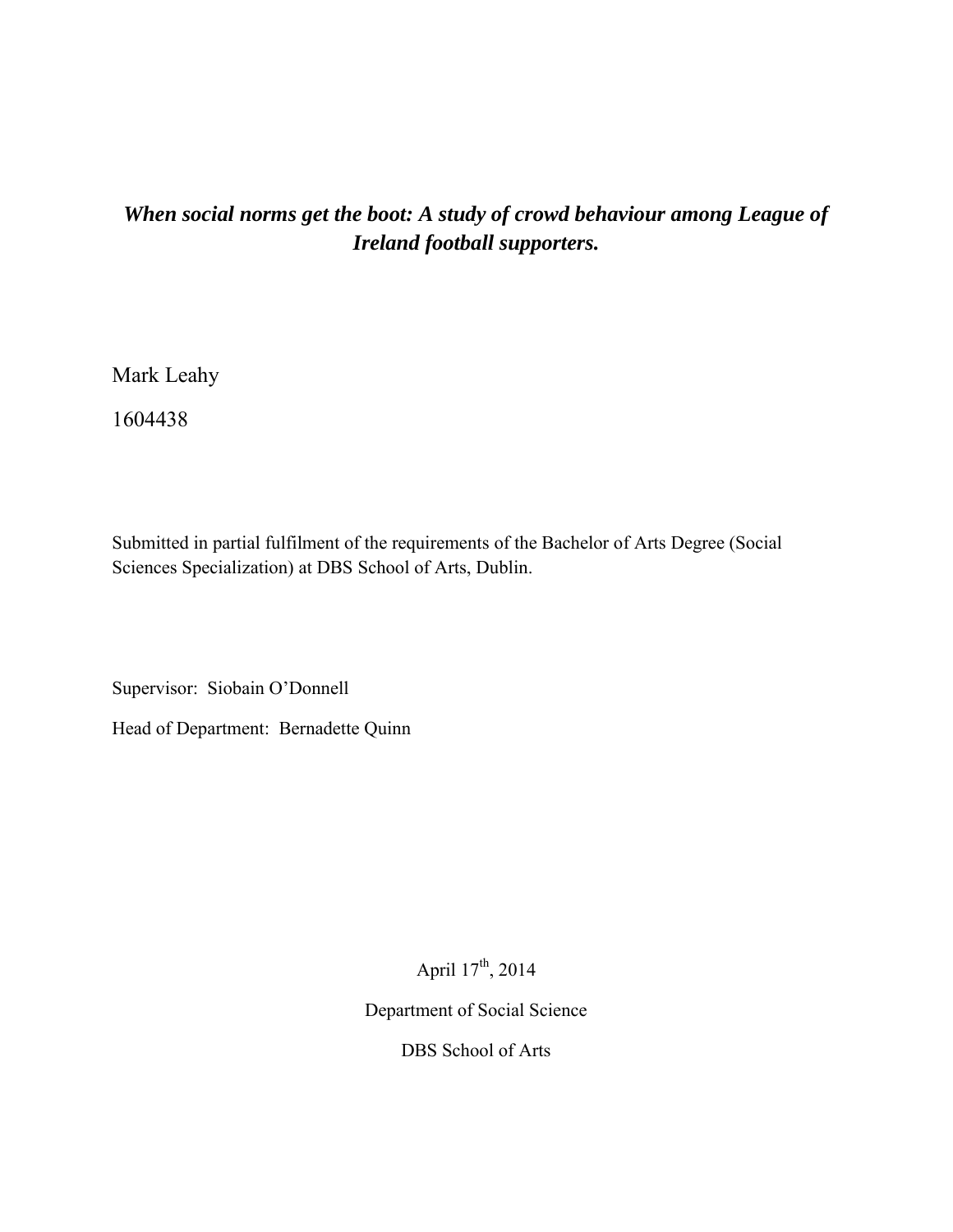# *Table of Contents:*

| Acknowledgements |              |           | $\ldots$ |  |  |  | $\overline{3}$ |
|------------------|--------------|-----------|----------|--|--|--|----------------|
| Abstract         |              |           |          |  |  |  | $\overline{4}$ |
| Introduction     | $\mathbf{r}$ |           |          |  |  |  | 5              |
| Methodology      |              | $\ddotsc$ |          |  |  |  | 19             |
| Results          |              |           |          |  |  |  | 26             |
| Discussion       |              |           |          |  |  |  | 37             |
| References       |              |           |          |  |  |  | 49             |
| Appendix         | .            |           |          |  |  |  | 51             |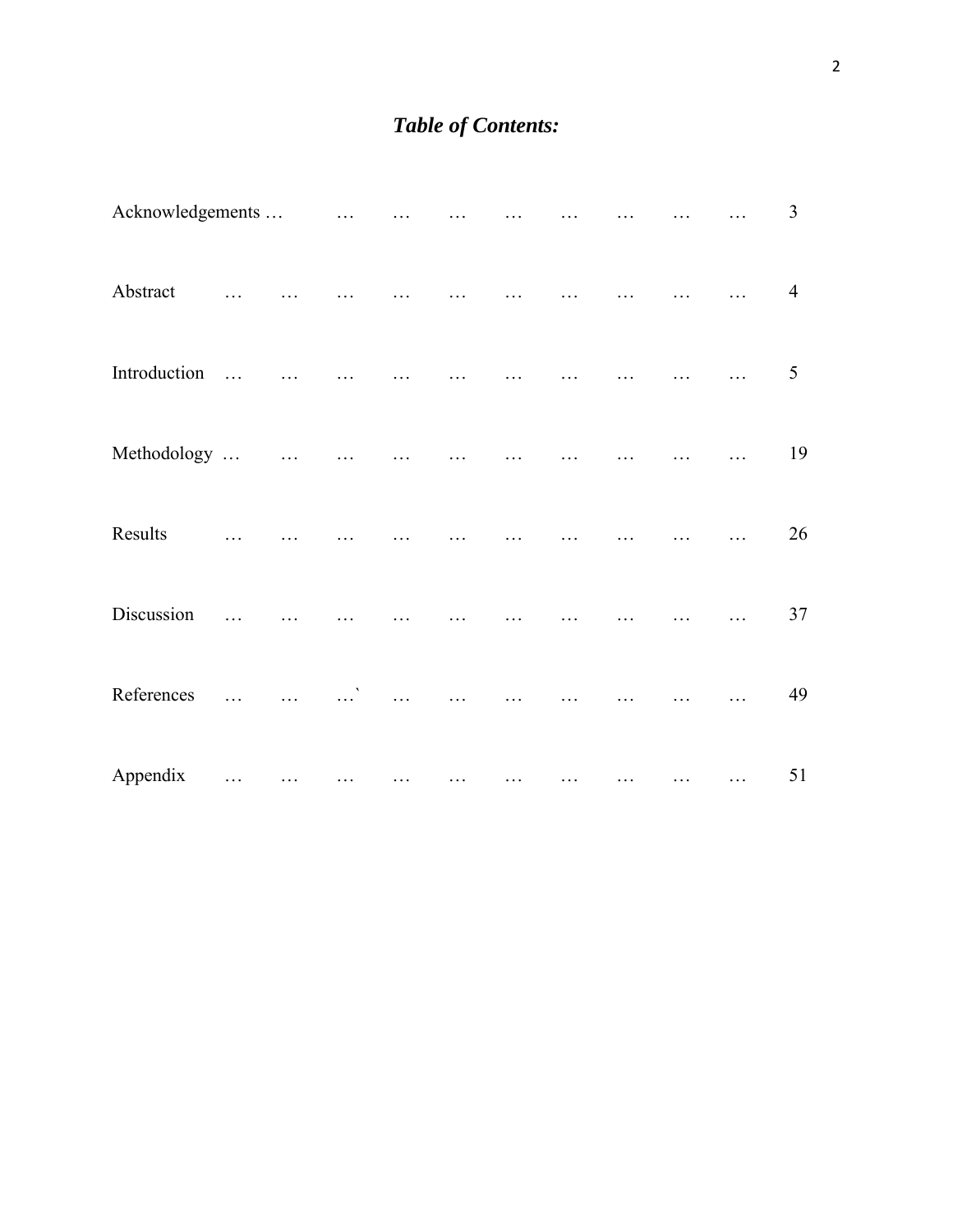### *Acknowledgements*

 I would like to thank all of the staff at Dublin Business School who assisted me in my preparation of this project. I especially thank my supervisor, Siobain O'Donnell who was always there for me to answer the many questions that I had throughout this process. I am in no doubt that this research project would have been a lot more challenging if not for Siobain's guidance and for this, I am very grateful. I would also like to thank all of the lecturers who shared their expertise throughout the year during the Research Project module, so to Annette Jorgenson, Bernadette Quinn and Vanessa Long – Thank you, you're assistance is much appreciated.

I would also like to thank all of the participants who took part in my research study. I would to express my extreme gratitude to the contact involved with the League of Ireland for his assistance in sourcing these valuable contributors and also acquiring the match-day tickets on my behalf.

 I also want to offer a heart-felt thanks to my loving girlfriend, Miriam, who supported me throughout this whole process, even on the days when it felt like it was getting the better of me and when I probably wasn't the easiest of boyfriends to live with.

 Finally I would like to thank my fellow classmates who offered great advice and encouragement throughout the process, especially at times when it seemed like this project would never get finished and that this day would never come.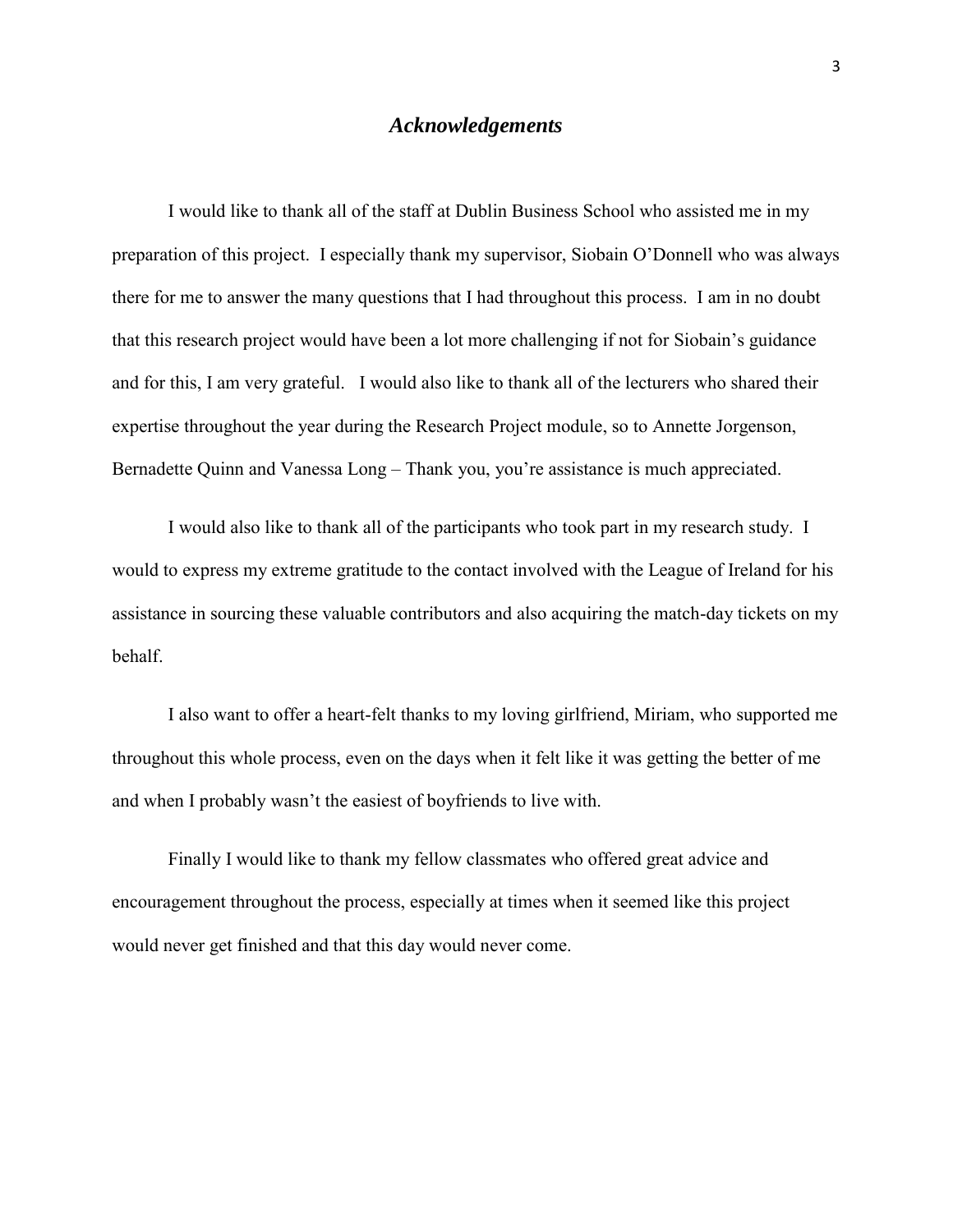### *Abstract*

The aim of this research project is to investigate how the experience of being part of a football crowd can influence the behaviour and identity of League of Ireland football supporters. The research was carried out using qualitative research methods and thematic analysis. Data was gathered for this study through the semi-structured interviews of four participants and also through ethnographic field research. Data was collected on a voice recorder and analysed through Nvivo software. The results of the research found that while in attendance of live matches, the identity and behaviour of League of Ireland supporters can be impacted by the occasion of match-day, fan rivalry and the influence of the crowd.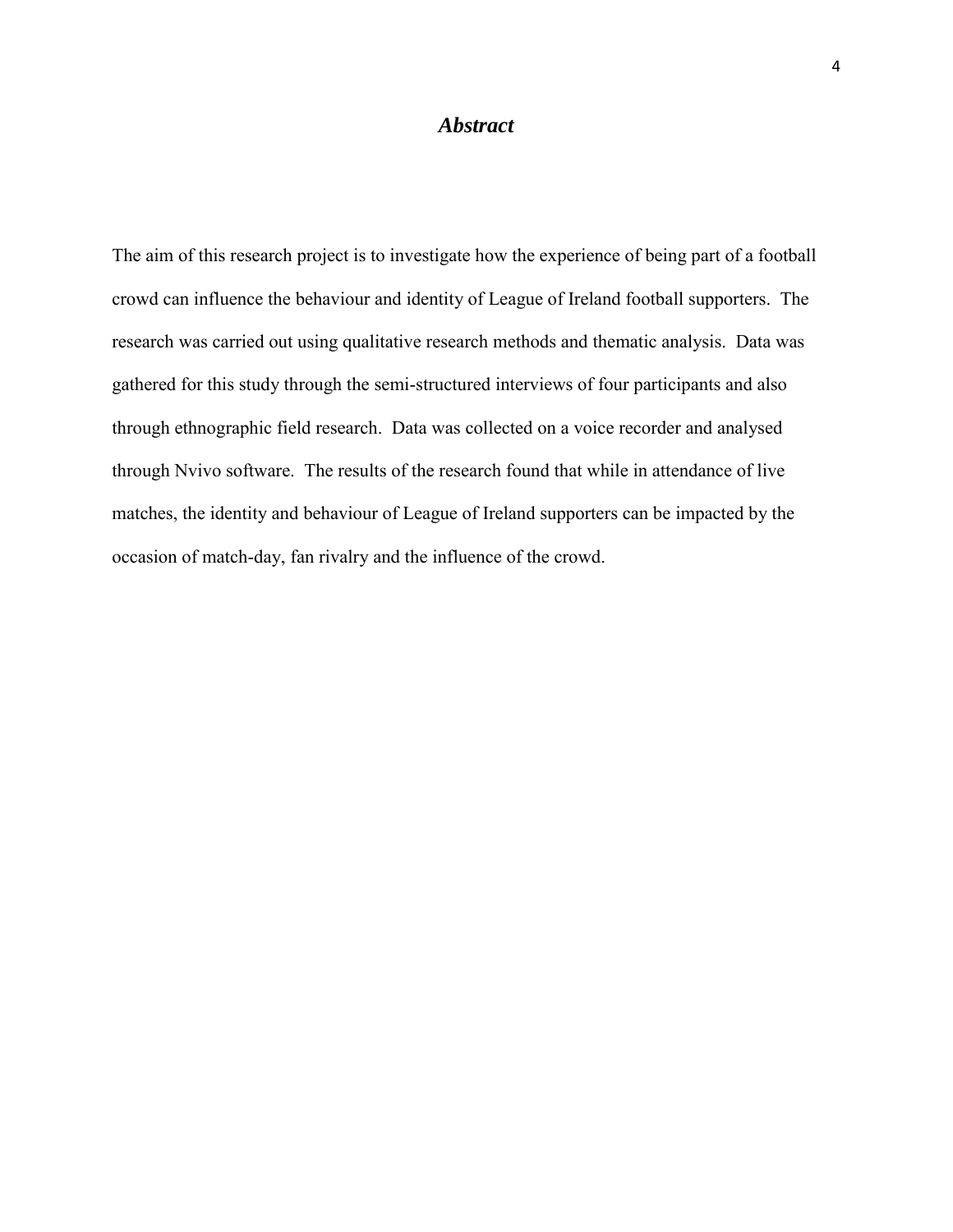### *Introduction*

 Football is arguably the most popular spectator sport in the world. The game of football has been played in one form or another for at least 2,500 years (SIRC, 2008). Since its humble beginnings as a rural British folk game, football has developed into a sport that is almost unrecognizable today in comparison to its ancestral form (Burdsey  $\&$  Chappell, 2003). As the game has developed over the years, there has been one consistent factor that has been ever present which has been vital for the sport's survival and that is the presence of those supporters who passionately follow the game, the football fan.

 It is the support of football fans that has bolstered the popularity of the game over the years and there can be no uncertainty that they are have been of the essence to the sport's success. In discussing how football fans underpin the sport, Taylor neatly summed up their significance when he stated that *"the crowd is the supreme authority without which the golden core of the game has no currency"* (as cited in Dionisio, Leal & Moutinho, 2008, p. 18). It is a relationship of reciprocation, with football supporters getting as much benefit from the joy of the game, as the sport does from their support. Football fanatics possess a passion for the game which is of such extreme intrinsic value to them that it plays a significant role in their lives (Burdsey & Chappell, 2003). Supporting a football club can help break down barriers, improve an individual's confidence and provides an arena for social interaction where people with different backgrounds, experiences and allegiances may come together (Benkwitz, W. & Molnar, G., 2012).

 The following literature review will look at previous research that has been carried out and published on football fan behavior. It is this study's intention to gain an insight into the reasons why an individual strives to be affiliated with a supporters group and to learn of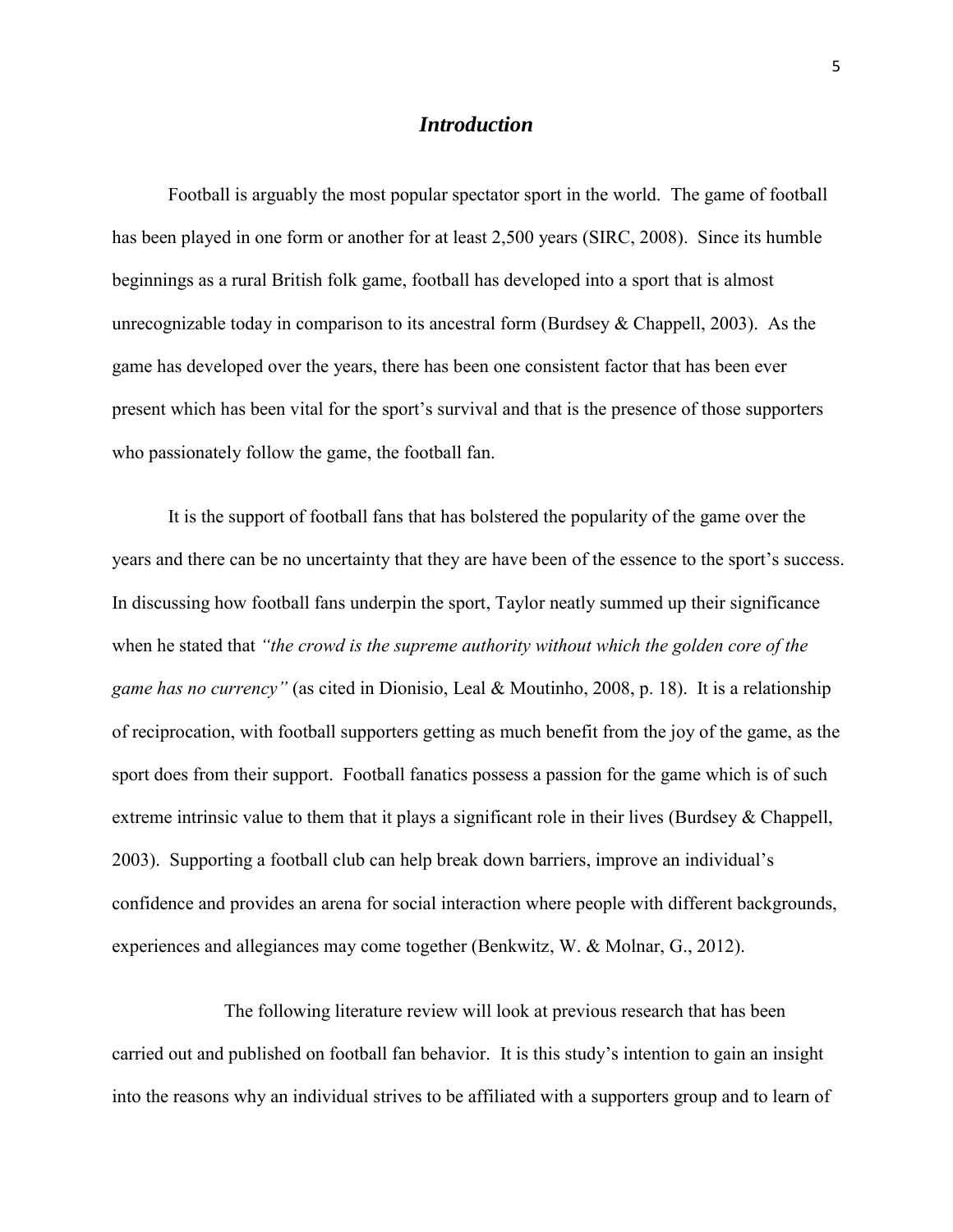the value that is attached to being identified with a football club. The aim of the research is to learn more on the dynamics of crowd behaviour and to discover the impact that crowd participation can have on a football fan's behavioural patterns. The overall objective of this research is gain an understanding of why a person can demonstrate a change from their normal behaviour while in this environment. To achieve these objectives, the key focal points of this literature review will be concerned with fan identity, social norms, crowd behaviour, the rivalry that exists among fans and finally, fan rituals.

### *Football Fans and Identity*

 In his research paper on football fandom, Amir Ben Porat states that football fandom plays a significant role in identity development and in essence it is football fandom that produces the identity of football fans (Porat, 2010). Porat sees identity as an ongoing construction process that is formed as a result of a combination of an individual's personal elements of 'self' and the presence of surrounding social and cultural environment factors (Porat, 2010). Porat argues that the roots of identity lies within these cultural factors as these elements provide a certain degree of freedom and increase the options available to a person for identity construction. It is for these reasons that Porat sees football fandom as playing a significant role in identity development and maintains that in essence it is football fandom that produces the identity of football fans (Porat, 2010). Porat asserts that football fandom acts as an effective mechanism that enables some stability in the often complex, fluid process of identity formation. Football fandom allows the individual who avidly supports their football club to possess a stable and continual element of identity. This enables the football supporter to demonstrate their support of their football club as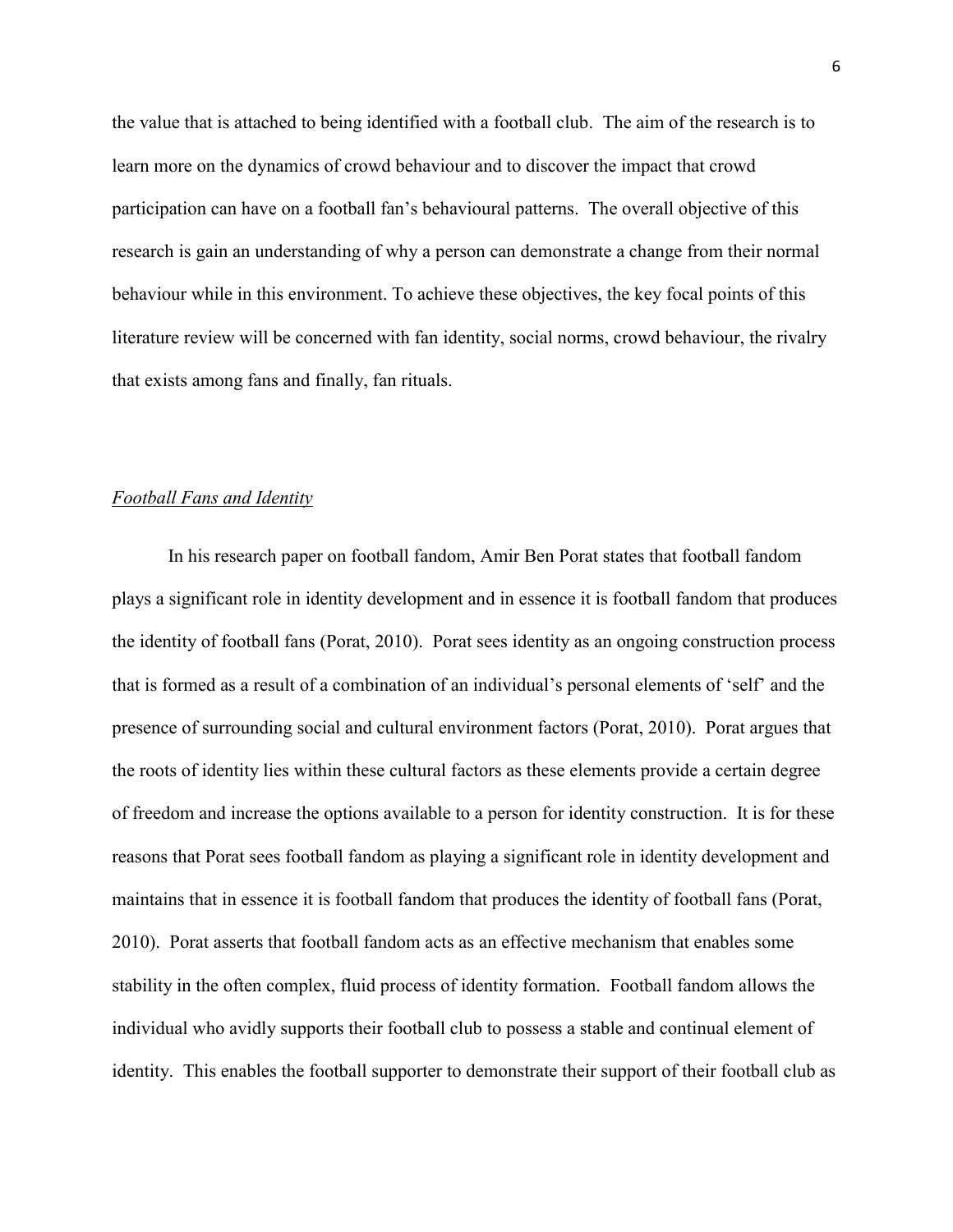the element of their profile which offers and acts as a statement of their social identity (Porat, 2010).

 As identities are formed through the interaction between people, it is a rational assertion to claim that society could not exist without identity. When people take up different identities, they position themselves in the social world. Identity allows the process of socialization where the individual learns to be a member of society. When someone is labeled as a specific type of person, it can be said that a social identity has been attributed to him or her. It is identity that signifies what we have in common with some people and what distinguishes us from others. Identity also provides a link between how one sees their self and how they are viewed by others.

 A person's identity is made up of an individual's personal preferences, their unique orientation, as well as a firm and consistent, fixed mental model of self that they possess (Leary & Tangney, 2005). For some people however, their identity is not always fixed and a lack of a consistent self exists. Uncertainty-identity theory seeks to offer an explanation to this condition and states that an individual, who is unsure on how to express themselves, is motivated to reduce these feelings of uncertainty through becoming a member of a group (Leary & Tangney, 2005). One theory commonly used to explain this phenomenon is Social Identity Theory, a contribution to the study of identity which was pioneered by Henri Tajfel and John Turner in the 1970s.

 Tajfel defines social identity as "the individual's knowledge that he/she belongs to certain social groups together with some emotional and value significance to him/her of the group membership" (as cited in Burdsey & Chappell, 2003). Social identity theory suggests that a football supporter's group is a form of a self-inclusive social category as football supporters possess similar self-definitions as one another which form part of their self-concept. By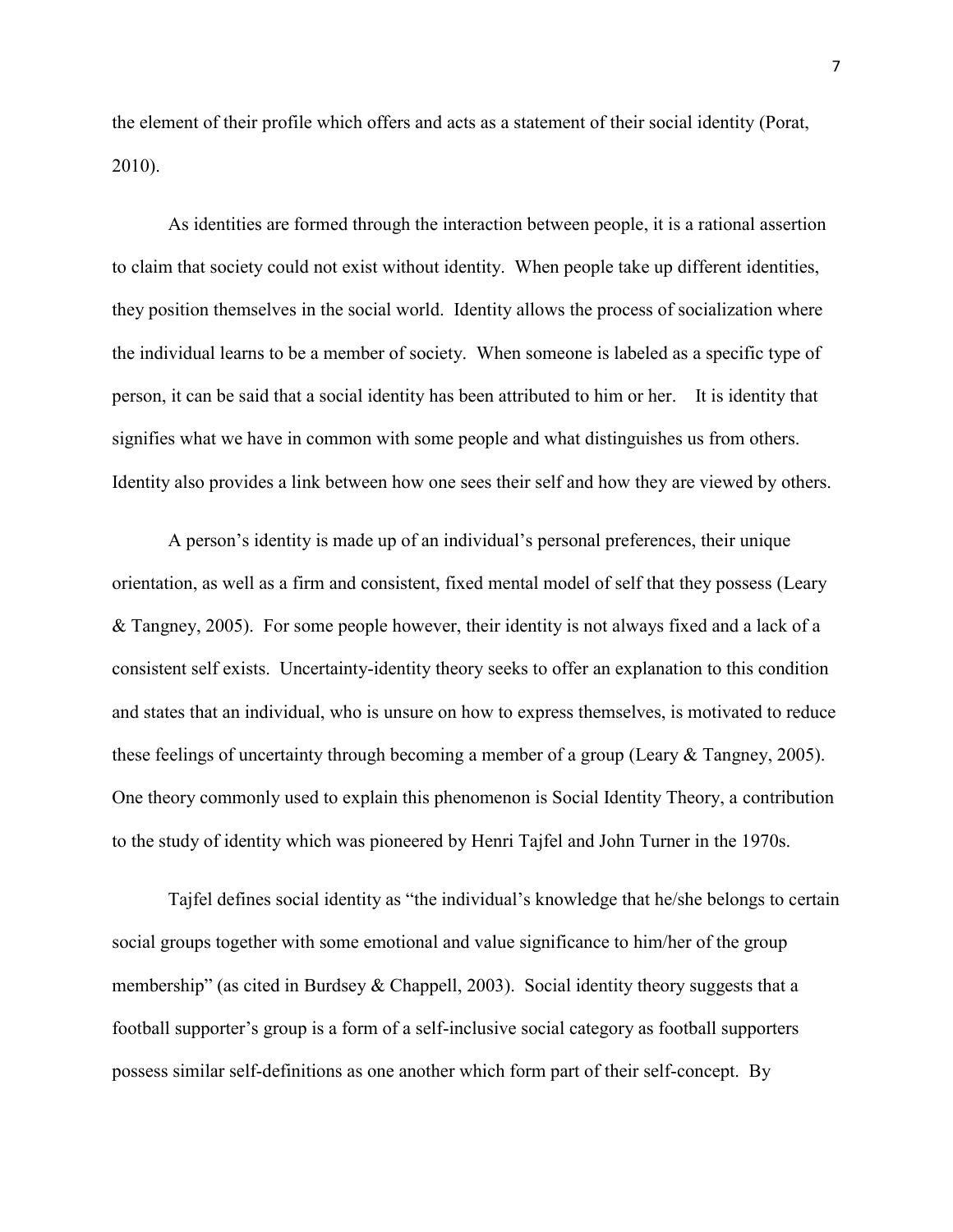identifying with a group that adopts shared attitudes and because of a human need that exists for social interaction and identity maintenance, the individual perceives this category as a part of their own social identity (Leary & Tangney, 2005). This is likely to occur when someone sees parts of their own identity in the features and characteristics of a group. This often results in a person aspiring to belong to that group and in some situations, automatically considering themselves as part of the group due to their similarities (Cook. n.d.).

For football fans, there is something special about attending a football match as it is a place where they are welcomed because of who they support and where they feel part of the crowd. Attending a football match offers an expressive support for the affirmation of the collective identity that they belong to and the positive feelings that this elicits (Burdsey  $\&$ Chappell, 2003). When football supporters attend a football match, they actively engage in sharing their identity with their fellow supporters. In this instance, identity is not used to signify what distinguishes one from others but instead it is used to provide a link that strengthens one's social bond within the group.

In his research article, Neil Cook who conducted an observational study of football fan identity in the UK found that there was strong evidence supporting social identity theory, particularly the self-categorization aspect, in the crowd behavior of the football fans which he observed (Cook. n.d.). Cook suggests that their individual identities were transformed into a collective identity by virtue of their involvement in the supporter's crowd. Cook claims that a collective identity among the supporters was very much evident in the behavior of the fans, stating that their sense of identity as individuals and as a group appeared to be intricately bound during the game (Cook. n.d.). In his previous studies, Bromberger also sought to offer an explanation of the phenomenon of collective identity. He argued that football brings people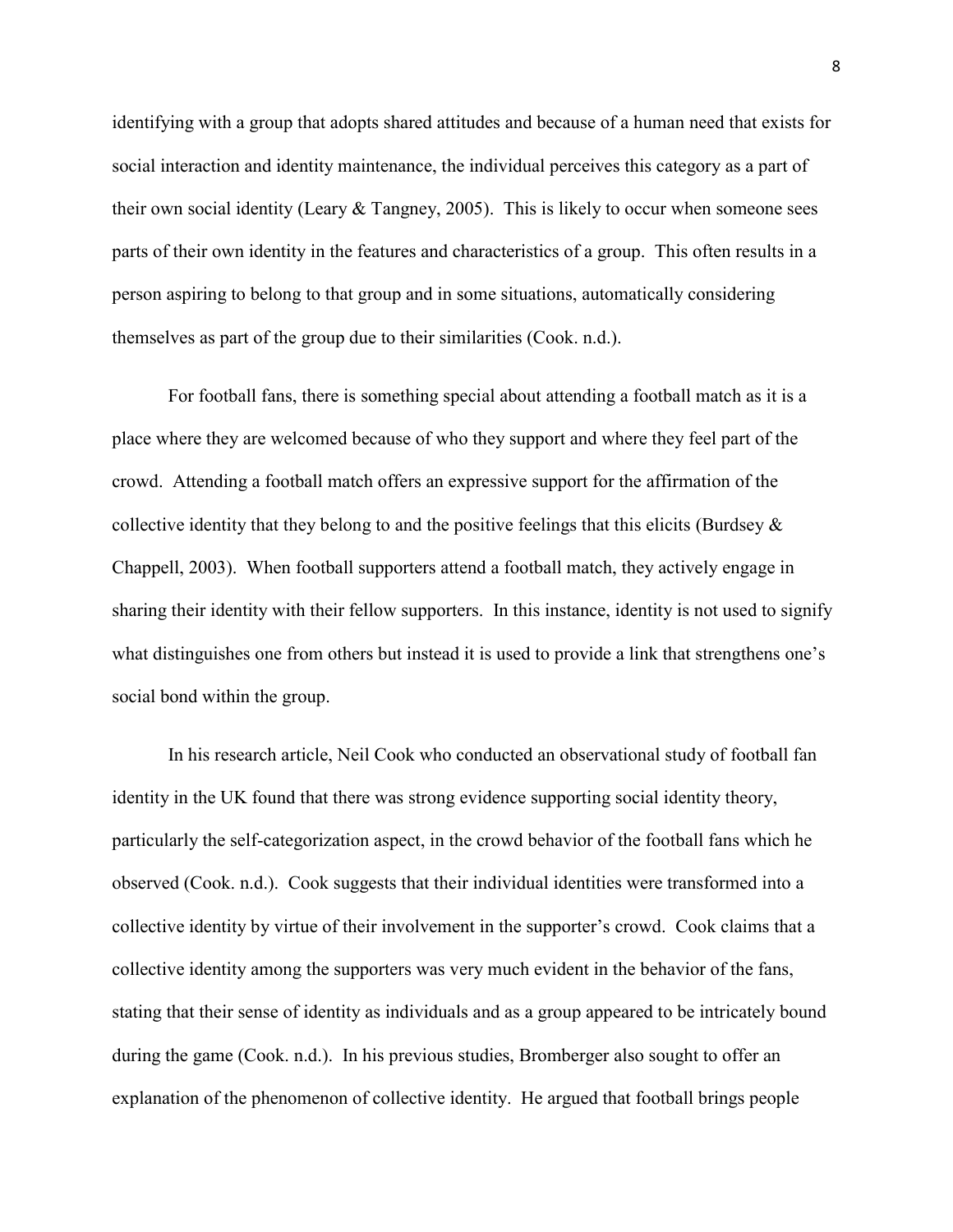together, resulting in a collective consciousness, which allows for a temporary state of anonymity where individual differences are forgotten for the time being and the joy of being united against the opposition is appreciated and enjoyed (Bromberger, 1995).

 Dr. Clifford Stott, along with his peers has conducted a number of studies over recent years which have focused on crowd psychology and the social activities of football support where the collective identity of football supporters at football matches have been examined (Stott, C., Adang, O., Livingstone, A., & Screiber M., 2007). This research highlighted the explanatory power of analyzing football matches from the perspective of the Elaborated Social Identity Model of crowd behavior and concludes that it is the psychological unity of this identity that empowers fans (Stott, C., Hoggett, J., & Pearson, G., 2012). Elaborated social identity model (ESIM) has its roots firmly in the social identity tradition, drawing on principles from social identity theory and self-categorization theory. The ESIM proposes that in order to gain an understanding of crowd dynamics, social identity should be considered as an ongoing process whereby both an individual's identity formation and the dynamics of intergroup interaction are mutually determined over time (Stott, C., Adang, O., Livingstone, A., & Screiber M., 2008).

### *Football Fans and Social Norms*

 Similar to the studies of Stott et al that sought to analyze the phenomena of football crowd behavior from the perspective of social identity and not the resulting violence that can occur due to the hooligan culture that can exist between rival supporters (Stott et al, 2012), Cook's study is more interested in the behavior of the football crowds and the process of deindividuation that occurs. From his observations, Cook argues that it became clearly apparent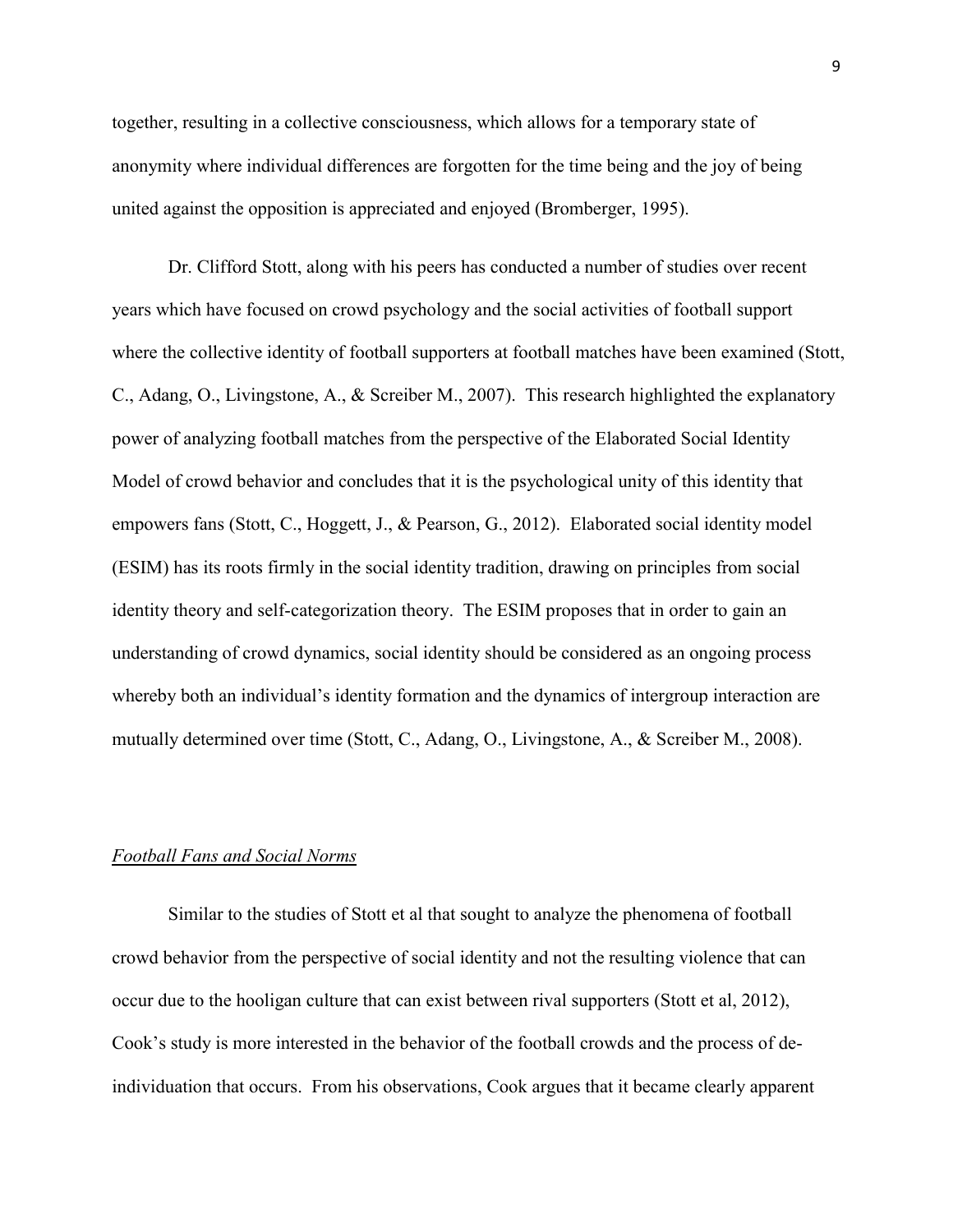that as the size of the crowd strengthened, so did the sense of collective identity among the supporters. The author feels that this comes at the expense of personal identity and that this is largely due to individuals feeling relatively anonymous while they are part of it. This anonymity Cook concludes is the reason why some football supporters demonstrate anti-social norms while attending football matches (Cook. n.d.).

 In their 1998 research paper Aguirre et al discuss Emergent Norm Theory (ENT). This theory states that nontraditional, collective behavior can emerge within a group when an unexpected event which has occurred is collectively interpreted as a normative crisis (Aguirre, B.E., Wenger, D., & Vigo, G. (1998). Aguirre et al argue that this crisis creates a sense of uncertainty and urgency that forces people to interact and create a new, emergent normative structure that guides their behavior. A new norm then emerges that guide's collective action and forces the group or crowd to reassess the situation (Aguirre, B.E., Wenger, D., & Vigo, G., 1998).

 According to ENT, collective behavior occurs as people are forced by this normative crisis to abandon their previously established conceptions held in regards to legitimate ways of acting. ENT argues that it is the appearance of unanimity among the participants in incidents of collective behavior that influences the emergence of dominant norms (Aguirre et al, 1998). Once a dominant norm emerges group members disagreeing with it have a tendency to keep quiet out of fear of group censure. This is often the case in social groups that are appealing for individuals to join where one feels that they can derive strength and a sense of identity from their connections to the group. In order to achieve group membership and become an accepted part of a collective unit, it is not uncommon for individuals to sacrifice their own norms and adopt those of the larger group. It is this desire to fit in and to be seen as part of the supporter's group that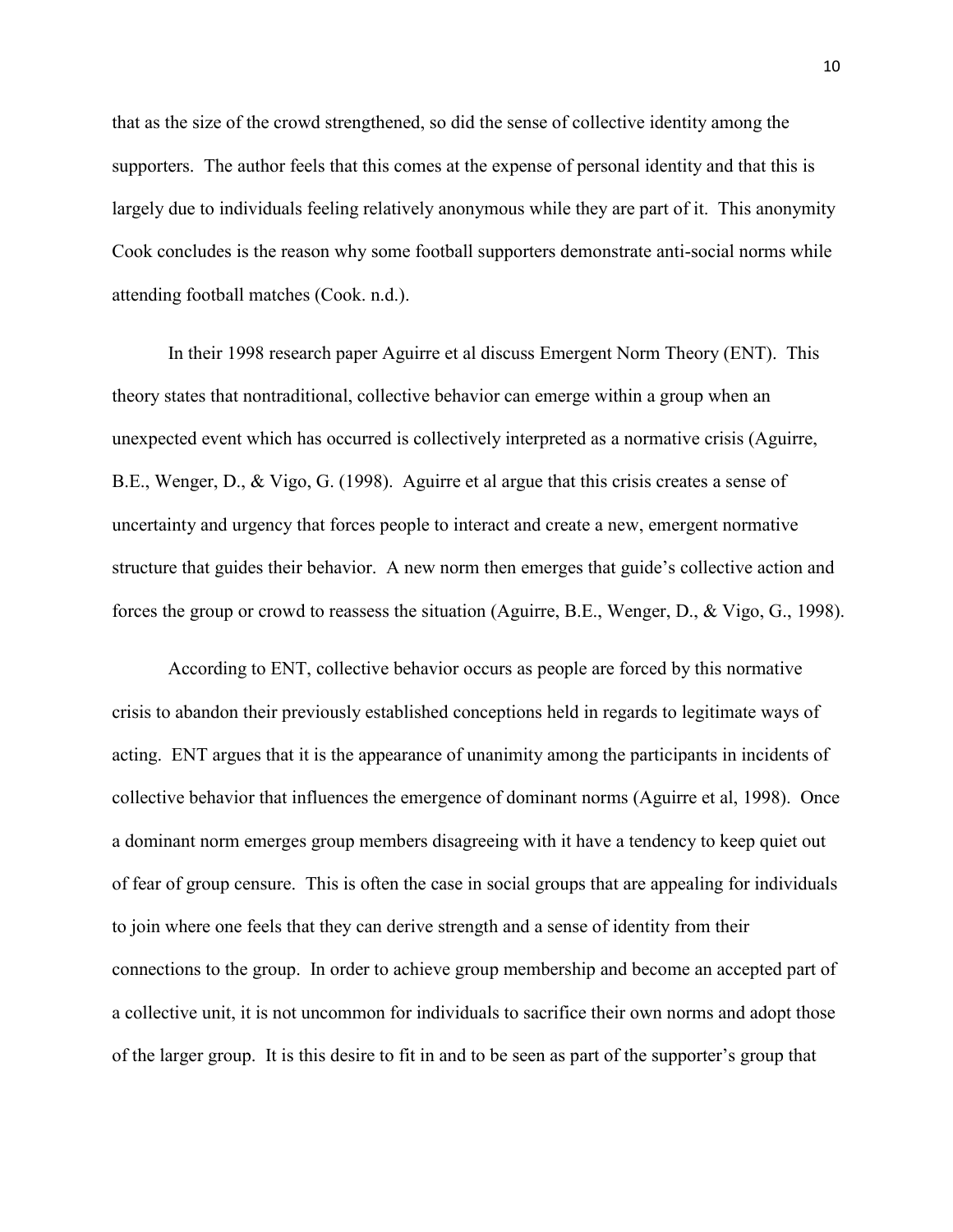can cause crowds at football matches to exhibit norms which may be contrary to socially accepted norms or even their own personal morals.

 In contrast to classic models of crowd psychology, the Elaborated Social Identity model of crowd behavior (ESIM) states that collective behavior demonstrated during football matches is fundamentally normative (Stott, C., Adang, O., Livingstone, A., & Screiber M., 2008). According to this theory these norms are the resulting outcome of crowd participant's shared social identity. At football matches, it is not uncommon for football supporters to scream hostile abuse and make obscene gestures towards opposing fans. If such behavior was to be seen outside a football stadium, it would be seen as anti-social and deviant, but for some reason, as this happens in a uniformed way within the stadium, this behavior becomes the emerging norm and tends to be accepted by everyone present (Cook, n.d.).

### *Football Fans and Crowd Behavior*

 A frequently studied example of social grouping is the phenomenon of crowd behavior. The phenomenon of crowds has long been of interest to psychologists who recognized that a careful analysis of crowd formation was of obvious interest to a society. Psychologists felt that the collective action of groups at the time played an increasingly important part in social life (Milgram, Bickman & Berkowitz, 1969). This is an argument that has been supported by Gustave Le Bon who has carried out research on the mental unity of crowds. Le Bon makes the point that when individuals are gathered together in a crowd for purposes of action; this assembly can result in certain new psychological characteristics emerging within individuals which were previously not apparent or possibly in existence (Le Bon, G., 2008). Evidence of Le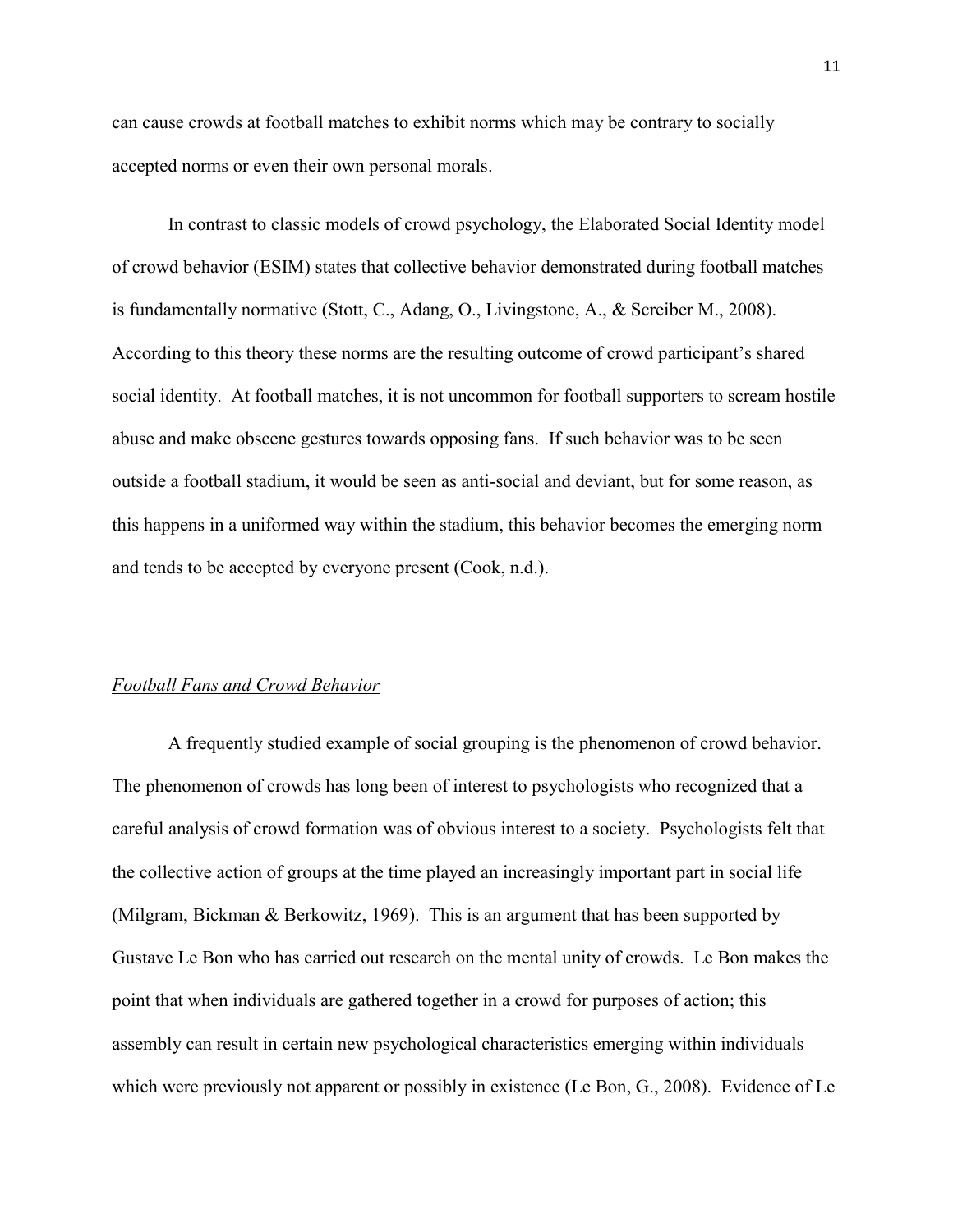Bon's argument on this social phenomenon can be easily witnessed on any given week in any football stadium through the observation of the behavior of football fans.

 The studies of Stott et al are concerned with the importance that football matches have on the study of crowd behavior and state how critical it is for psychologists to learn more of the behavior of football supporters due to its potential to contribute to the study of crowd events. Stott states that as a crowd event, football matches provide important opportunities for empirical study and development in theoretical understanding of crowd dynamics (Stott, C., Adang, O., Livingstone, A., & Screiber M., 2008). Cook's observational study on football fans also investigates the phenomenon of crowd behavior linking this to social identity theory. Cook argues that football supporters that comprise a crowd at a football match assume a collective identity and that this is outlined by their shared behavior and attitudes. Cook reports witnessing primitive and instinctive behavior from the football supporters that he observed and suggests that this is brought on from a relative sensation of feeling anonymous while they are part of the crowd (Cook., n.d.).

 Anthony King through interviewing football fans for his research study on masculinity and football crowds draws the conclusion that there is an obvious presence of masculine pride which evolves from being part of the crowd (King, 2010). From these findings, King proclaims that it is actually masculine pride and not team pride which is the central feature of their fandom. He goes on further to argue that football supporters obtain pride not only from the success of their team but also from being part of the crowd and that this fuels and acts as a boost to their masculine pride (King, 2010). King state that through the regular attendance of football matches, supporters reinforce their position within the crowd and come to consider the crowd as a place of security where they can expect to receive respect from their fellow supporters. This mutual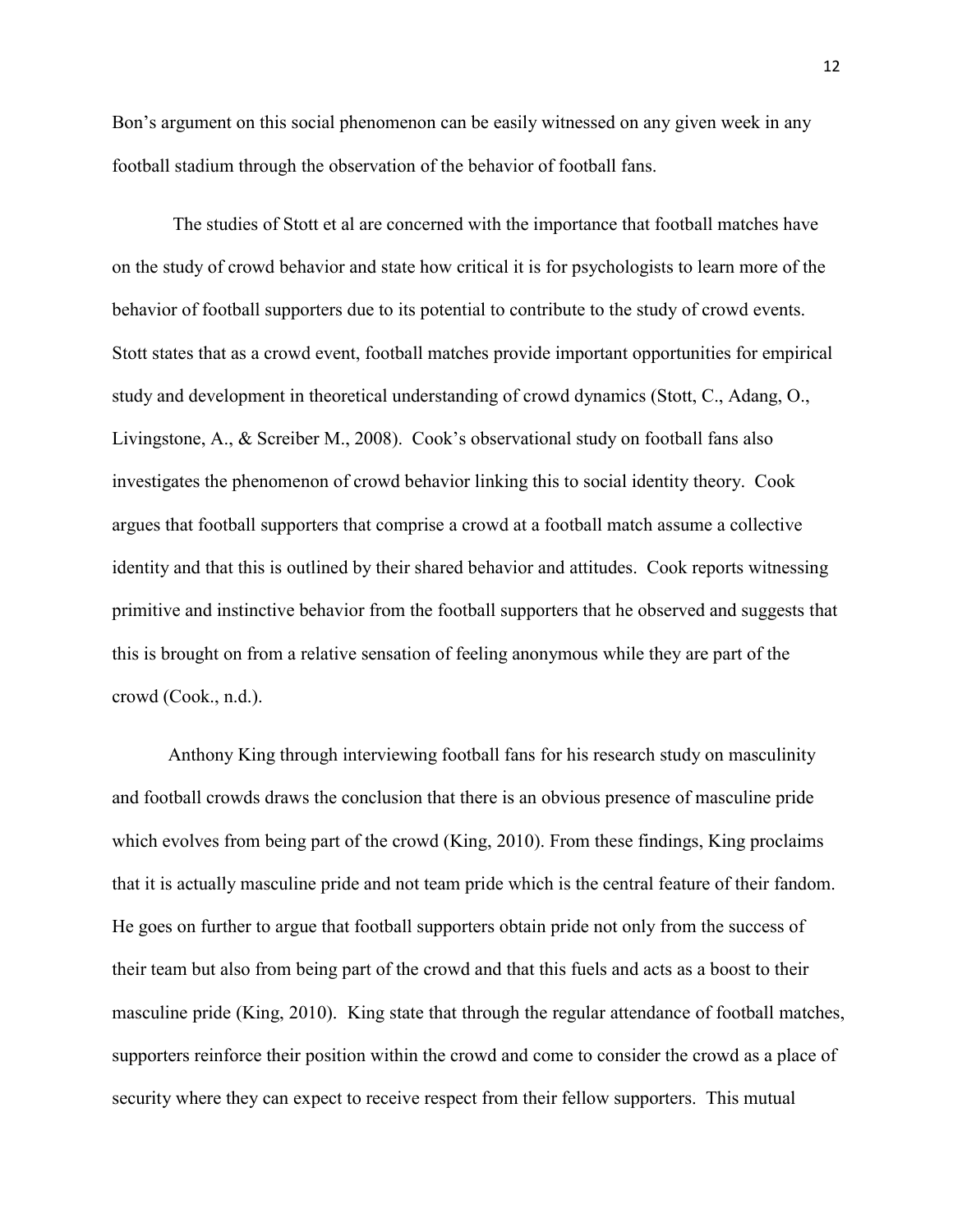respect that the crowd has for each other further strengthens the bond of the group and secures their social status within the crowd.

#### *Football and Rivalries*

Supporting a particular football team not only facilitates a sense of belonging with fellow supporters, it also acts as a means of differentiating oneself from other groups (Burdsey & Chappell, 2003). This perception of being distinct from their rivals can play a key part in shaping a fan's sense of unity with their own group as this can elicit positive feelings for the individual and reinforces their sense of belonging with their fellow supporters. Rivalry is often described as 'binary opposition' and competition with 'opposing numbers' (Benkwitz, W. & Molnar, G., 2012). When considering football fan rivalries, it is important to gain an understanding of this opposition and competition that exists between different fan groups as rivalry can often result in the emergence of collective identities which have an effect on the operation of modern societies (Benkwitz, W. & Molnar, G., 2012).

 In their studies on the behaviours of football fans, both Cook (n.d.) and Stott et al (2012) discuss the idea of Realistic Conflict theory. This theory states that when individuals form into a group, in this instance a football supporter's group, that person automatically becomes comfortable within the group due to their similarities. This closeness to the group can elicit a belief within the individual that their identity is now shared with the group. It is this connection with the group that often results in the individual becoming more aware of and to focus on the differences of other groups which contribute to the perception of these opposing groups to be seen as a threat. This is especially the case when it comes to rival football supporters who are in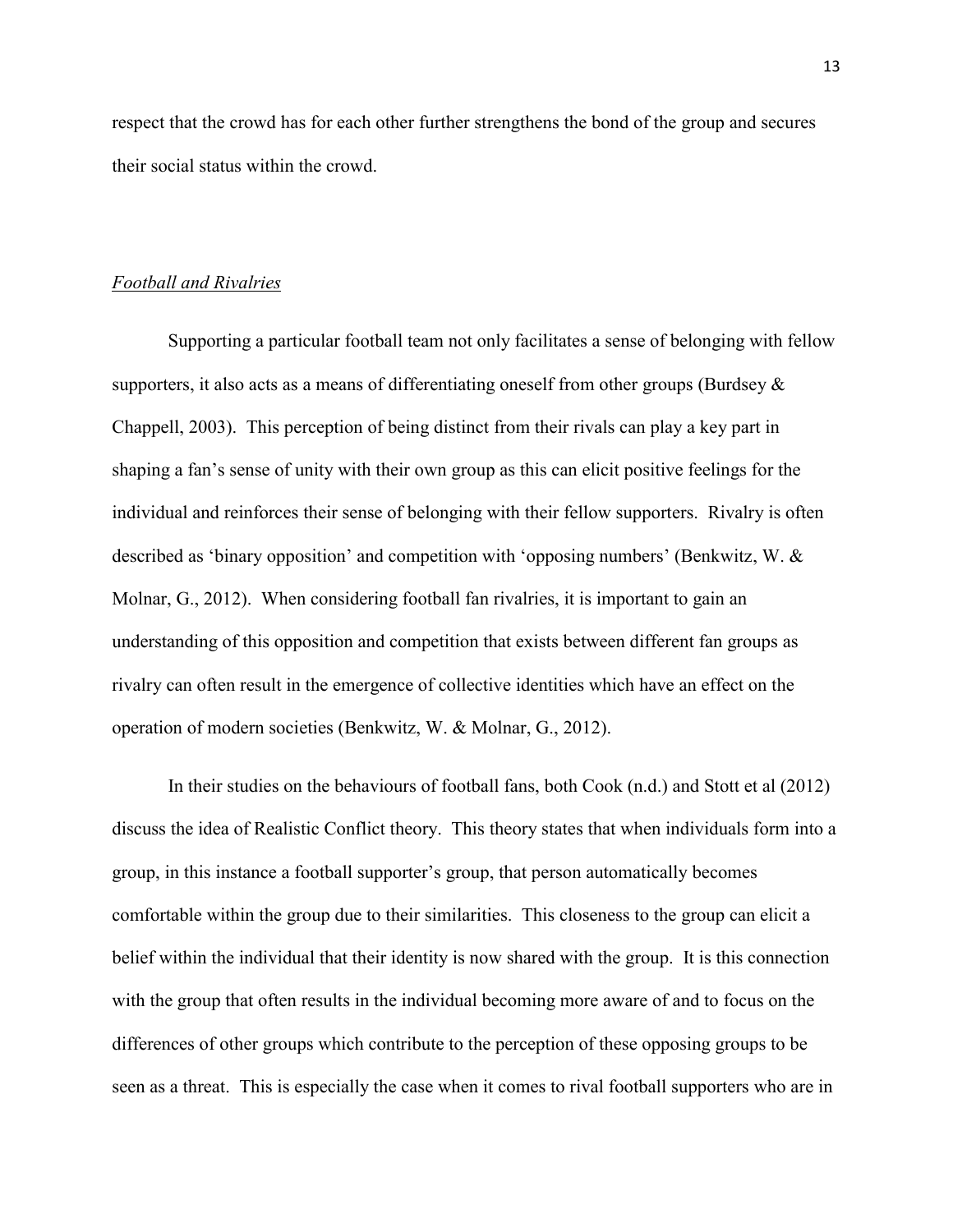competition with each other. In this instance, feelings of prejudice and discrimination against perceived rivals are common-place.

 In his qualitative report, Cook discusses how prior to the match, he observed rival groups of supporters congregating in the pubs beforehand and discussing the upcoming match with genial banter and mutual respect. However, he goes on to report that there was a markedly significant change in relations between the different supporters once they were inside the stadium, where the existing rivalry between the two sets of supporters intensified and very clear identities of 'them' and 'us' emerged during the match (Cook. n.d.). Cook describes how he witnessed the crowd engage in prejudiced chanting and how both sets of fans gestured at each other in a discriminatory fashion. Cook concludes that as the game approached the final whistle, it was clear that the game represented a battle for status among the opposite supporters. The intensity of the chanting and provoking from the set of fans whose team was winning noticeably increased as the fans became more confident that on this occasion that they had won the bragging rights over their rivals (Cook. n.d.).

Football rivalries are commonplace across the globe and are usually underpinned by social, historical or cultural factors. The 'local derby' where two clubs that share an intense rivalry, due to either their historical connection or proximity, compete against each other is a prime example of when rivalry reaches fever pitch. Local derbies are emotionally charged occasions for football supporters where a positive result for their team means more than just the success in the competition but also signifies a confirmation of their superiority in the traditional confrontation of histories, class and politics that has existed between the two rivals over the years (SIRC, 2008).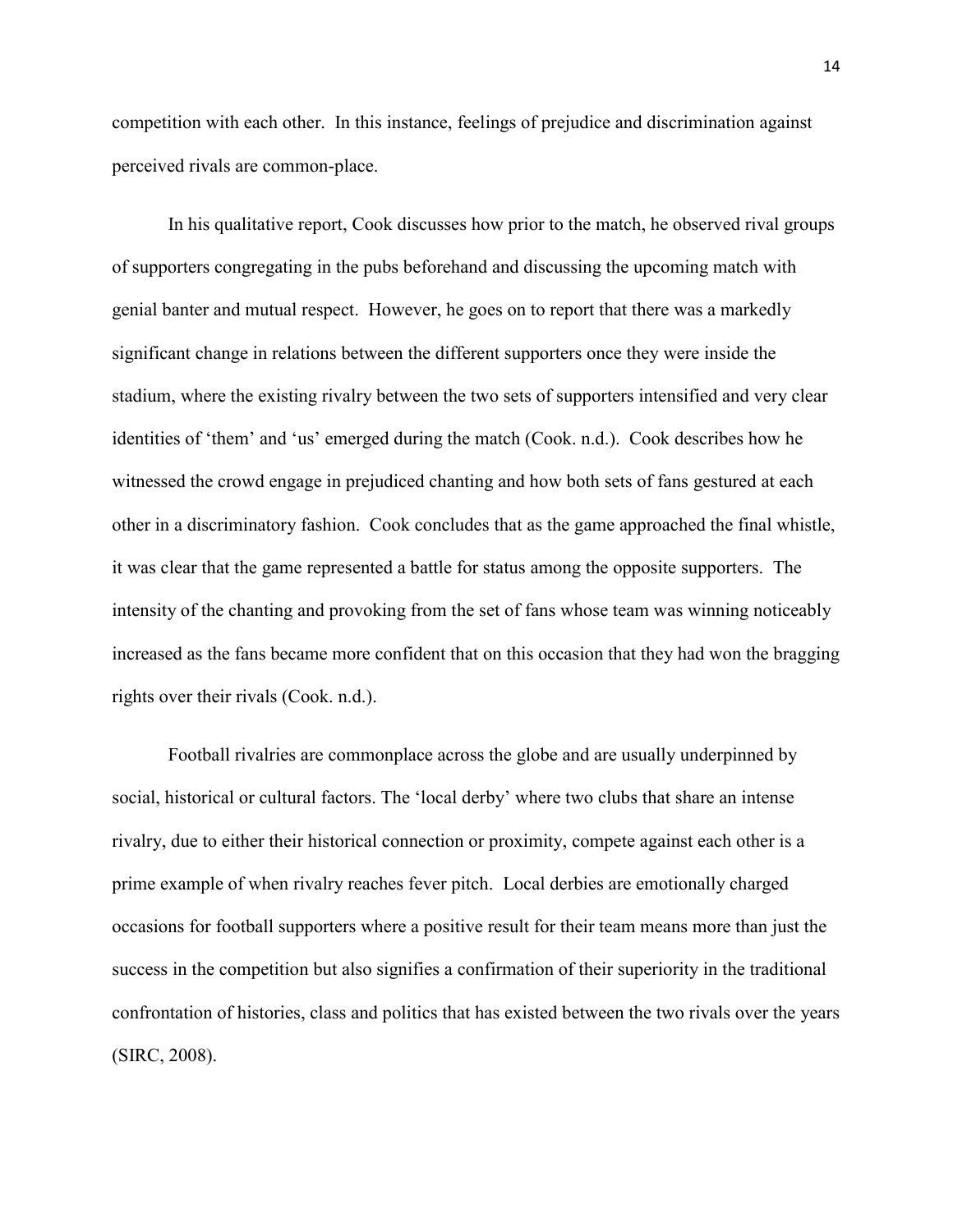In Benkwitz's & Molnar's 2012 study they discuss how the word rivalry brings with it thoughts and ideologies of conflict, domination, power and struggle which could be viewed in opposition to the functionalist ideals of what is often associated with modern sports (Benkwitz, W. & Molnar, G., 2012). As football gives rise to intense rivalries, a study into rivalry is important in order to understand the underlying factors that shape oppositions and social identities. Rivalry forms a fundamental part of a football fan's support which is emphasized in their desire and perception of their club being superior to their rivals.

### *Football and Rituals*

 The demonstration of rituals of various kinds by football supporters are a common feature present at football matches. Participation in match day rituals my football supporters is a means of expressing their support and a way to convey proof of team loyalty. Fan participation in rituals can be as straight forward as making sure that the match-day programme is purchased and read before a game. Ritualistic behavior is also expressed through regular, active attendance at games and participation in the chants, songs and other rituals which contribute to the pleasure of the occasion (SIRC, 2008). Match day rituals strengthen social bonds among supporters and confirm one's affiliation as a member of the group.

A ritual is defined as a religious or solemn ceremony of series of actions performed according to a prescribed order. For fanatics it can be reasonably argued that a football match is akin to a sacred ceremony (Bromberger, C., 1995). It can also be reasoned that through the passion that they have for their team, football supporters have developed tribal behaviours. This behavior can be seen in their use of specific terminology and symbolism that is associated with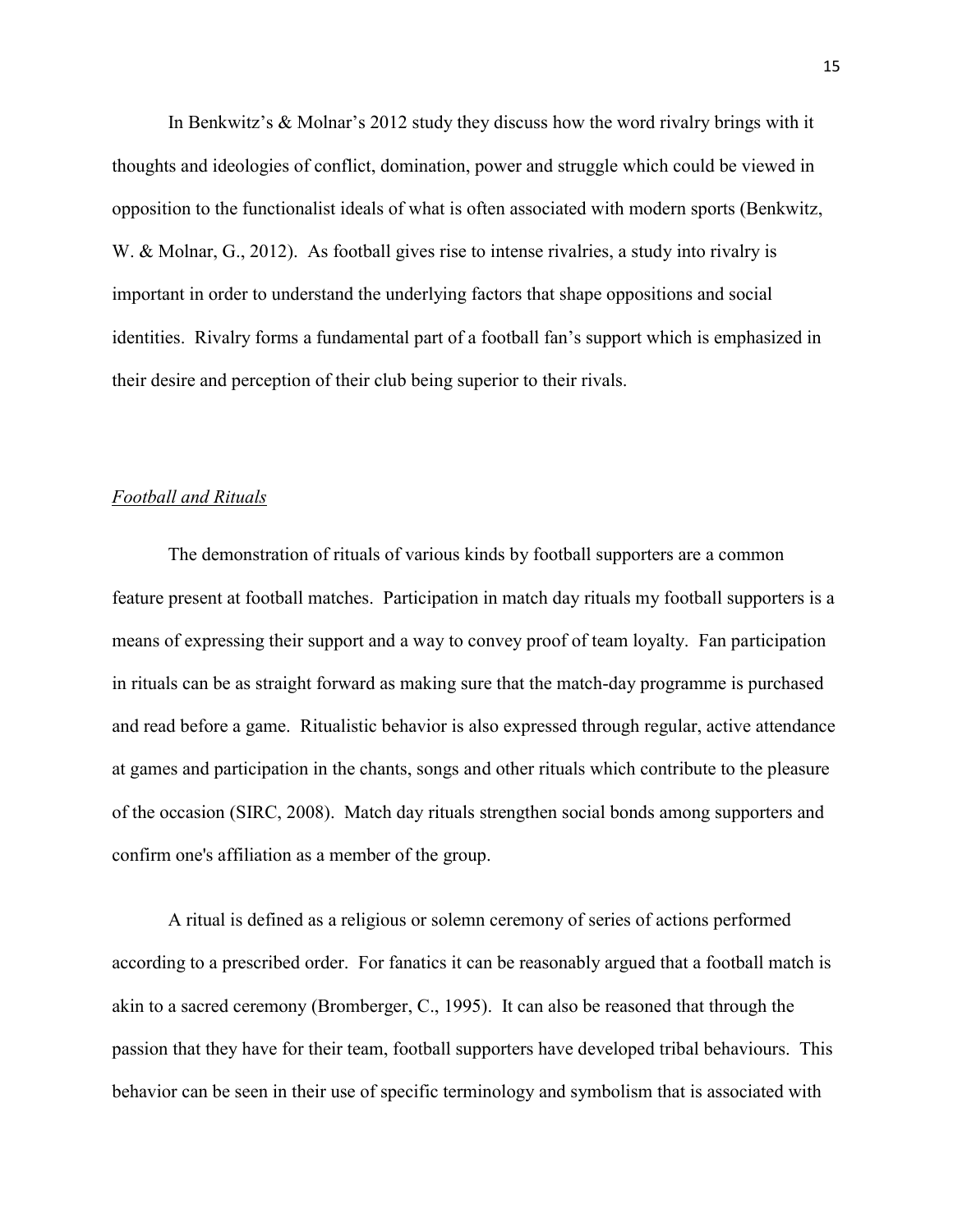their team, such as the erection of banners and the rendition of specific chants (Dionisio et al, 2008).

In her 2012 study on Interaction Ritual theory, Marci Cottingham argues that an exploration into the meaningful rituals and emotions experienced by fans is fundamental to understanding fan behavior (Cottingham, M., 2012). Interaction Ritual theory (IR theory) is grounded in Durkheim's work, who stated that the main object of ritual ceremonies was to secure the continuity of collective consciousness which works to assert one's believe that they belong to the group (Bromberger, C., 1995). IR theory, contributes to this work by providing a critical lens for understanding the emotional and ritual behaviours of fans and attempts to gain meaning of what these rituals provide to their fandom (Cottingham, M., 2012). Interaction Ritual (IR) theory conceptualizes emotion as a socially emergent, rather than a socially constrained positive energy (Cottingham, M., 2012). This offers an explanation behind the reasons that football supporters participate in such rituals as interacting with other supporters, erecting banners in the stadiums and joining in with their favorite chants, as it is the involvement in such rituals which produces positive emotions for the fans. This outcome is achieved due to the presence of common attitudes and beliefs that exist among supporters, who share a collective desire for the same, positive outcome, essentially, their team winning.

Pre- and post-game rituals are important in creating a sense of community among fans. Rituals such as meeting up with other fans for a drink in a certain pub before and after the game are important to fans as these occasions foster a strong sense of belonging to the fan group which strengthens the sense of closeness to the group (SIRC, 2008). Football fans describe themselves as 'the twelfth man' and see the ritualistic singing and chanting that they perform during the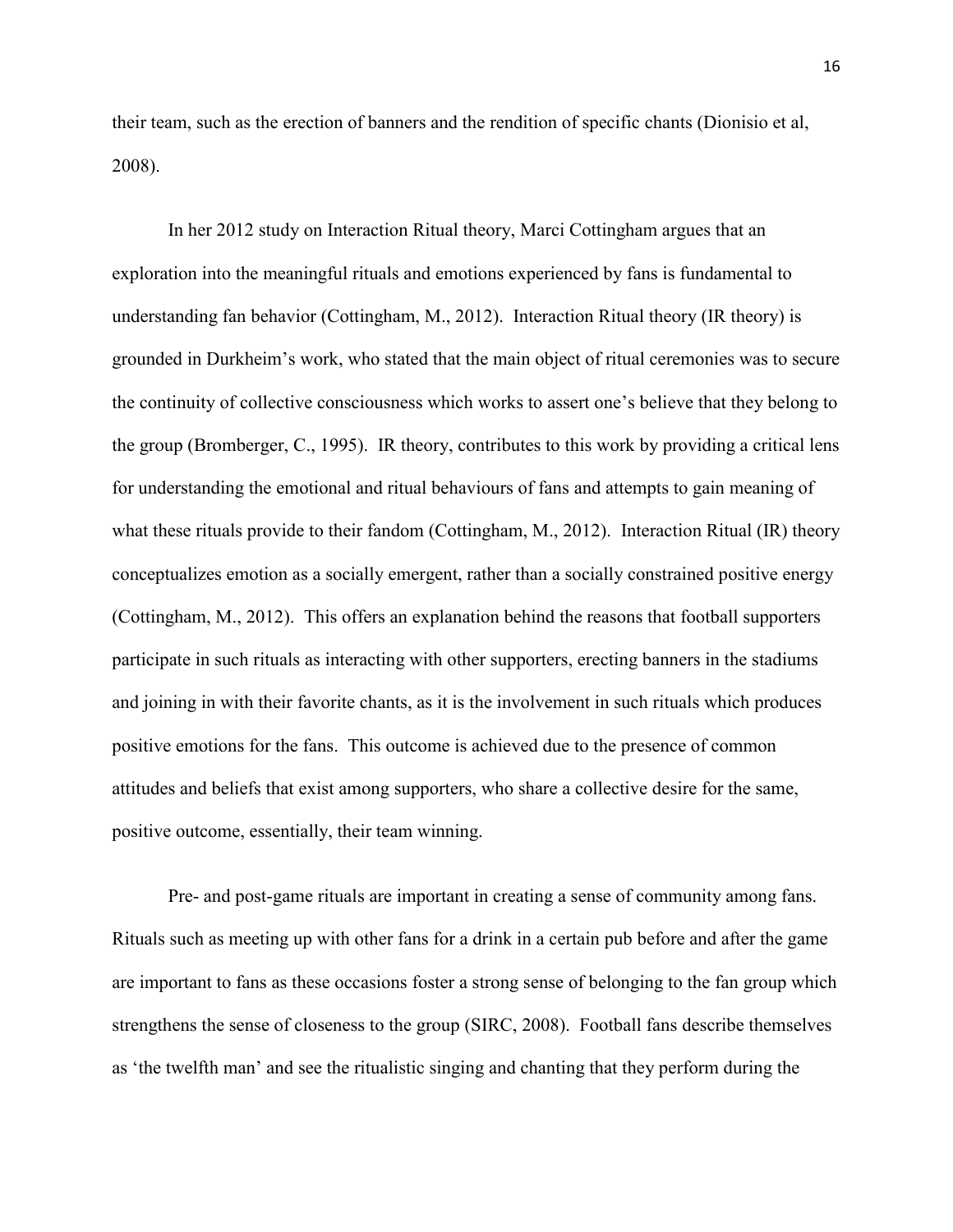game as an essential ingredient that motivates their team and intimidates the opposition. Chants are an expression of the fan's affiliation and commitment to their team and are verbal expressions of the dominance and supremacy which they belief they posses while attending football matches.

## *League of Ireland football fans and Research rationale*

 If you were to ask any Irish person which soccer team they supported, they are far more likely to name an English team than a League of Ireland team. The percentage of Irish soccer fans that actually support a League of Ireland team is very low compared to those who support English Premier League teams. While the level of support for the League of Ireland has seen a rise in its popularity over recent decades, the number of crowds that it attracts is rarely, if ever, as large as those which attend inter-county Gaelic Football matches (DoChara, n.d.).

 The reason for this can be traced back to the past rules of the GAA, the administrators of Gealic football and hurling, who for many years, considered soccer as a 'foreign game' and therefore stipulated that any member of their organization, were forbidden to play soccer or even to attend a soccer match as a spectator. It wasn't until this ban was lifted in 1971 that many people in Ireland started to play and support both soccer and GAA games (DoChara, n.d.). This late introduction to soccer within Ireland can be seen as the reason that soccer did not take as strong a hold in Ireland as it did in other European countries.

 To this day, the Irish league remains semi-professional, with most clubs in the league struggling to survive financially, resulting in Irish players not getting as highly paid as they would in other European leagues. This discrepancy in wages can be seen as the main cause of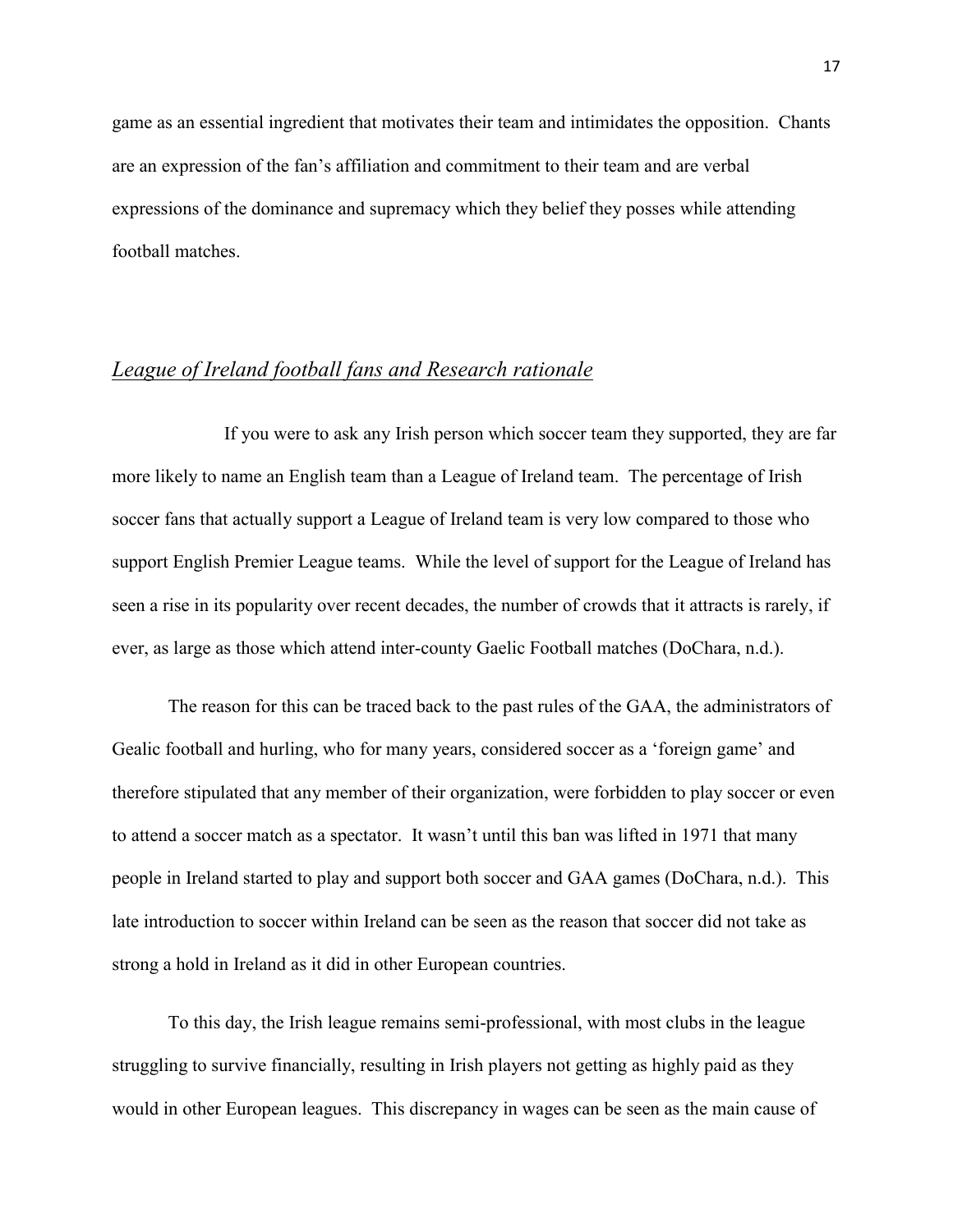Ireland's better players and all of its international team, leaving Ireland to play with English professional clubs, where earnings are much higher. The Premier league is also considered one of the best leagues in the world as it contains high-profile teams and attracts super-star players. It is for these reasons that the Premier league is of enormous interest to many Irish soccer fans which has been at the expense of the League of Ireland.

 Despite the glamorous attraction of the Premier league, there remains a small but passionate group of Irish football supporters who shun it in favour of supporting an Irish team in the League of Ireland. While there have been numerous studies conducted before on the crowd behavior of different football supporters from all across the globe, there appears to have been very little research conducted on the traits of League of Ireland supporters. This is where this research differs from previous studies on fan behavior, in that it concentrates specifically on the behavior of those supporters who follow the League of Ireland. The rationale behind this research project is to improve our understanding of why this support can sometimes lead to changes in the behavior of supporters while attending football matches, as well as to gain an understanding of how the crowd can influence a League of Ireland football supporter's behavior. The question that this research will seek to find the answer to is:

*How does the experience of being part of a football crowd influence the behavior and identity of league of Ireland fans?*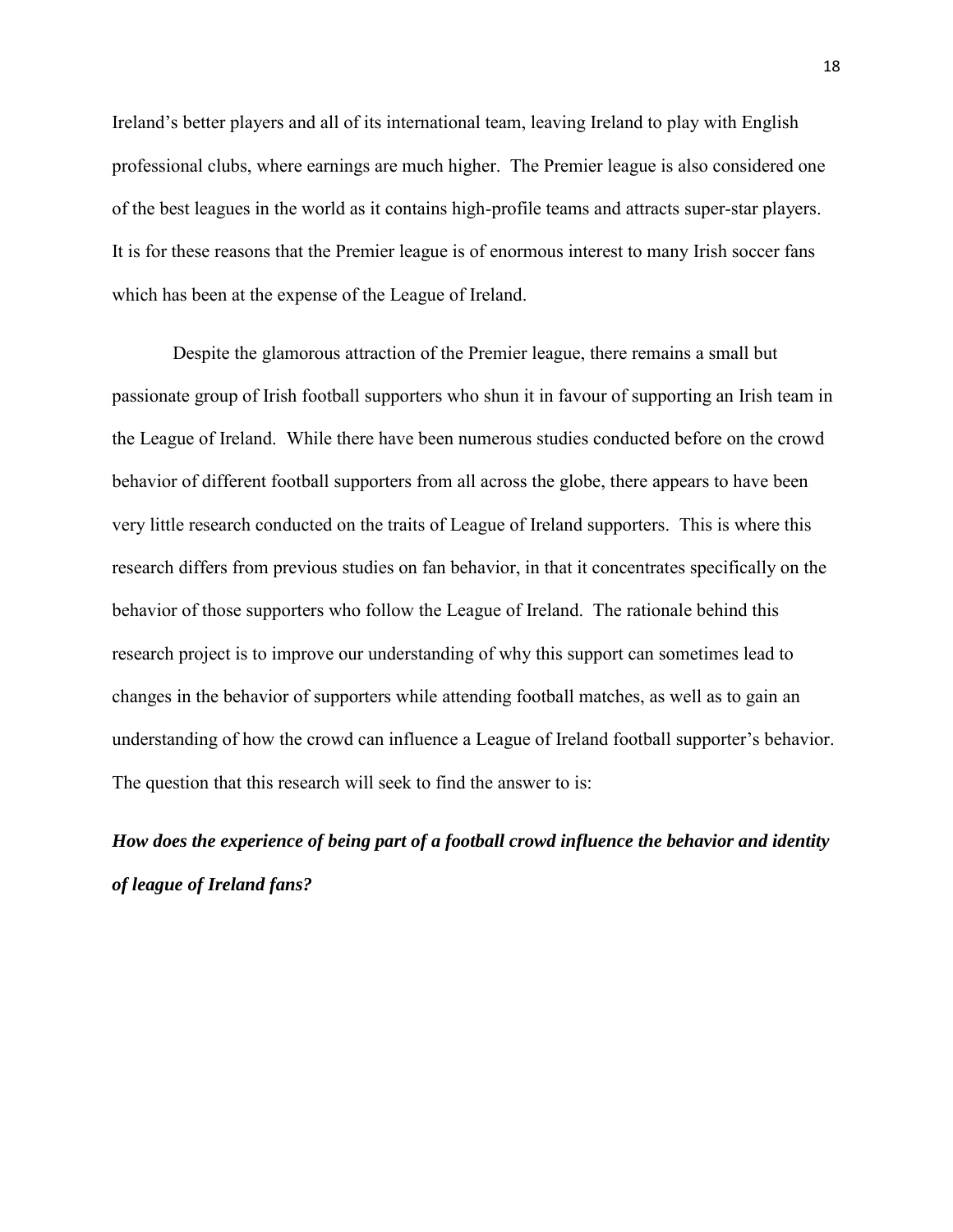### *Methodology*

 This research project is an investigation into the behaviour of football fans who attend League of Ireland football matches. It is the researcher's intention to learn first-hand from the participants, the value that they attach to supporting a football club. The aim of the research is to gain an understanding of the impact that crowd participation can have on a football fan's identity and behavioural patterns. The purpose of this study to explore the reasons behind why a person can demonstrate a change from their normal behaviour while in this environment.

#### *Design*

A qualitative method of research was chosen for this study as it was felt that given the subject matter, this was the most suitable approach to ensure the collection of rich data that would be received in a subjective manner. A quantitative research method was not considered as this type of design often creates a generalization of findings which cannot be further developed to gain a deeper understanding of their meaning. Qualitative research on the other hand, allows for the attainment of subject and situation related statements that are empirically well founded and properly formulated (Flick, 2006). Another reason that a qualitative research design was chosen was because it is a more naturalistic, interpretive approach, which provided the researcher the opportunity to observe their chosen participants from a phenomenological perspective. Through the spoken and detailed representations of the participants, the qualitative design of this research allowed the researcher to hear first-hand the meanings which they attached to phenomena within their social worlds (Richie & Lewis, 2003).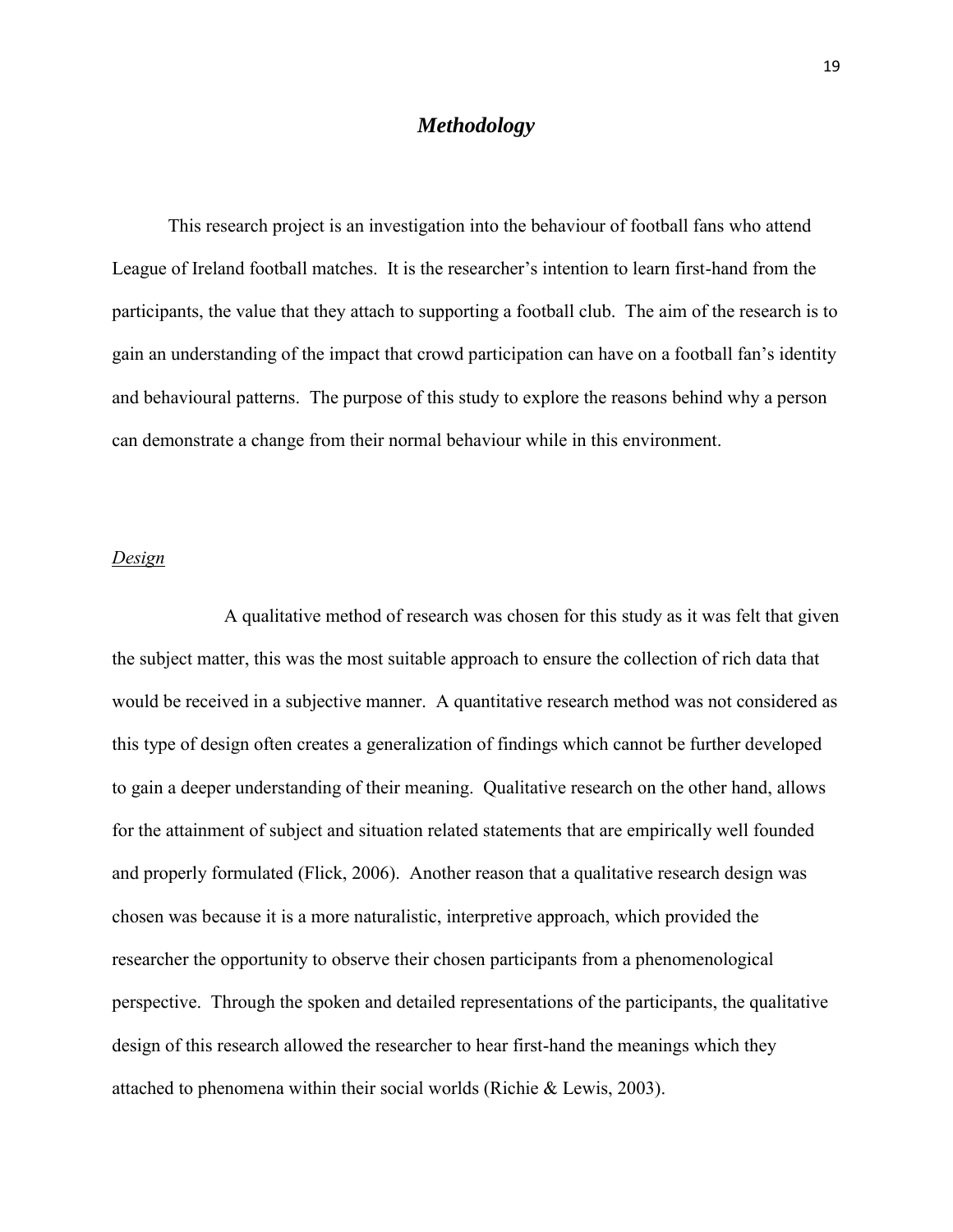Qualitative research methods are more complex than quantitative and can involve multiple methodologies and research practices of data collection such as interviews, observation and use of documentary data (Punch, 2005). For the purpose of this study, research was conducted using semi-structured qualitative interviewing procedures. This research procedure allows the researcher to speak directly with the participants which provides the researcher with a greater capability to fully explore and understand the data collected, as well as placing the researcher in a better position to seek further clarification on responses when necessary. This insight increased the researcher's probability that successful analysis of the underlying reasons, opinions and motivations behind the responses was achieved.

A fieldwork strategy was also under-taken whereby Qualitative data was collected by means of observation at two League of Ireland football matches attended by the researcher. Observation situates the researcher in the world of the subjects, affording the freedom to study the subjects in their natural settings which made it easier for the researcher to make sense of the activity.

#### *Apparatus*

 For this research a handheld Olympus VN-2100PC Digital Voice Recorder was used to record each interview session. To assist in analysing the collected data that was transcribed verbatim from these interviews, NVIVO software was used. During the two field-studies that were undertaken, for observational purpose a Smart-phone was used to visually and audibly record the fieldwork. A note-pad was also used to take short-hand notes of the relevant incidences that occurred during this time.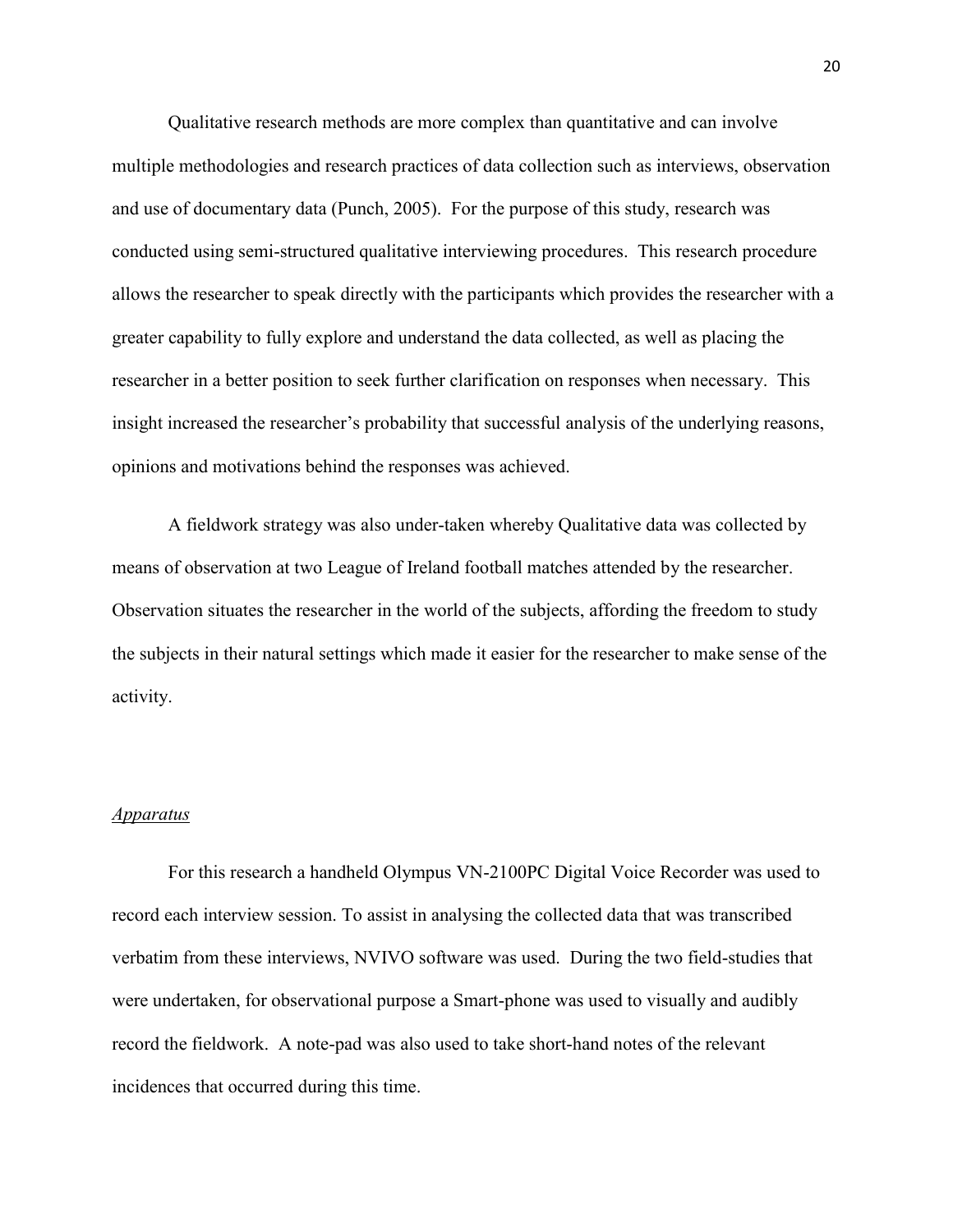#### *Participants*

 The selection of candidates plays a significant role in the success of the interview processes (Punch, 2005). Qualitative research uses non-probability samples for selecting the population for study. To ensure that the data collected is of the highest possible quality, candidates should be selected on the basis that they offer the strongest reflection of the overall group and possess a sufficient level of knowledge to be able to discuss the research topic in detail. This will enable detailed exploration and understanding of the central themes which the researcher wishes to study (Richie & Lewis, 2003). When candidates of this calibre are acquired, the researcher has found a purposive sample that is well suited to small-scale, in-depth studies that should provide quality results (Richie & Lewis, 2003).

With this focus in mind, a purposive method of sampling was applied whereby participants were chosen by the researcher in a deliberate way under the conditions that they currently supported a League of Ireland team, attended their team's matches on a regular basis and that they considered themselves to be loyal, passionate supporters. The researcher selected a total of four participants that were felt to fit these criteria. Three males were chosen to take part in this study, along with one female who was chosen as the researcher felt it was important to obtain cross-gender accounts.

 The participants were recommended to the researcher through an acquaintance involved with the League of Ireland who also made initial contact with them on behalf of the researcher. Upon receiving word that potential participants had expressed an interest in partaking in the study, the researcher then contacted each individually to access their suitability to the study and to make the necessary arrangements for the interviews. The written consent of each participant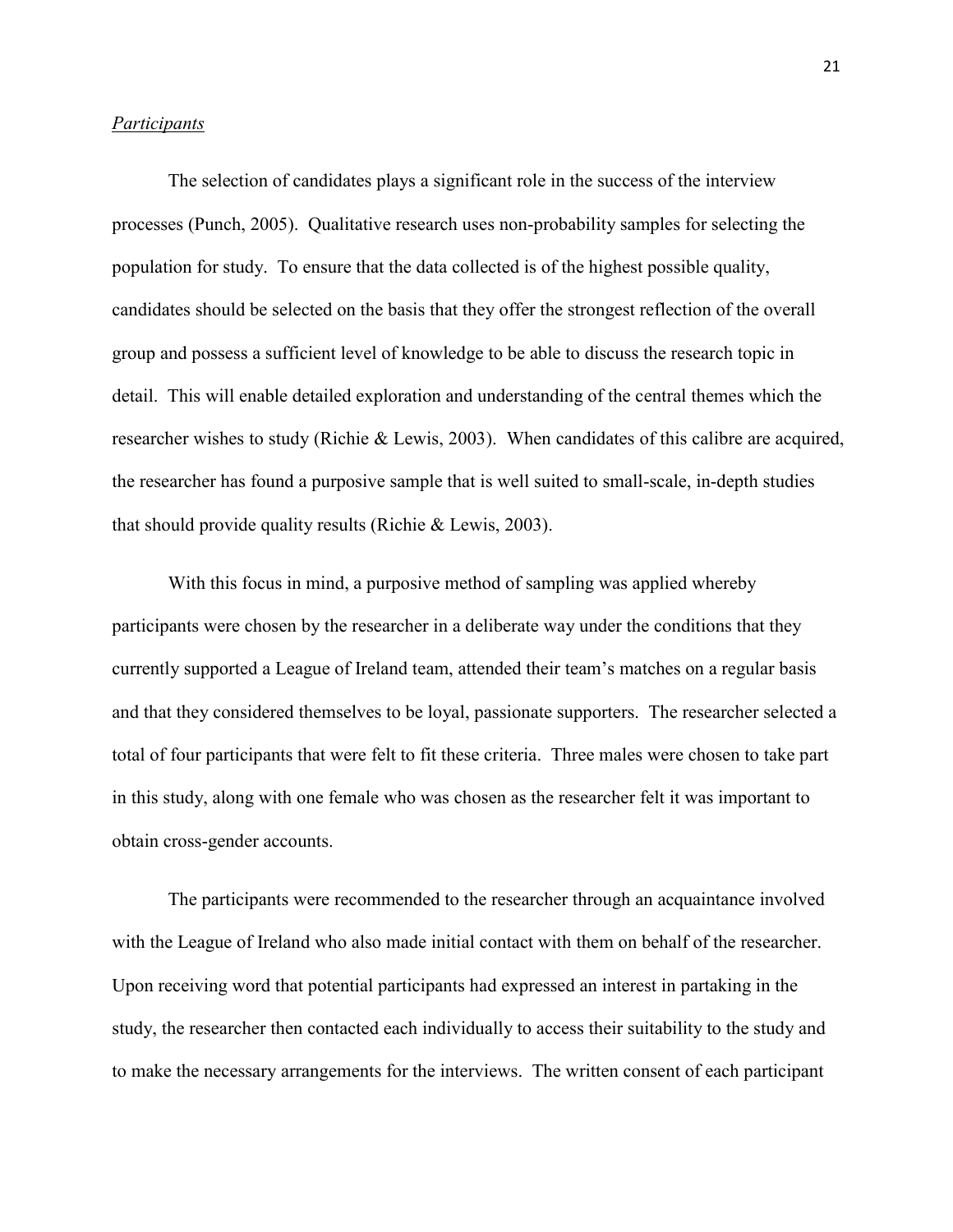confirming their willingness to be involved in the process was received prior to the interviews taking place.

### *Procedure*

 All interviews were arranged at an appropriate time that suited each participant. Various venues deemed to be suitable environments to allow for interviews to be adequately conducted were suggested by the researcher. This arrangement however, was agreed by only one participant, who was subsequently interviewed in the Gresham Hotel. It had been suggested by the remaining three participants that instead the interview be conducted in their place of residence, an arrangement in which the researcher was happy to oblige.

 To ensure that the researcher was afforded some flexibility during the interview process, this research was conducted using in-depth, semi-structured interviewing procedures. Semistructured interviews should always be interactive in nature; '*conversations with a purpose'* that give the interviewer an opportunity to hear the personal accounts of the relevant people concerned and to grasp their point of view (Richie & Lewis, 2003). The interviews conducted by the researcher consisted of 20 prepared open-ended questions which were designed to be sufficiently flexible to allow the interviewer to cover the topics that it was felt were most suited to the research but also to encourage the participants to talk freely and expand on any particular areas of interest or relevant personal experience. This flexibility permitted for additional topics and themes to develop spontaneously during the course of the interviews and for new areas to be explored. A Dictaphone was used to record each interview. These varied in length, lasting between approximately 25 to 45 minutes.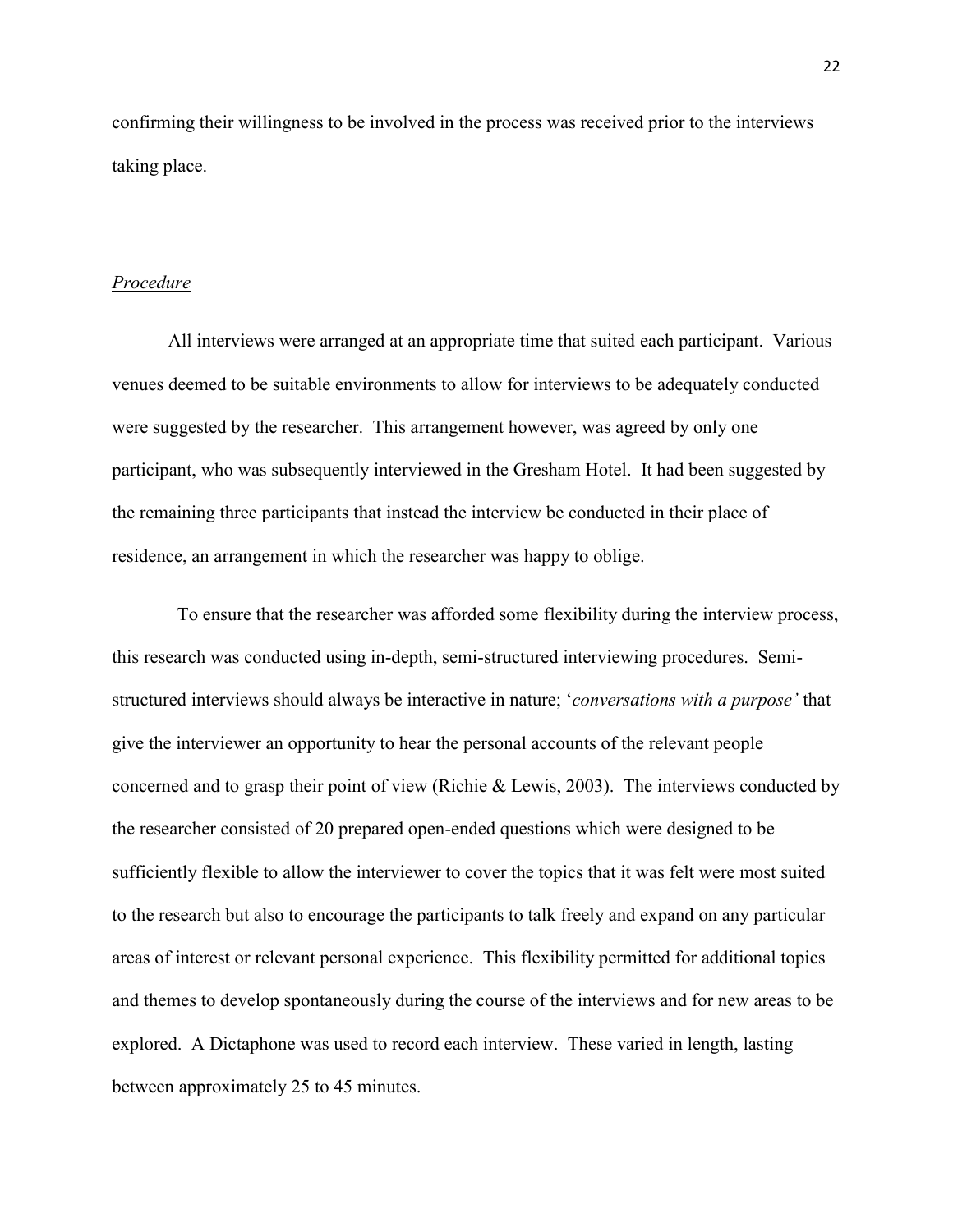Ethnographic field research was also undertaken, whereby the researcher attended two League of Ireland football matches, Bohemian FC v Shamrock Rovers FC on Friday 21<sup>st</sup> March, Kick-off: 8pm, and Shamrock Rovers FC v Sligo Rovers FC on Friday 28<sup>th</sup> March, Kick-off: 7:15pm. When participating in this observational study, the researcher had the dilemma of having to decide on the necessary distance that was required for good observation, as well as the matter of deciding on how much participation was required by the researcher.

 In their studies on crowd observation, Alder and Alder state that the researcher should obtain complete access and become infused with the research object. Alder and Alder state that the researcher needs to work out the type of '*membership-roles to assume – the peripheral, the active or the complete member'* (Flick, 2006). For studying delicate fields, Alder and Alder suggest a combination of '*overt and covert roles'*. This means that the researcher does not disclose their actual role of researchers to all members in a field in order to gain insights that are as open as possible (Flick, 2006). Bearing this in mind, it was decided by the researcher that the reasons for their attendance would not be disclosed to the supporters at the game. Instead, the researcher quietly observed what was happening around him, while discreetly taking short-hand notes.

### *Data Analysis*

 Thematic analysis using NVIVO software was used by the researcher to assist in exploring and analyzing the data in accordance with the research question. Once the data from the interviews had been transcribed, evaluated and studied repeatedly, the researcher then used NVIVO to create numerous codes that related to particular data. As these codes were grouped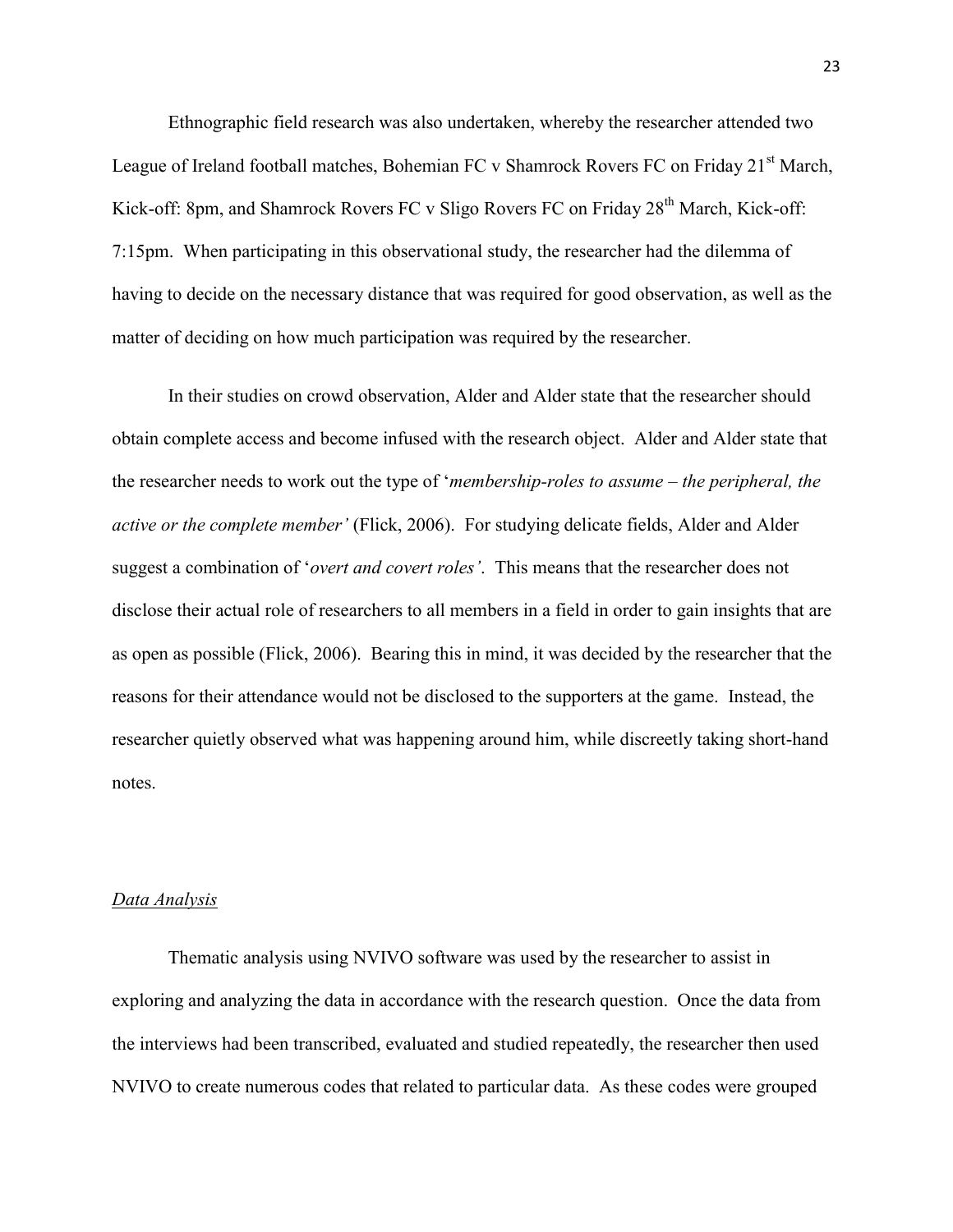together, the coding system progressively presented a number of common themes that emerged from the thematic analysis of the raw data collected during the interviews.

#### *Ethical considerations*

 In order to ensure that a research study is disciplined in its approach and maintains an acceptable level of integrity the issue of ethics must be considered. Ethical considerations are particularly important when carrying out qualitative research, as the in-depth, unstructured nature of qualitative research can often raise issues that had not been previously anticipated by the researcher (Richie & Lewis, 2003). It is the researcher's responsibility to ensure that the interests of those who take part in the study are protected at all times (Flick, 2006). It was therefore imperative that prior to the interviews, the researcher had considered all of the potential ethical issues that the line of questioning may raise and in the event of a participant expressing concern, that the researcher was sufficiently equipped to put them at ease and to gain their trust.

 When carrying out this research, it was important that the ethical issues that would need to be addressed were identified by the researcher. The steps taken to ensure that this research adhered to ethical guidelines included ensuring that informed consent was received from all participants prior to the interviews taking place, that a guarantee of anonymity and confidentiality was provided to all participants, and lastly, that an assurance was offered to the participants that they would be protected from harm.

 Each participant was informed that their participation in the study was completely voluntary. It was made clear to all participants that if any question should cause any discomfort, they did not have to answer it and that the interview could be terminated at any stage upon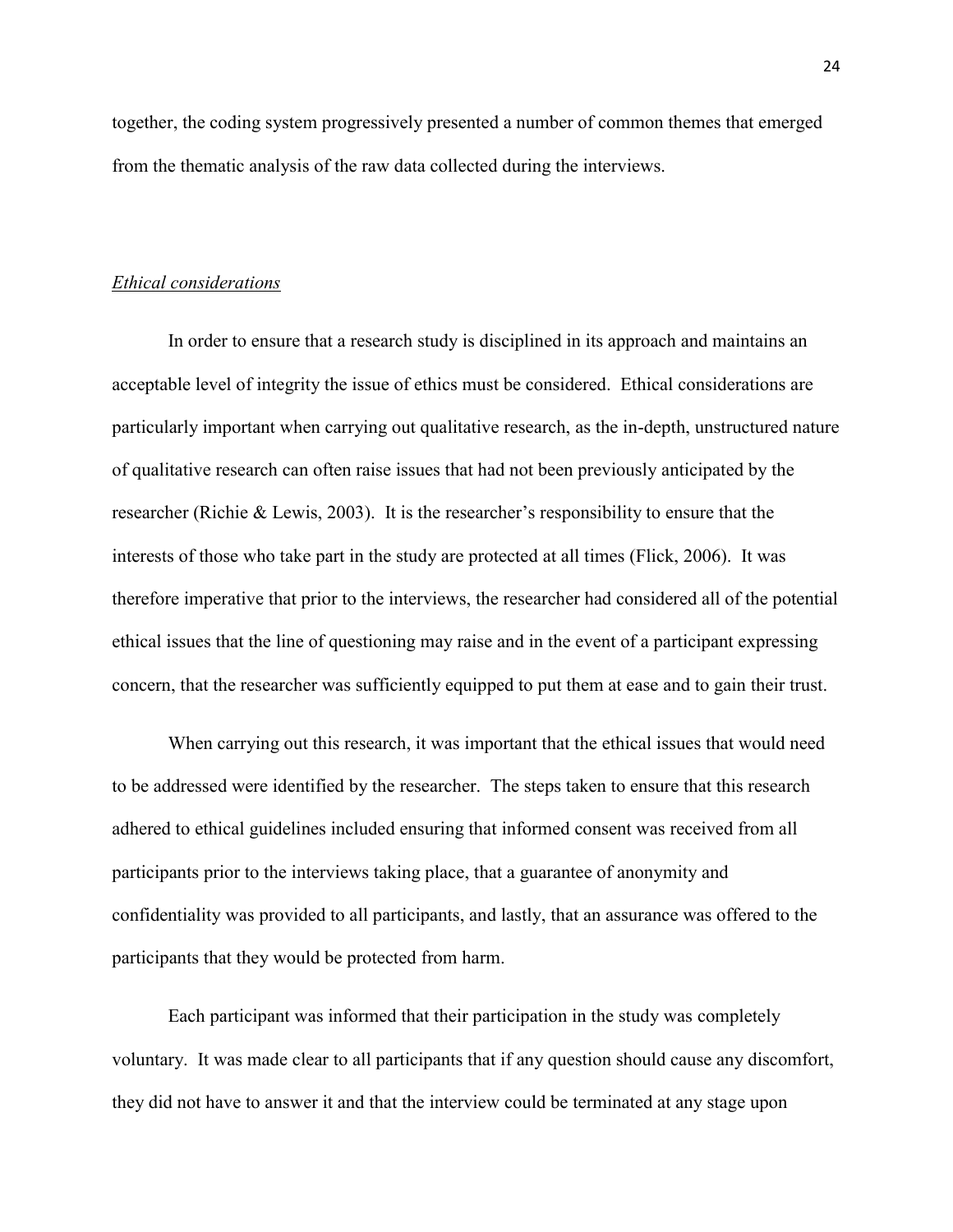request. To ensure full disclosure was obtained, the consent form clearly explained that the content of the interview can be published. To overcome any concerns that participants may have had with this, they were reassured that their identity would not be revealed at any point and their anonymity would remain preserved.

 Participants were also assured that everything that they say was completely confidential and that the study would avoid the attribution of any comments that may put their anonymity at risk (Richie & Lewis, 2003). Confidentiality is a crucial measure that needs to be adhered to in qualitative research at all times. When a researcher includes comments that can be easily attributed to or linked to a particular participant, they not only compromise the integrity of the research but also put the participant's reputation and well-being in jeopardy. For these reasons, the researcher made particular care to ensure that all information gathered disguised the identity of each participant. It was also ensured that the transcripts of the interviews were securely stored on a password protected USB stick.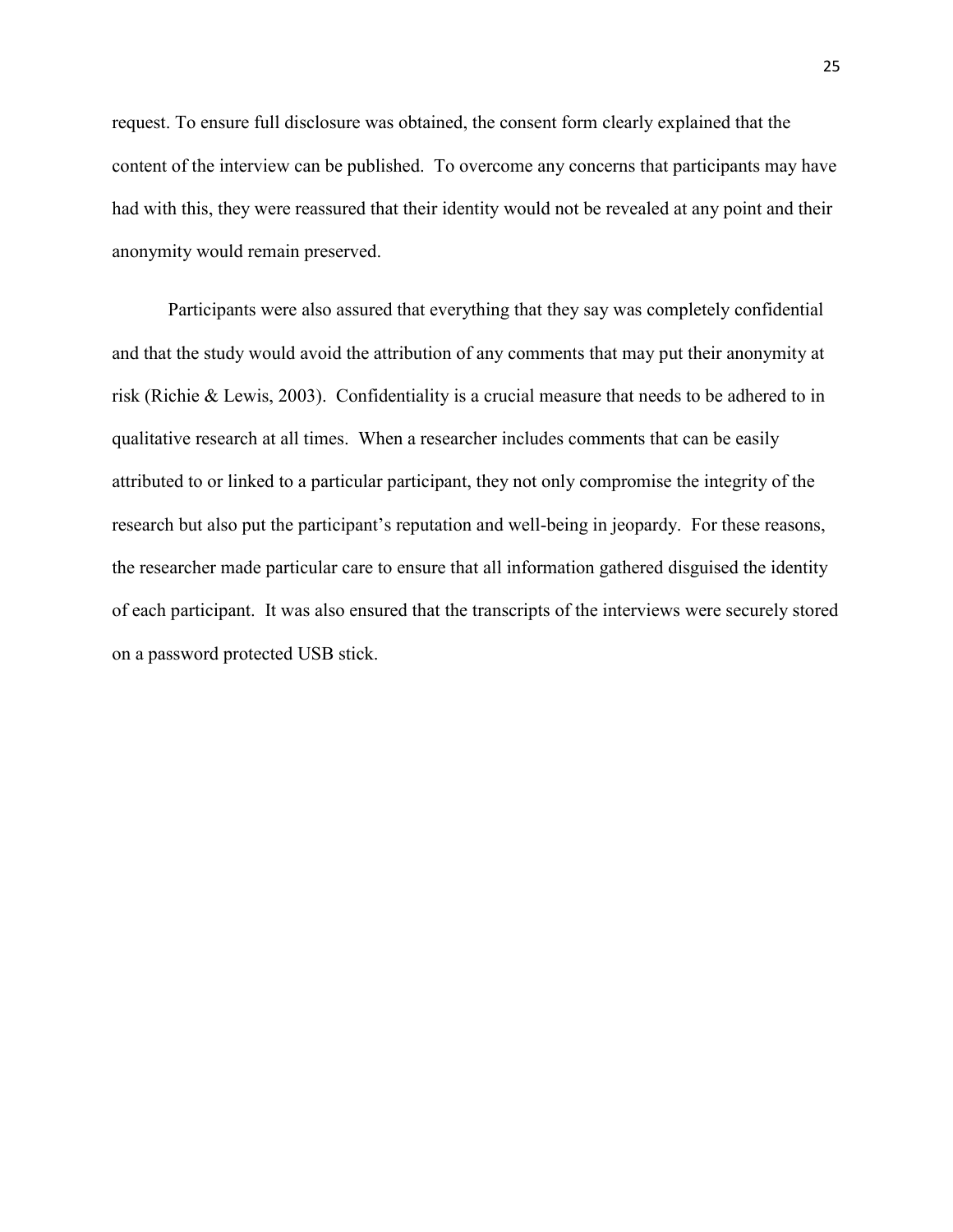### *Results*

## Interviews

 The purpose of these interviews was for the researcher to gain an insight into what it means to a football fan to passionately support and to be identified with a football club. The researcher was interested in hearing the opinions and attitudes that the participants had towards the crowd behavior that they either participated in themselves or that they witnessed while supporting their team. The researcher also sought to discover the views that the participants held in relation to their own behavior and to determine if they considered that the behavior of others in the crowd had an influence on their own demeanor. During the analysis several themes were identified, which will now be discussed.

### *Behaviour change*

 Analysis of the data revealed that it was common for a football supporter to exhibit a change of behavior while at a football match. All the participants agreed that the excitement of the occasion and the lure of the crowd sometimes had an influence on their behavior and caused them to act in a different manner than they normally world. Interviewee A discussed how she would sometimes surprise herself at how immersed in the game they would get and how it could be difficult to control her emotions: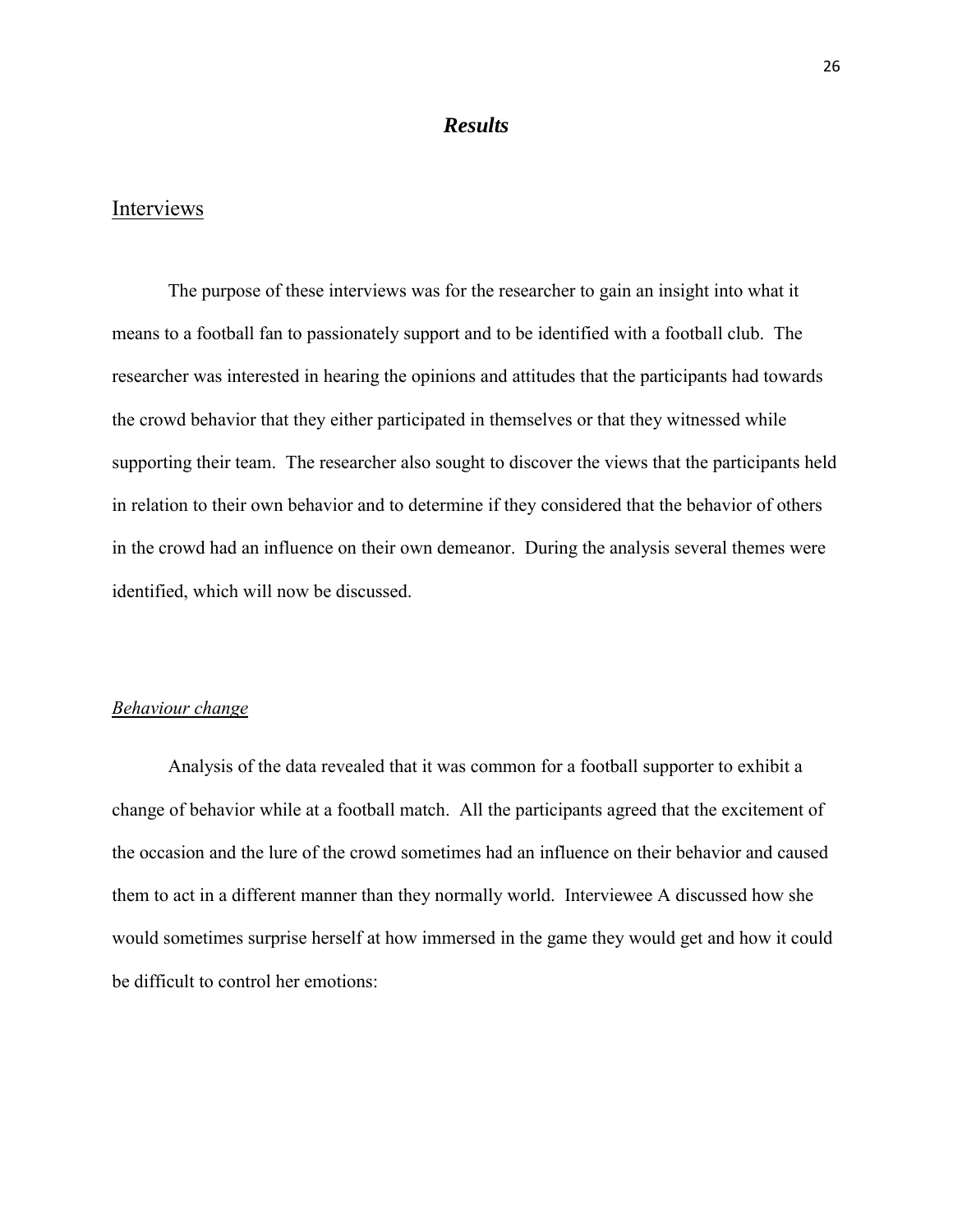*"Sometimes I'd feel myself getting angry and I'd hear myself shouting and I'd feel myself getting embarrassed for shouting, I'd be like I can't believe I'm after getting that upset, you sort of get lost and pulled away with the crowd y'know."*

 Interviewee C had no doubts that attendance at the game had an influence on his behaviour and freely admitted that he would act in a different manner than he normally would on a day to day basis:

*"Yeah, I definitely would act differently, yeah. It's not like an a,b or c answer like, I can't really explain why I do, like you're in the crowd n you're just surrounded by everyone who's there for the same cause that you're there for. It's the unity and everyone's as passionate n you want to show that passion….maybe because there's drink involved, you just get more passionate about your team n boisterous n you want to prove to other's that you're as passionate as they are."* 

 The sentiments expressed by Interviewee B on this matter, who was the eldest participant to partake in the study, appeared to show a greater level of maturity and better control of behavior than the younger participants:

*"Possibly in the heat of the moment because you're fired up, if something doesn't go your way, like if the ref does something wrong, you'll shout something. But I try to keep it to myself these days..but it's not always easy".* 

 Interviewee D, who works part-time as an amateur sports journalist, gave a detailed account of how it feels to enthuse over a team. He described how at times he finds it difficult to show constraint even when working in a professional capacity. He goes on further to state that the stimulation that a supporter experiences at a football match is akin to a form of addiction.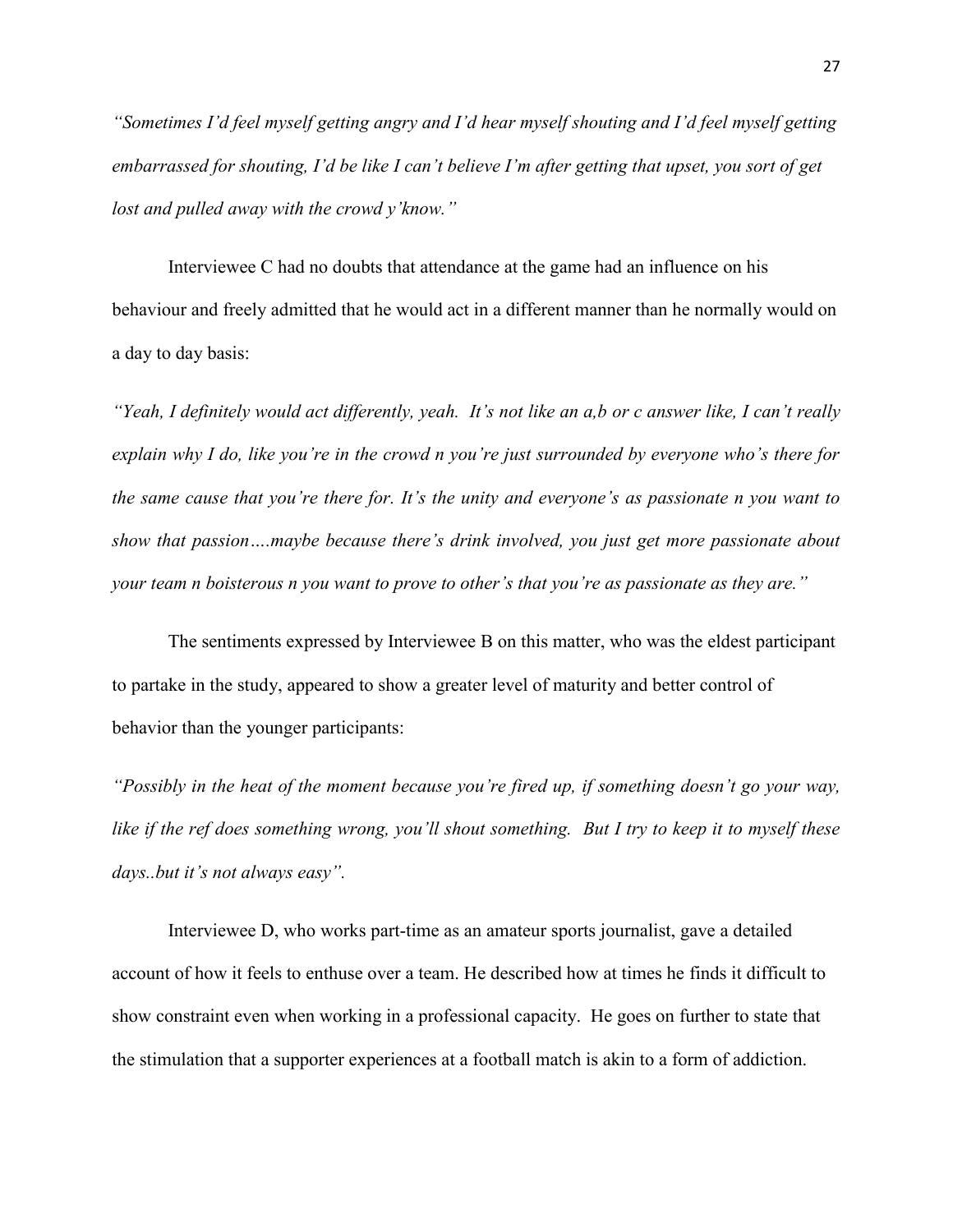*"how could I say, now that I'm one of the 'pricks' in the press-box as they call it, I have to be very restrained compared to what I would be like if in the grand-stand and just watching the match where I think I can get a bit pent up, it can be tough though when watching your own team. It's like before when I was younger it was like nothing else matters. I think match day is a trigger with serious fans, it's like a kind of alcoholism, it can consume you and if you let it consume you, it will."* 

#### *Shifting identities*

 All of the interviewees felt that compared to the behaviour of other supporters that they frequently witnessed at games, that there was not really an issue with their own behaviour that they displayed. While the interviewees freely admitted that they may demonstrate behaviour that could be deemed as unacceptable to the outside world, they considered this to be a by-product of the passion that they have for their team which resulted in a momentary lapse of control. Whereas it was felt by the interviewees that some supporters took things too far, a point illustrated by Interviewee D:

*"Like personally I never go over the top, sure I might lose the rag sometimes if something hasn't gone our way but something clicked with me, I remember realising that you can go to your football matches and you can do two things, you can go to the game and just be effing and blinding or you can actually watch the game. That's the difference, I know plenty of people in particular when they lose will go on the absolute piss, it will ruin their whole day, their week even, whereas I realised that was silly and clicked out of it and just leave it behind."*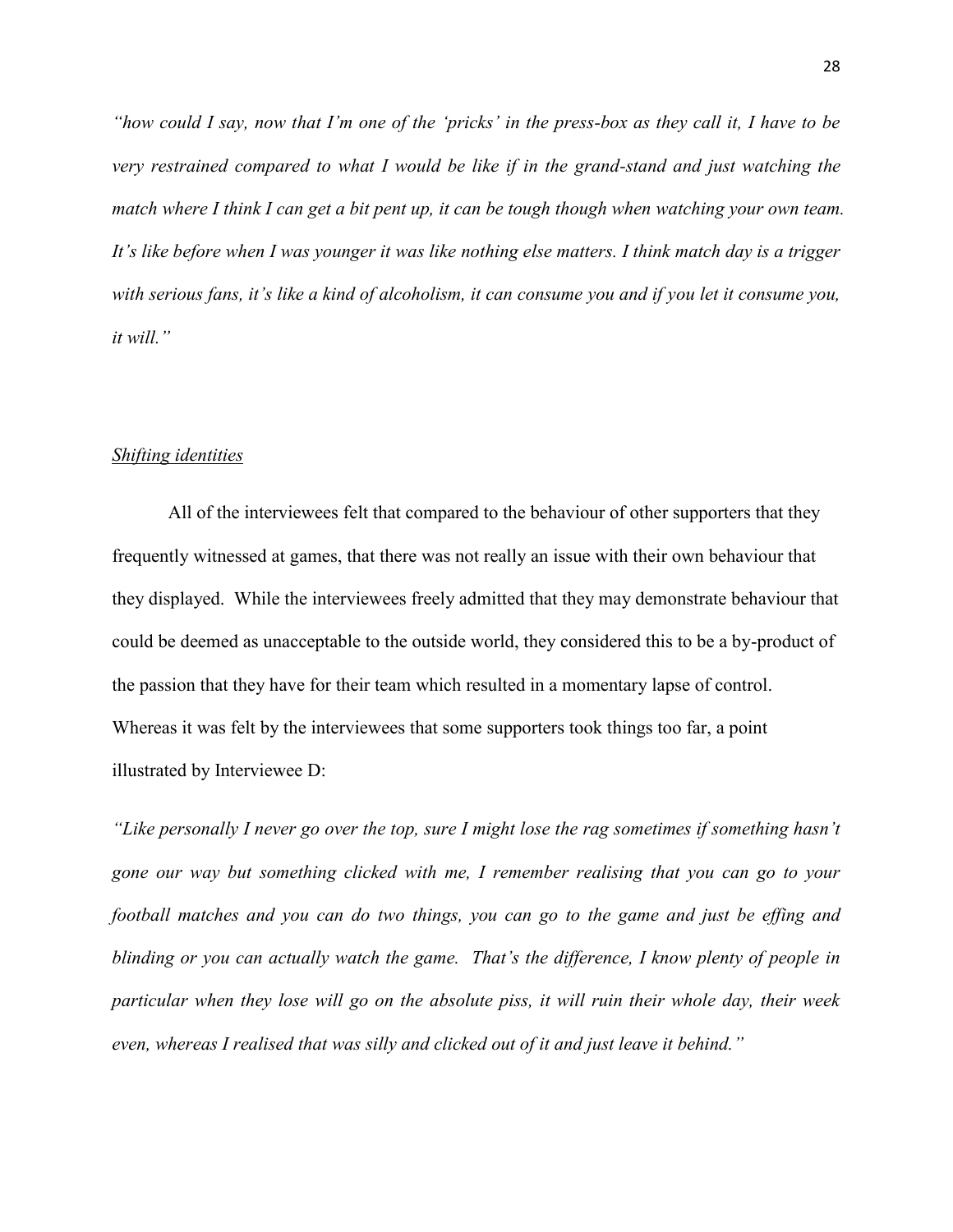This view was also shared by Interviewee B who felt that those fans who exhibited extreme levels of unacceptable behaviour during games acted in a completely different manner that was inconsistent with how they would normally behave:

*"There might be moments where you lose yourself in the heat of the moment because something isn't going right but there are people who do completely lose the run of themselves and get themselves in trouble at football but I know damn well these guys have got good jobs during the week and are y'know are quite different and acting differently than what I know how they normally act."* 

 From these comments, it became apparent to the researcher that these anecdotes provided by the interviewees were concerned with more than just behavioural change. Instead, the researcher felt that these instances highlighted were more in line with the characteristics of identity change. The following comment by Interviewee A, in describing a fellow supporter who they know certainly appears to back up this claim:

*"Like there's this fella I know called X, works in finance, if you met him you'd like him, a really gentle fella, really nice, he'd be shaking your hand n'all. He turns into an absolute fucking madthing when he's up there. He's gotten into more fights and charges against him for his behaviour while he's with that crowd at the matches. And then you wouldn't hear a peep out of him. And there's loads of them like that."* 

 This argument is further strengthened by the views of interviewee C who stated the following when discussing his fellow supporters:

*"Loads of them are completely different people when they go up there. Like there's fellas that work in Banks, they're accountants, they're professionals and then all of a sudden they're up*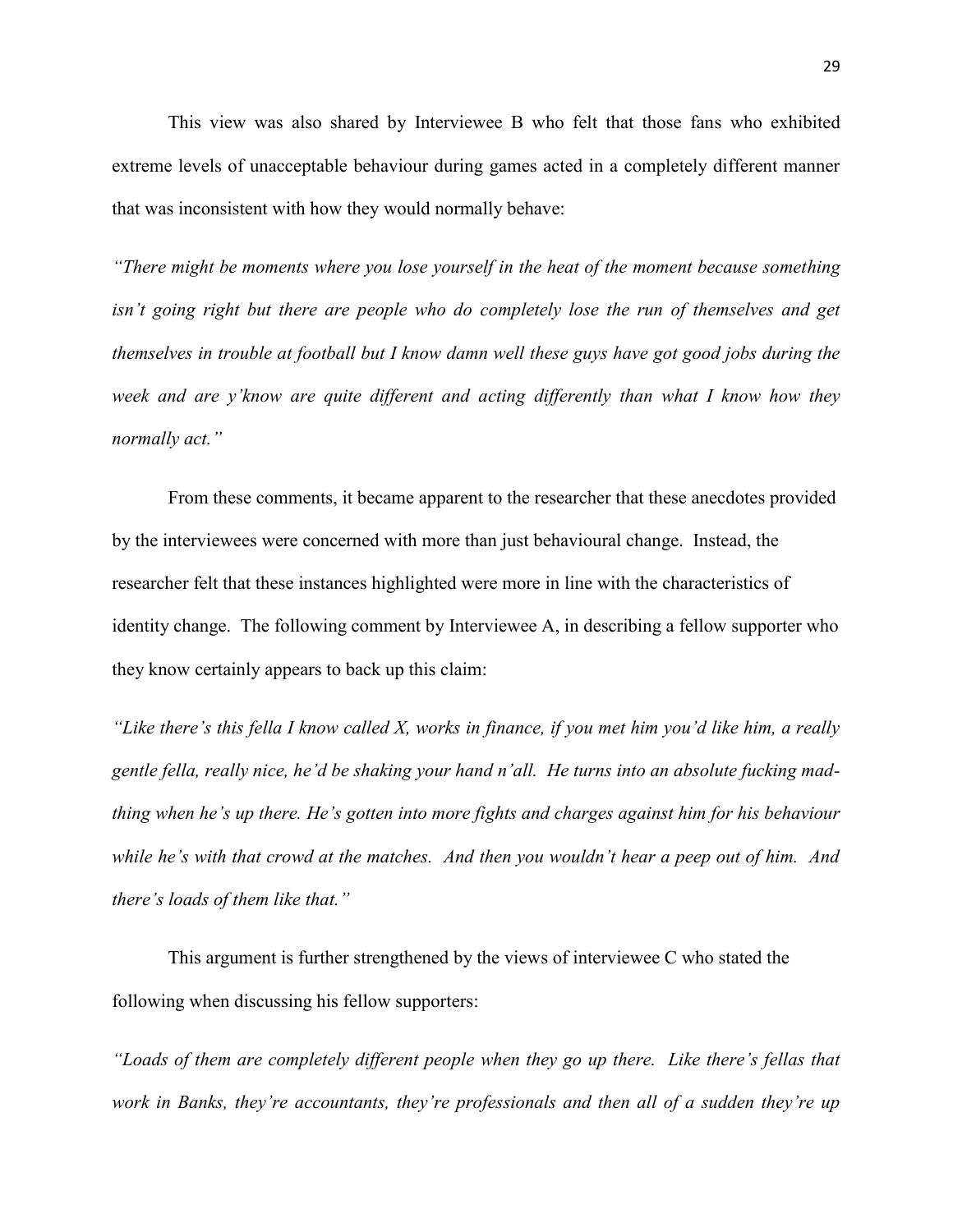*there and they're acting like head-cases, hooligans, it's like that film ID, Monday –Friday they act one way and on Friday they just let loose."* 

### *Match-day: more than just a game, an occasion.*

 When the researcher asked the interviewees to describe the experience of going to watch their team play, all of the participants became visibly animated and very enthusiastic in their responses. Match-day was clearly a special event for interviewee C who enthusiastically explained the excitement that he felt in the lead up to a game:

*"It's great, you just get so excited, you just look forward to it. It's the buzz of it, just the lead up to it, like you'd be buzzing a couple of days before and then on match day, you get your excitement up, you'd be on the phone all day to the lads, seeing where everyone's going and who is meeting up for a pint. Then the hour leading up to the match, you'd be up in the pub singing before the game."* 

In elaborating on the positive feelings that he experienced on match-day, Interviewee C spoke of the pride that he felt in attending his team's games on a regular basis. With this admission, it became clear to the researcher that the attendance of games was only partly about the actual football and that it had as much to do with its use as a status symbol which acted to reinforce a supporter's sense of belonging within the group.

*"I think the fact that Ireland's not a massive country for football, when you go to a game, you're seen and heard, they're might be only 1500, 1200 at your end. You absolutely love it, you're*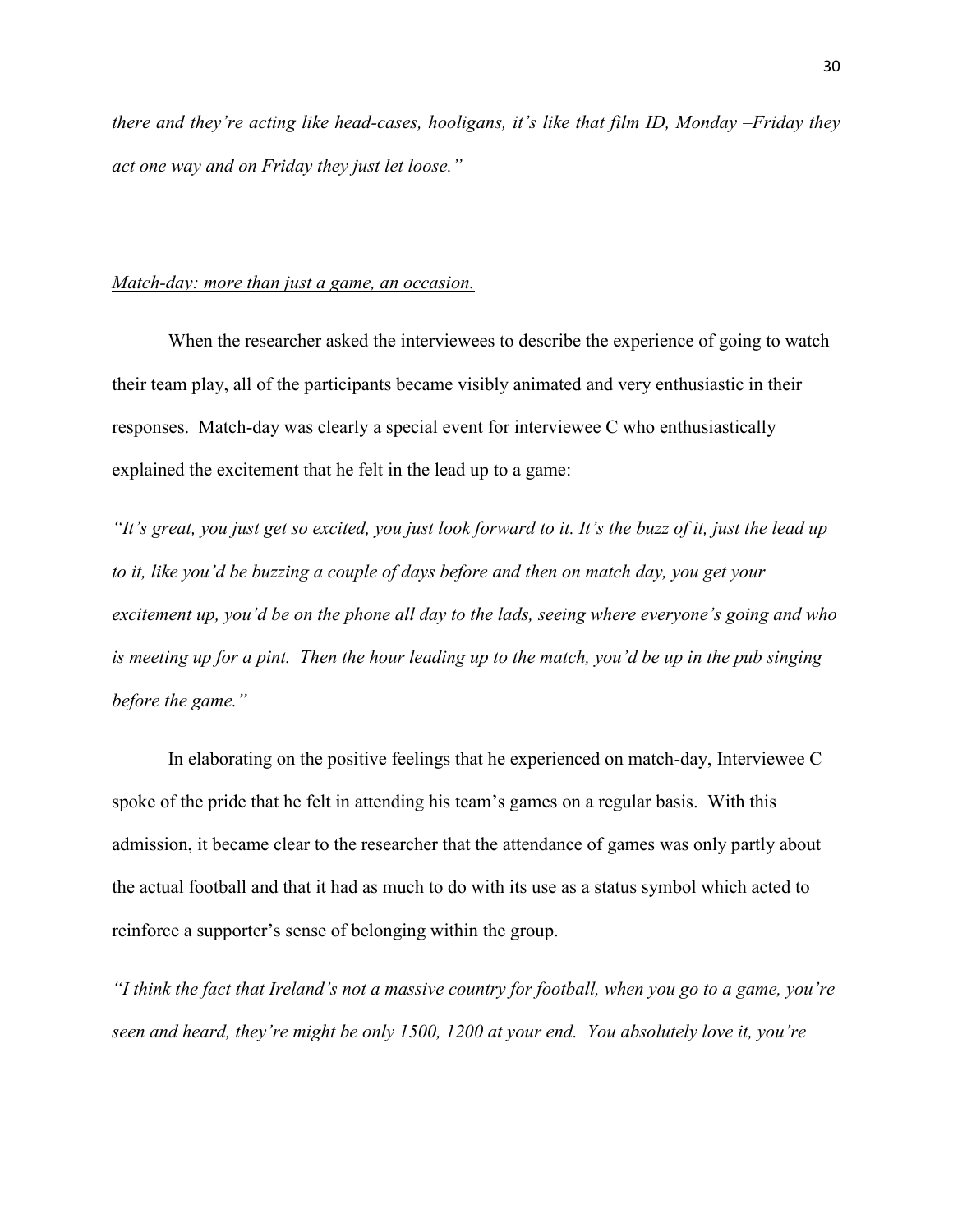*quite proud to go and you'll always be critical of people supporting English clubs. It's like a badge of honour almost that you're supporting your local team n you're passionate about it."* 

 Interviewee B spoke of the social element of attending games and stated that some of his best friends had been made through meeting them at the football week in, week out, year after the year.

*"That's a great part of it, the social side. As you grow up you make friends with people in school, college, work but as you grow up, you lose contact with a lot of these people. But at the games you see the same people and they come back year after year, in that sense you're always going to see them when they're as die-hard as you, you're always going to see then at the games y'know?"* 

 To illustrate his point further regarding the bonds that are created among supporters, interviewee B goes on to discuss how these friendships have extended beyond just match-days and that they have developed into more than just a weekly meet-up.

"*But these are some of my best-friends now. I've been to weddings of some of the lads, as I said, they're guys that I know donkey years now. Like I said I've been going to these games with some of these guys since I was a kid. It's the whole match-day experience and the craic of seeing the lads and going to the pub and the whole social aspect of it."* 

### *The influence of the crowd*

Another theme which emerged was that there were mixed feelings among the interviewees in regards to their attitudes towards football crowds. Some of the interviewees felt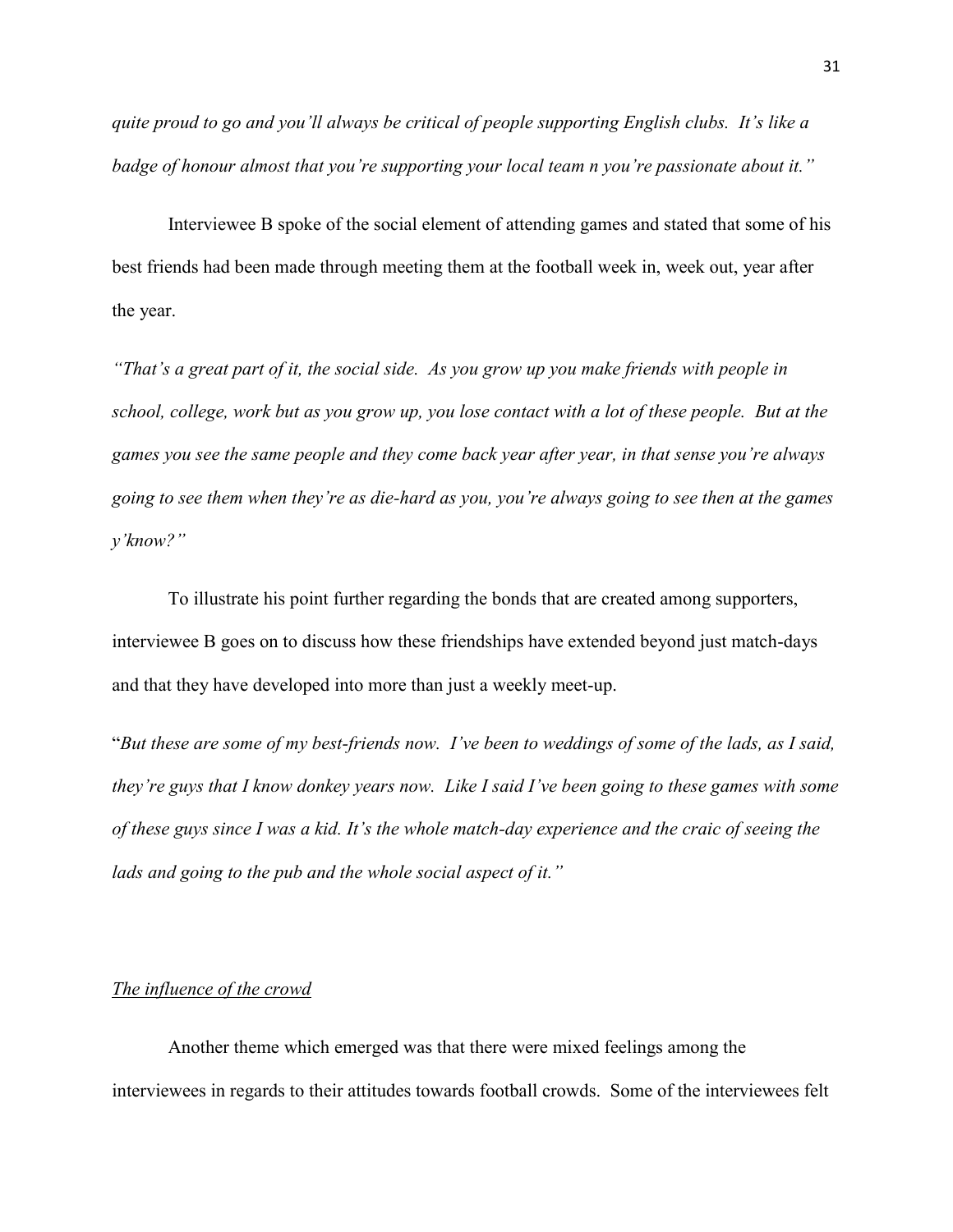that they were an essential ingredient to the occasion and were what made the experience of match-day so special. They highlighted the atmosphere that the crowd creates through their singing and chanting, stating that this helped to instil a sense of camaraderie, belonging and collective unity among their fellow supporters. This was a sentiment held by interviewee D who feels that it is the attraction of the crowd that lures people back to the stadiums.

*"It is an amazing experience, I remember bringing my younger cousin to a game and he loved the chanting from the crowd, he kept turning around to me and saying 'ohh, he used the f word', he couldn't comprehend all this y'know? It was just so new to him and exciting. He loved the banter of the crowd, got totally sucked into it and he's been going to games ever since…"* 

 These views are supported by interviewee C who discusses the elicitation that being part of the crowd brings and how it makes him feel that he is part of something special.

*"Definitely, it's that whole crowd mentality as well. If you're in big group of lads n yer all singing, you just feel invincible, it's just y'know how you feel in the crowd, y'know what I mean? You feel like you're part of something, you're involved in something, you feel like you're a cog in a bigger wheel. Y'know not necessarily being aggressive or violent but definitely much more macho show off, y'know that kind of way?, than they would be on their own but if you're in a big crowd like that it's just big crowd mentality."* 

 However, while the other participants stated that they did enjoy going to watch their team, they did express their concerns toward the anti-social behaviour that they said occurred on an almost constant basis from some sections of the crowd. A couple of those interviewed stated that this anti-social behaviour could sometimes have a negative impact on their enjoyment of the occasion and at times cause them to be concerned for their own safety. In re-counting a bad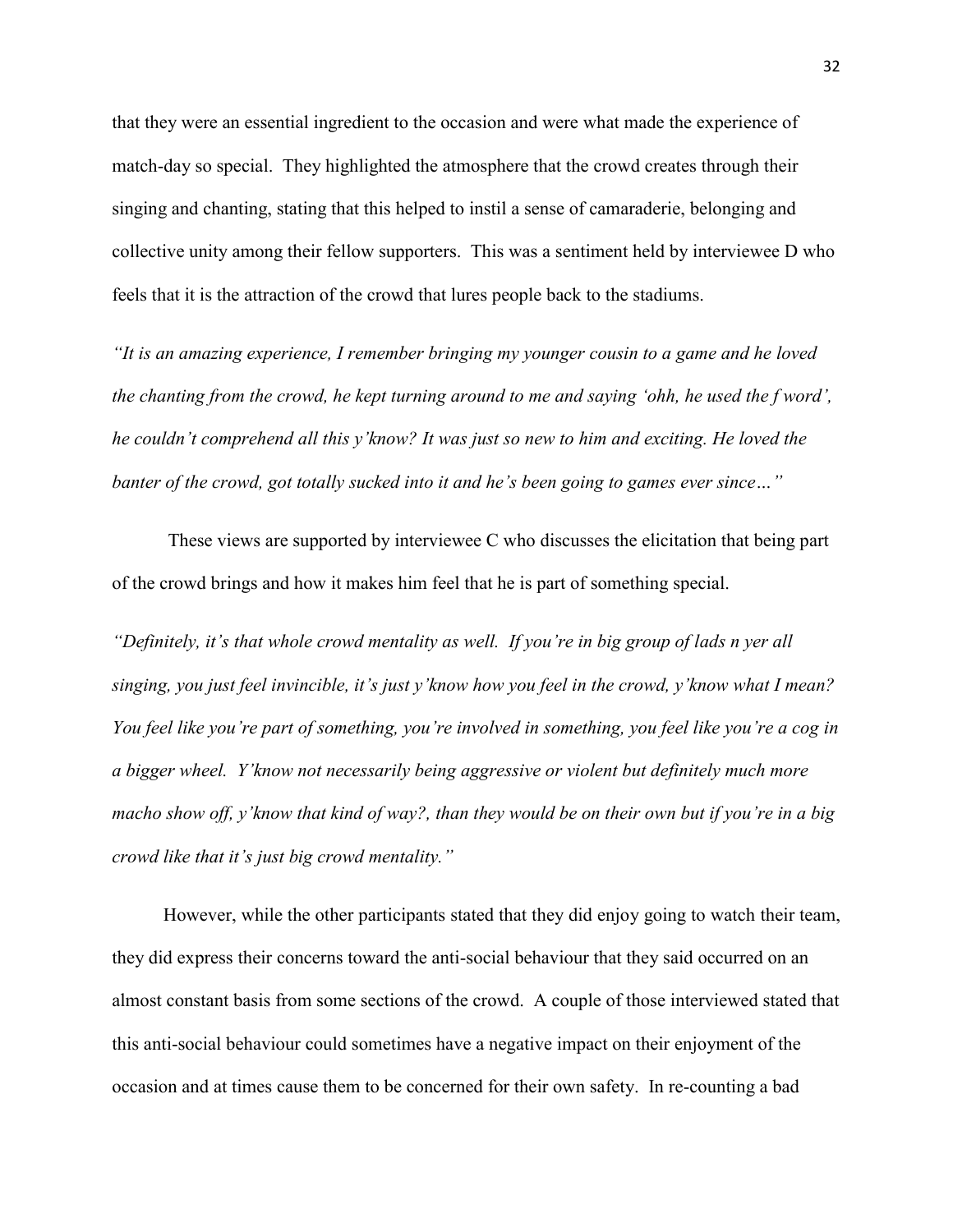experience that she had, Interviewee A told of how her own fans turned against her when she told some supporters to stop singing an offensive song:

"*I've heard them shout terrible things to players on the pitches that you would never say to people, just really offensive some of the things that they'd be saying. I remember one time this fella was shouting at one of the players and do you remember there was something about child abuse in Austria, Fritzel was his name, and he was roaring about raping kids. I said to him there's kids here, you can't be saying stuff like that and he completely turned on me and two other people did as well and said to me the same thing, 'if you don't like it go over to the stand'. They just say terrible things. Anything goes and if you don't like it, tough. It's the norm."* 

 Interviewee B who made it clear that he didn't get involved himself, described how he has heard the crowd on countless occasions singing chants to opposing fans and players that range from those of genial banter to those that are genuinely sickening and abusive. As a long time football supporter, he views those in the crowd who partake in such abuse as not real supporters and feels that they attend the games for the wrong reasons.

"*I found when you got into the singing section that really there's not that much of the match being watched. So even though the singing can be brilliant and the songs are something that makes football, I just found that the knowledge of people that knew anything about football was very poor, their knowledge of the game is actually very low compared to people that go to other parts of the stadium. I think that people will go to a lot of football matches and sing songs about stuff that they don't understand, they don't know the history."*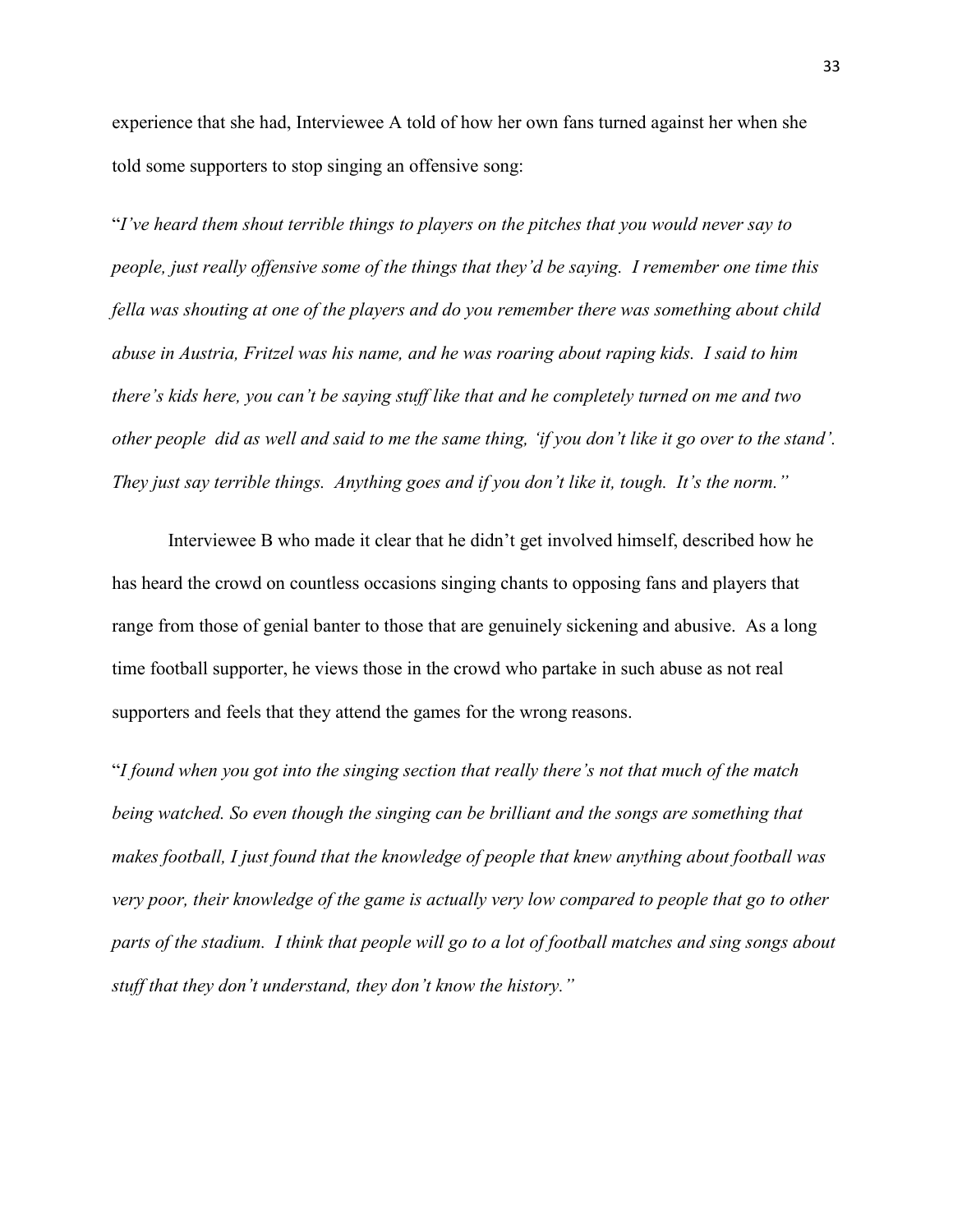#### *Rivalry*

 The final theme that the researcher felt that materialized from the interviews was that of the variation of the views that existed among the participants regarding opposing fans and the extent of the rivalry that existed among supporters. The responses received appeared to hinge very much on the age of the participant. The older participants demonstrated a level of maturity in the disclosure of their views, while the younger participants came out with more fatuous, extremist comments compared to their older counterparts. The following extracts demonstrate this variance of the participant's views on their rivals:

*"Rivals I suppose would probably be the best way to describe them. But I have friends who support different teams and there's good banter between us but if Rovers lose against them, I don't particularly want to sit down and have a cup of tea with them for a few days. So my point is that I'm sure that lads that follow are good lads and sound to have a chat with but obviously when you're at games, the rivalry kicks in."*

*"I can't stand rovers, I just think that they're a shower of scum-bags, Pats I don't like them either and I hate Dundalk."* 

An interesting development that unexpectedly arose during the course of one interview was that of the concern of one of the male participants. This particular participant is currently in a relationship with the female participant who also contributed to this study. Having already received assurances that their anonymity would remain preserved prior to his agreement, the participant now expressed renewed concern that this study may be read by a fellow league of Ireland supporter who may be able to decipher who the couple in the study were. The participant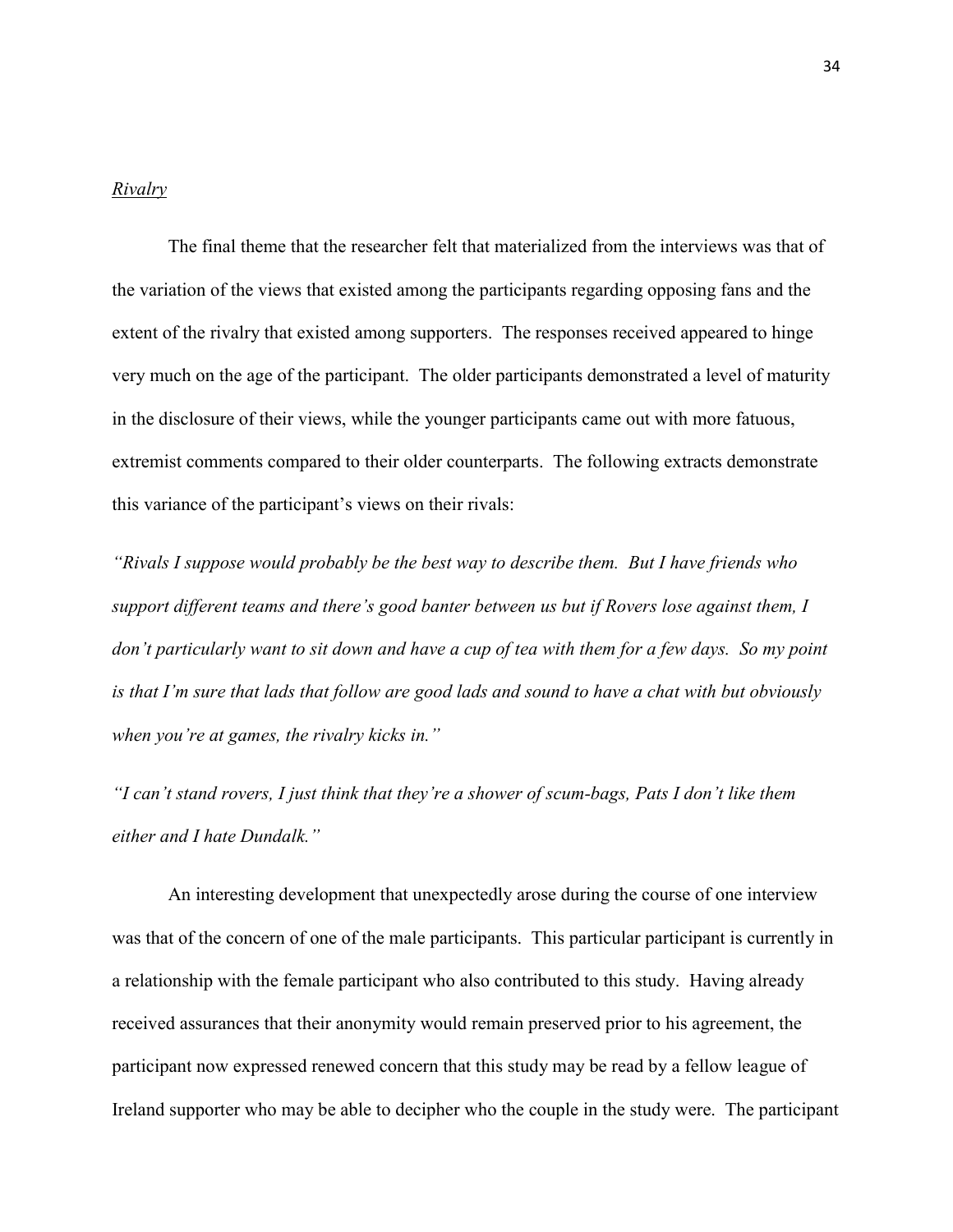felt that as it was such a close knit community, it was feasible that a fellow supporter could discern who the couple were.

*"Like they'd be of a certain minority, like they'd be the head-bangers."* 

The female participant echoed these claims in her interview and gave the following account of the reactions that she received when her fellow supporters head the news that she was going out with a rival fan.

*"It was like I had to keep on proving that he was alright, that he was normal, that he was actually sound. It's really weird like, there's a couple of people up in the club that won't even go out with me now cos I'm going out with X, to this day. They've never met him. A couple that have met him just are not nice to him, they're really, really rude to him every time they meet him. He never stood a chance."* 

In respecting the participant's request, the researcher agreed not to disclose the name of the teams that any of the participants supported.

## *Ethnographic Field Research*

 Two League of Ireland matches were attended by the researcher as it was felt that in order to fully comprehend the excitement and passion which the interviewees expressed about match-day, it was necessary to experience the occasion first-hand. The matches that the researcher attended where Bohemian FC v Shamrock Rovers FC on Friday 21<sup>st</sup> March, Kick-off: 8pm, Result: 1-3, and Shamrock Rovers FC v Sligo Rovers FC on Friday 28<sup>th</sup> March, Kick-off: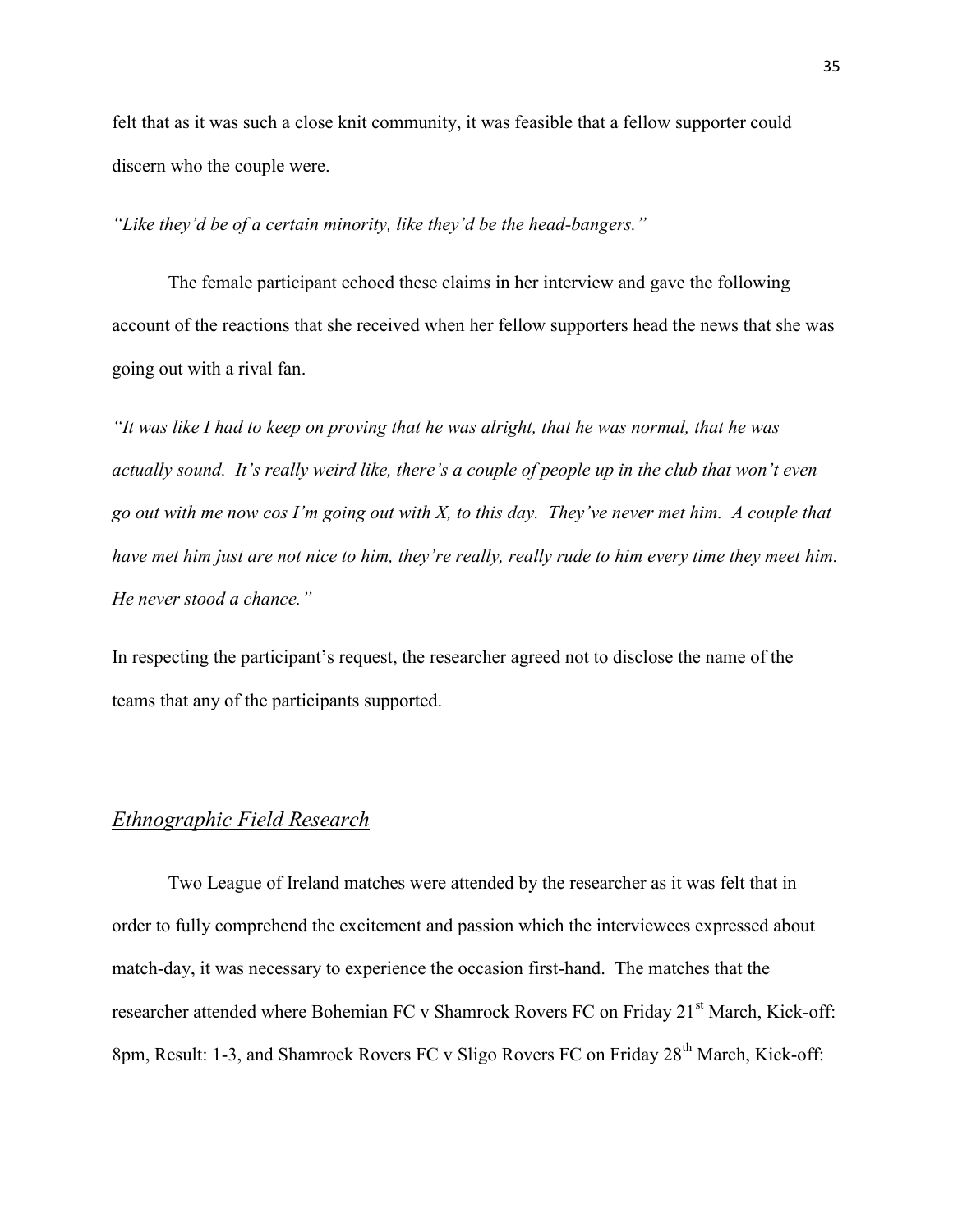7:15pm, Result: 1-0. The researcher watched both games among the Rovers supporters to ensure that he benefited from the match-day experience from both the home and away perspective.

 The first match that the researcher attended was Bohemians v Shamrock Rovers, a derby match between cross-city rivals who are sworn enemies. Upon entering the stadium, the researcher was taken aback by the visual spectacle that he encountered. Throughout the stadium there were heated exchanges between both sets of fans who were shouting and making hand gestures at each other in such an aggressive manner that it could not be ignored. The atmosphere was palpable, with both sets of fans singing and clapping as loud as they could to drown out the chants of their rivals. Some of the Rovers fans set off some green flares (green and white are the colours of Shamrock Rovers) which seemed to the researcher to be an act of defiance, directed at the Bohemian supporters, as if to say '*we are at your place and we can do what we like'*. There was no ignoring the clearly evident hostility that both fans felt towards each other, which this researcher must admit added to the sense of occasion, it was exciting, almost contagious.

 On observing the supporters at both games, it struck the researcher that the fans were more interested in interacting with the opposition supporters than actually watching the game. The sound of the chants from both sets of supporters appeared to the researcher to be sung in an English accent. It became evident that the supporters were mimicking the behaviour of their English counter-parts. Having said this, come the final whistle, there was no disputing the levels of passion and support that the researcher had witnessed from both sets of fans.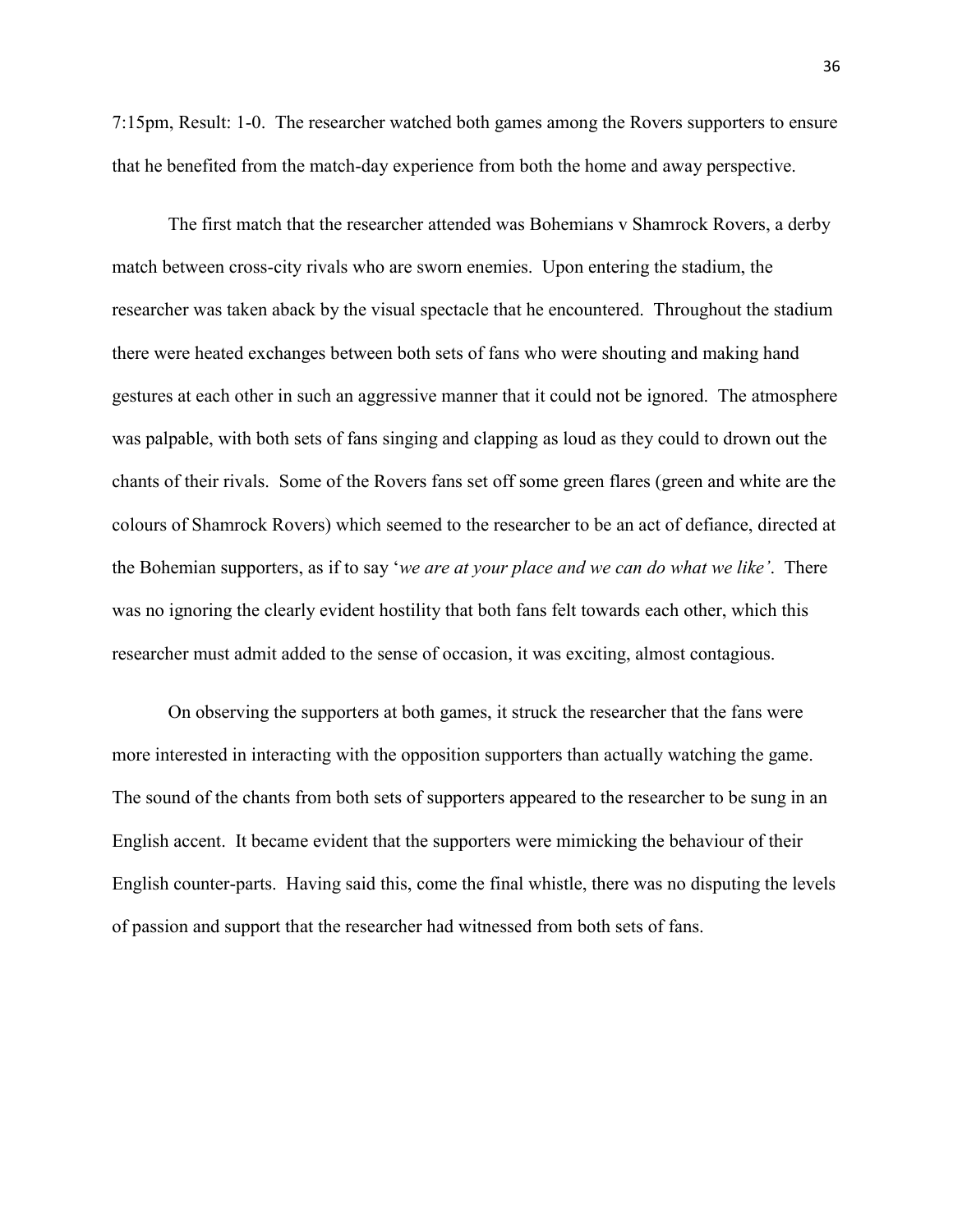### *Discussion*

 This research set out to explore how the experience of being part of a football crowd can influence the behaviour and identity of League of Ireland football supporters. The aim of the research was to gain an understanding of the reasons why participation at a football match can have an impact on a football fan's behavioural patterns and in some cases, lead to behaviour that would be deemed unacceptable in any other part of society. In order to gain an in-depth comprehension of this topic, information was gathered through an extensive literature review. The main topics of interest to come from the literature review were concerned with fan identity, social norms, crowd behaviour, the rituals that fans participate in and finally, the rivalry that exists among football supporters.

 Focusing on these particular issues that materialized from the literature review of previous studies that were relevant to this research project, the researcher sought to procure further explanation and clarity on the literature's assertions. To achieve this, additional research was therefore carried out whereby four participants were interviewed to obtain their thoughts and experiences towards football crowd behaviour. Ethnographic field research was also conducted where the researcher attended two League of Ireland matches.

 The main themes to emerge from the interviews were that of shifting identities, behaviour change, the influence of the crowd, the occasion of match-day and football fan rivalry. All of these themes worked to explain how a football crowd can influence the behaviour and identity of those within the crowd and sufficiently contributed to answering the research question. These themes will now be discussed separately and deliberated in combination with the comprehensive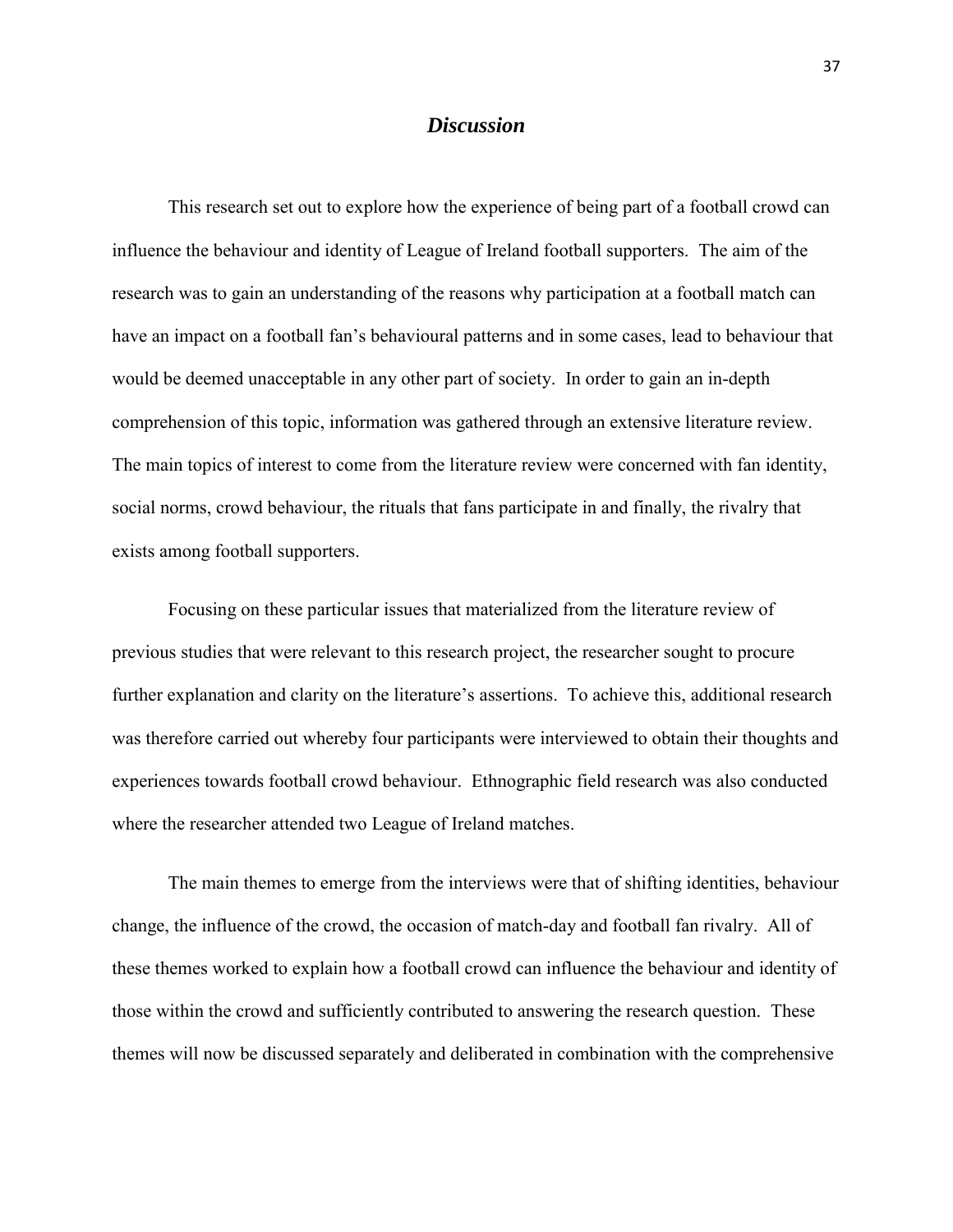literature chosen. This discussion will then be preceded by an overview of the research project's limitations and recommendations.

### Findings

#### *Behaviour change*

 Overall the researcher was satisfied that the views that were received from the participants on this topic competently answered the research question. The outcome of the interviews showed that a manifestation of behavioural change of football supporters at games does occur which was coherent with the declarations of the literature that was reviewed. All of the participants agreed that the passion of their support could sometimes influence their behaviour and cause them to momentary lose control, which was illustrated through the interviewee's admittance that they will at times shout obscenities to the referee *'in the heat of the moment'* when things aren't going their way. Interviewee A's admittance that her behaviour at games, when she finds herself shouting, comes as a surprise to her and which she puts down to being *'pulled away from the crowd'*, concurs with the views of Bromberger and Cook who state that when part of the crowd, football supporters experience a state of temporary anonymity. Both Bromberger and Cook see this as the reason why football supporters can demonstrate antisocial norms while attending football matches. This also appeared to be the case with the crowds that had been observed by the researcher at the two games that were attended.

 Interviewee C's admission that he would definitely behave differently while in attendance of a game, citing the unity that he feels from being part of the group as a reason for this, is consistent with Tajfel's definition of social identity. When Interviewee C speaks of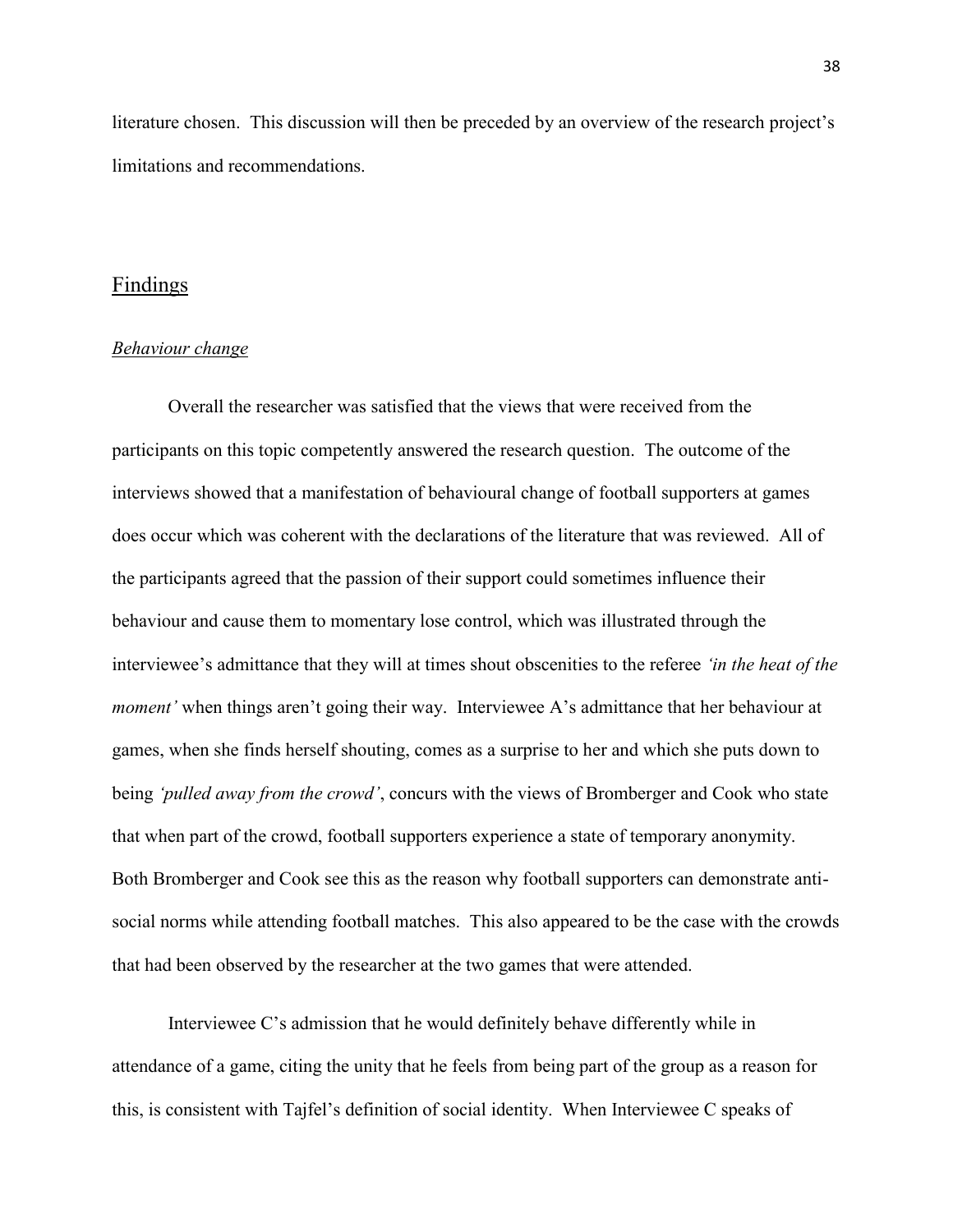wanting to prove to other's that he is as passionate as they are, he is expressing a desire to be identified with a group that adopts shared attitudes, as analysed in Burdsey and Chappell's study. The behaviour change that the interviewee's discuss and admit to are also in alignment and accordance with Emergent Norm Theory (ENT) and the Elaborated Social Identity model of crowd behaviour (ESIM) which were discussed in the literature review.

 A significant development arose from the comments of interviewee D who likened behavioural change at a game to alcoholism, stating that if a person allows the game and the crowd to control their behaviour, it will consume them. His comments regarding how when he attends the game as a fan and not a journalist, the crowd triggers something in him and he finds his behaviour changing and himself reverting back to his old fan persona were very interesting. Interviewee D felt that in much as the same way that alcohol can trigger the addiction in an alcoholic, attendance at a game has the potential to trigger a change in behaviour and lack of control.

#### *Shifting identities*

 A key area identified by this research was that of football fans and identity. As was the necessary condition to participate in this study, all participants were passionate supporters of their team and considered this support to be part of their identity. All the participants referred to their family as the reason for them supporting their particular team which brought the researcher to the supposition that both family and football played a significant role in the identity development of the participants. The researcher had previously come across this concept during the literature review in Porat's paper on fandom and identity in which he proposes that it is social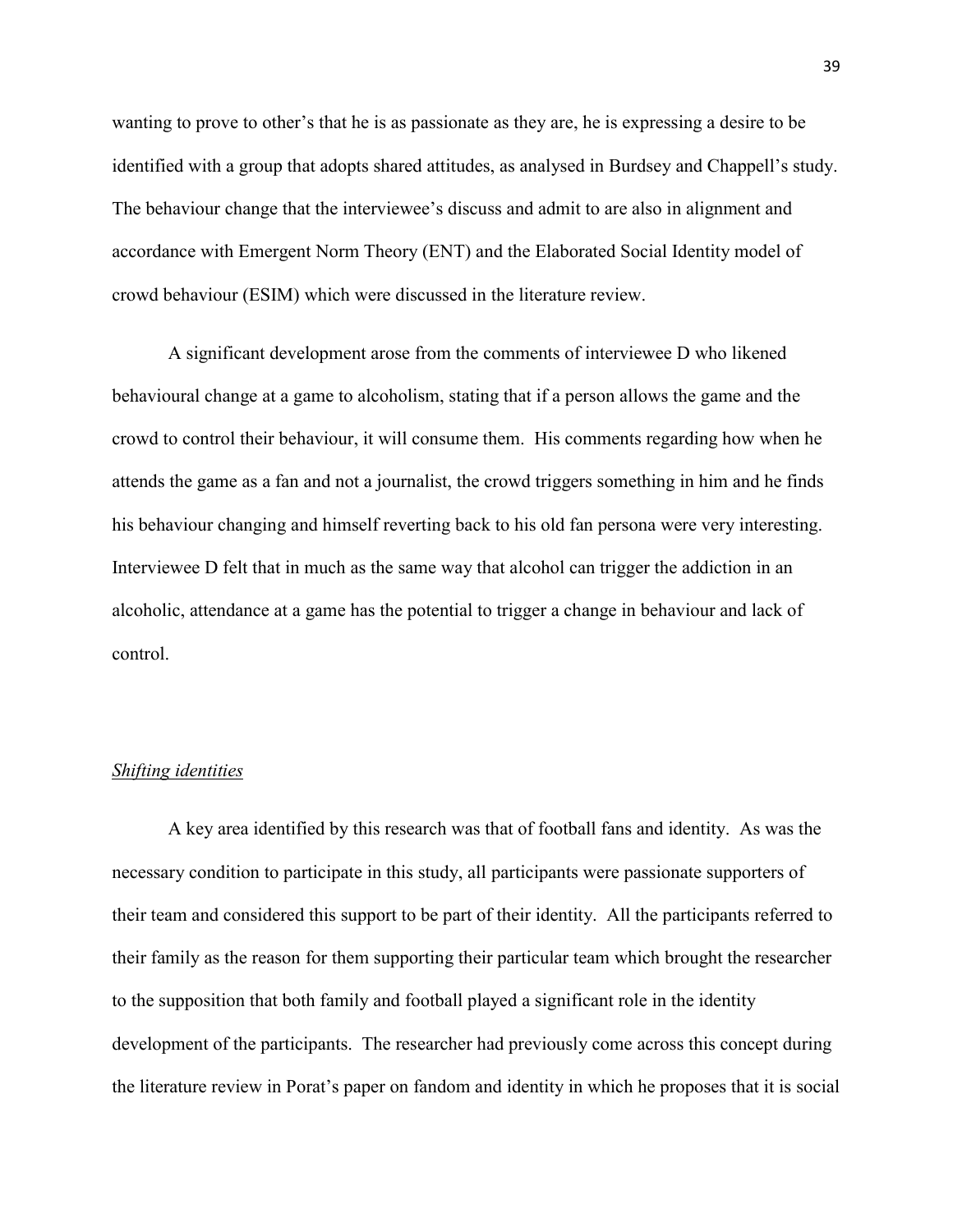factors, such as the role of family, as well as football fandom that produces the identity of football fans.

 While the participants had absolutely no qualms with being identified with their football team, an interesting sequence of attitudes that materialized, was their opinion that their identities did not shift in anyway while attending football matches. All of the interviewees expressed no doubt that some supporters completely change their identity while attending games but were very quick to distance themselves from such a shift. Despite admitting to a transient change of behaviour that could be considered as improper to the outside world, the participants felt that this was immaterial compared to the behaviour of other supporters they observe at games. One participant spoke of knowing some supporters, who are usually quiet while on their own, that completely transform and act in an uncharacteristic manner while part of the football crowd. Other participants gave similar examples, testifying that they did not believe that these supporters normally behave in this anti-social way when they were away from the crowd, stating that it could not feasible, as they held good jobs which would not tolerate such behaviour.

 There was a general attitude among the participants that many supporters become different people when they are among the crowd. When pushed for a reason on why they thought some people completely change at the games, most of the participants but it down to fans showing off to their fellow supporters and gave the impression that these fans felt that they were proving their passion for the team by behaving in that manner. This point had also been apparent to the researcher when examining the crowds that he had observed. These accounts from the participants substantiate the material sourced for the literature review from Cook and Bromberger who both stated that individual identities are transformed into a collective identity by virtue of their involvement in the supporter's crowd. In investigating identity change among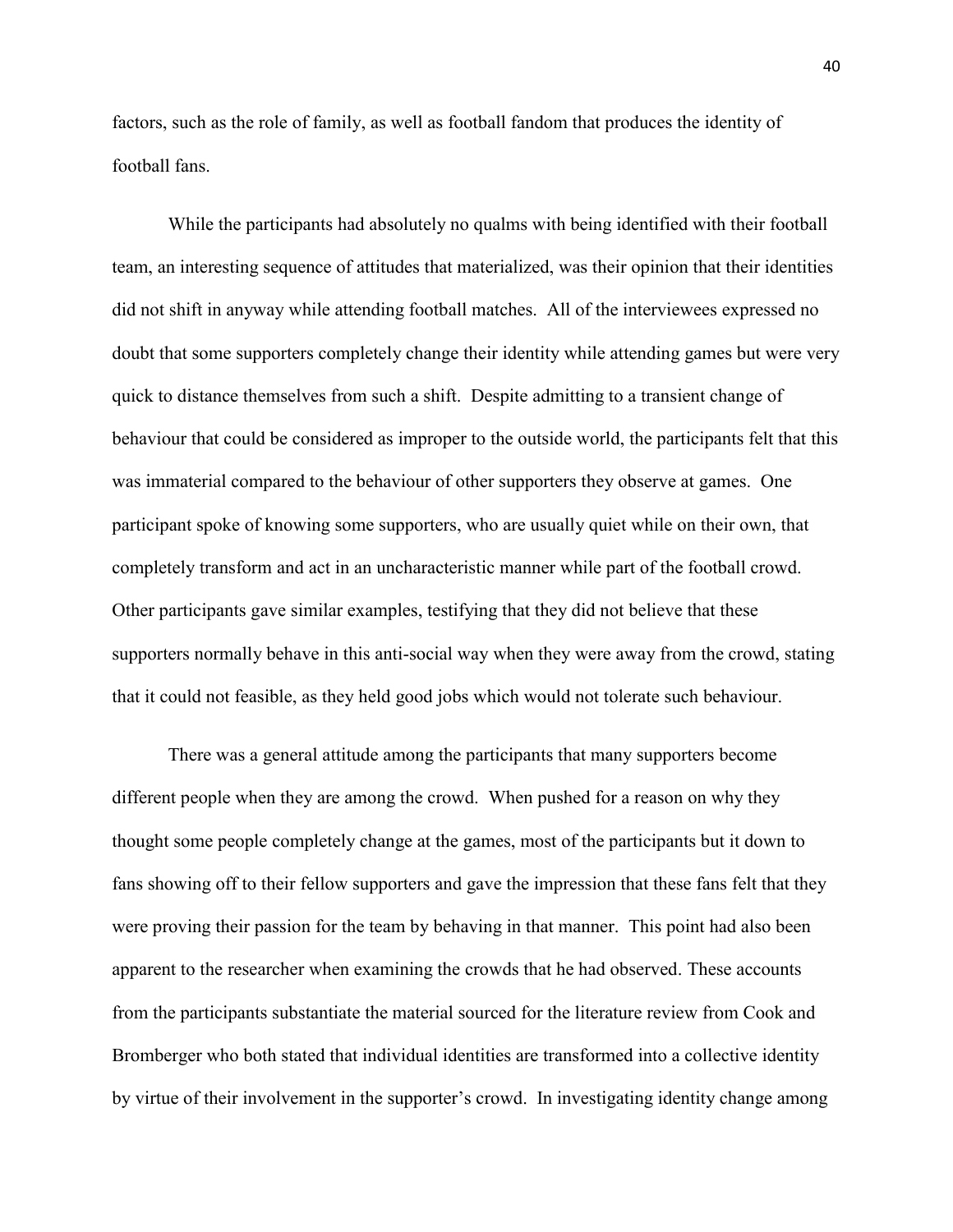football supporter, the researcher felt that the literature review and the data gathered from the interviews adequately answered the research question.

### *Match-day: more than just a game, an occasion.*

 The findings from this theme were unanimous among all of the participants with the data supporting the sourced material that had been previously acquired for the literature review on football supporter's rituals. All of the participants on the subject of going to watch a game specified that it was about the lead up and the occasion of the day and that the event meant much more to them than just the 90 minutes watching the game. As had also been discussed in the report by the Social Issues Research Centre about pre and post-game rituals included in the literature review, all the participants spoke of meeting up before and after for drinks. On attending the games this social activity was very much in evidence with large groups of supporters observed flocking out of the pubs just before kick-off and heading towards the stadium

 The participants spoke of the social element of attending games and very much gave the impression that match-day was a social occasion. Interviewee B clearly articulated the sense of community that exists between fans, in his recount of how in some of his fellow supporters, he has made friends for life. He made an interesting point that had not been previously considered by the researcher, that through life, a person makes and loses school, college and work friends along the way but when you are friends with a fellow supporter, you have a companion who is ever-present every match-day. For the researcher, this epitomized the importance of match-day rituals.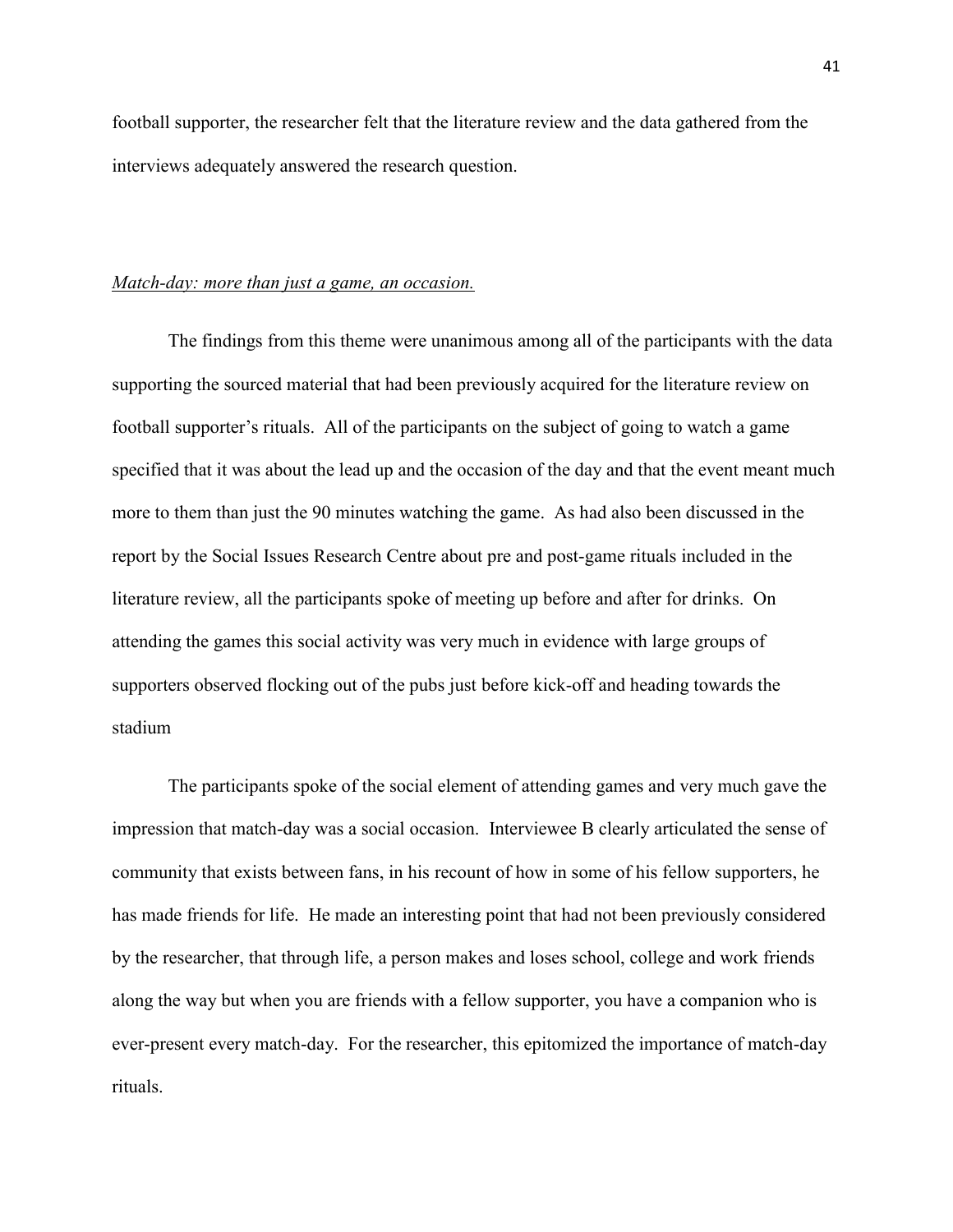The data from the interviews also contributes additional support to Cotthingham's study on Interaction Ritual Theory which is discussed within the literature review. This was particularly apparent when analysing the data from Interviewee C who was the most enthusiastic of all the participants when speaking of the ensuing excitement that comes with match-day. When talking of match-day, the researcher noticed Interviewee C coming into his fan persona as he got more engaged with the interview and eager to talk around this subject. Interviewee C, who was the youngest participant showed signs of bravado while discussing his pride in supporting an Irish club. He explained how he sees it as a badge of honour to be seen at the games and to be associated with the collective supporters group. His support of his team was clearly a status symbol for him which provokes positive emotions which supports Interaction Ritual theory. For the researcher, it was clear that the material covered in this theme suitably answered the research question.

### *The influence of the crowd*

 Another area that the researcher sought to explore was the influence that the crowd can have on football supporters. All of the participants agreed that football crowds were an essential ingredient to match-day and spoke of the camaraderie that they experienced while part of the crowd. Interviewee D's account of how of his cousin enjoyed the experience of being part of the crowd so much that he has regularly attended games ever since presents shades of the concepts developed by Milgram et al, in their study on the power of crowds which was previously discussed in the literature review. Cook's investigation into the relationship between collective and personal identity as covered in the literature review which asserts that football supporters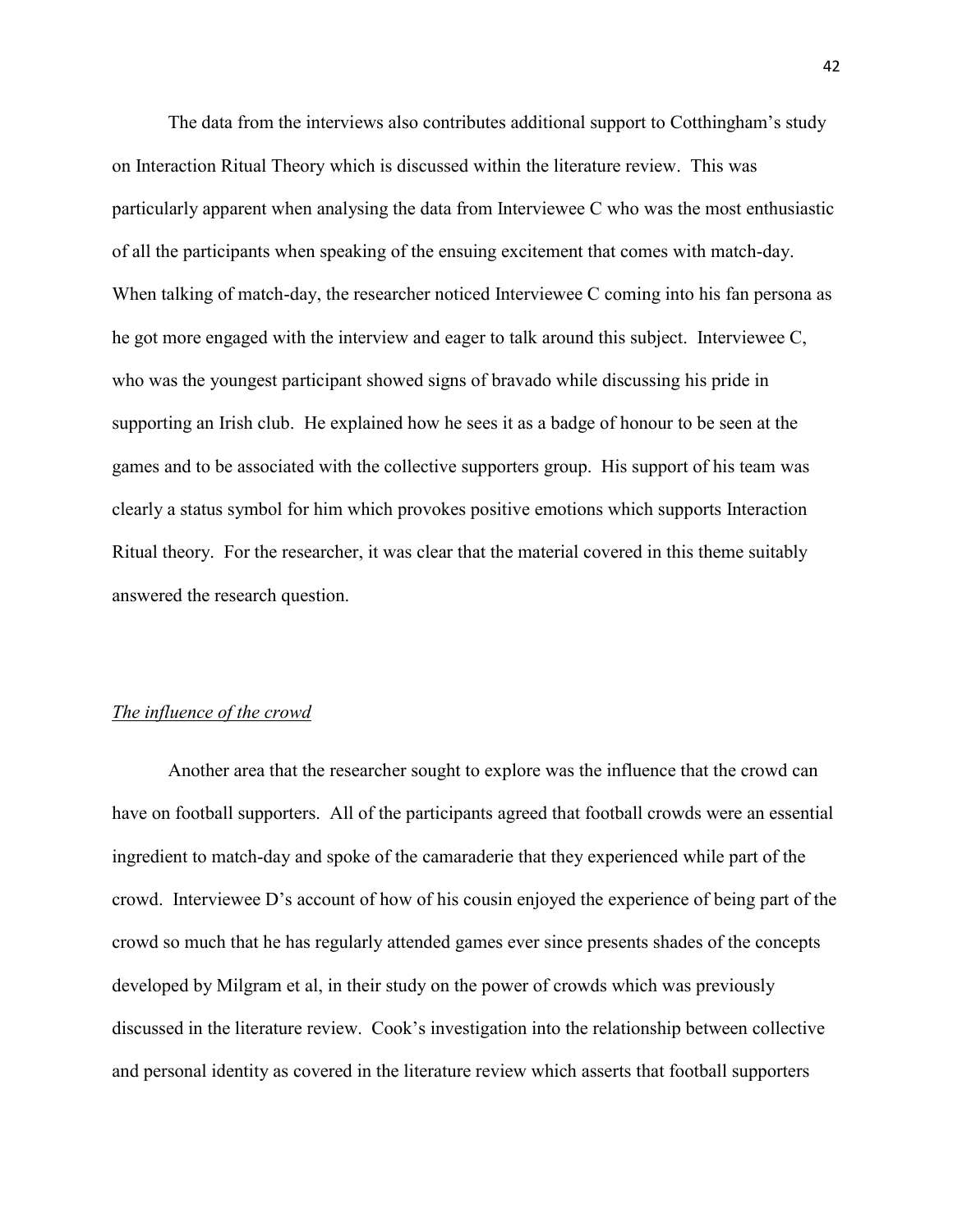that comprise a crowd at a football match assume a collective identity which is outlined by their shared behaviour and attitudes is also supported by Interviewee C's revelation that being part of the crowd makes him feel like he is part of something special and like he is a cog in a bigger wheel

 Bearing in mind the purpose of this research, crowd behaviour was an obvious theme that was likely to emerge, however the opinions that some of the participants had towards the crowd, in many cases their own supporters, did come as a surprise. As can be seen from the results, a couple of the participants expressed concern at the anti-social behaviour that they tended to witness from some fans in a particular part of the stadium. While this reaction is to expected, their attitude that these 'ultra' supporters were not real fans and in fact not as passionate about the team as they were, was unforeseen. This researcher had assumed that the fraction of supporters commonly known as the 'ultras' were as their name suggested, the ultimate fans. However, according to the views of the participant, this is not the case, with the feeling being that this fraction of supporters do not concentrate on the game or even watch the game properly and are more interested in participating in primitive behaviour and hostile interaction with opposing fans. This was also an observation that the researcher had noticed while attending the games.

### *Rivalry*

 Both the findings from the interviews and the previous literature on rivalry that had been reviewed, sufficiently contributed to answering the research question and offered an explanation to how being part of a football crowd can influence the behaviour and identity of League of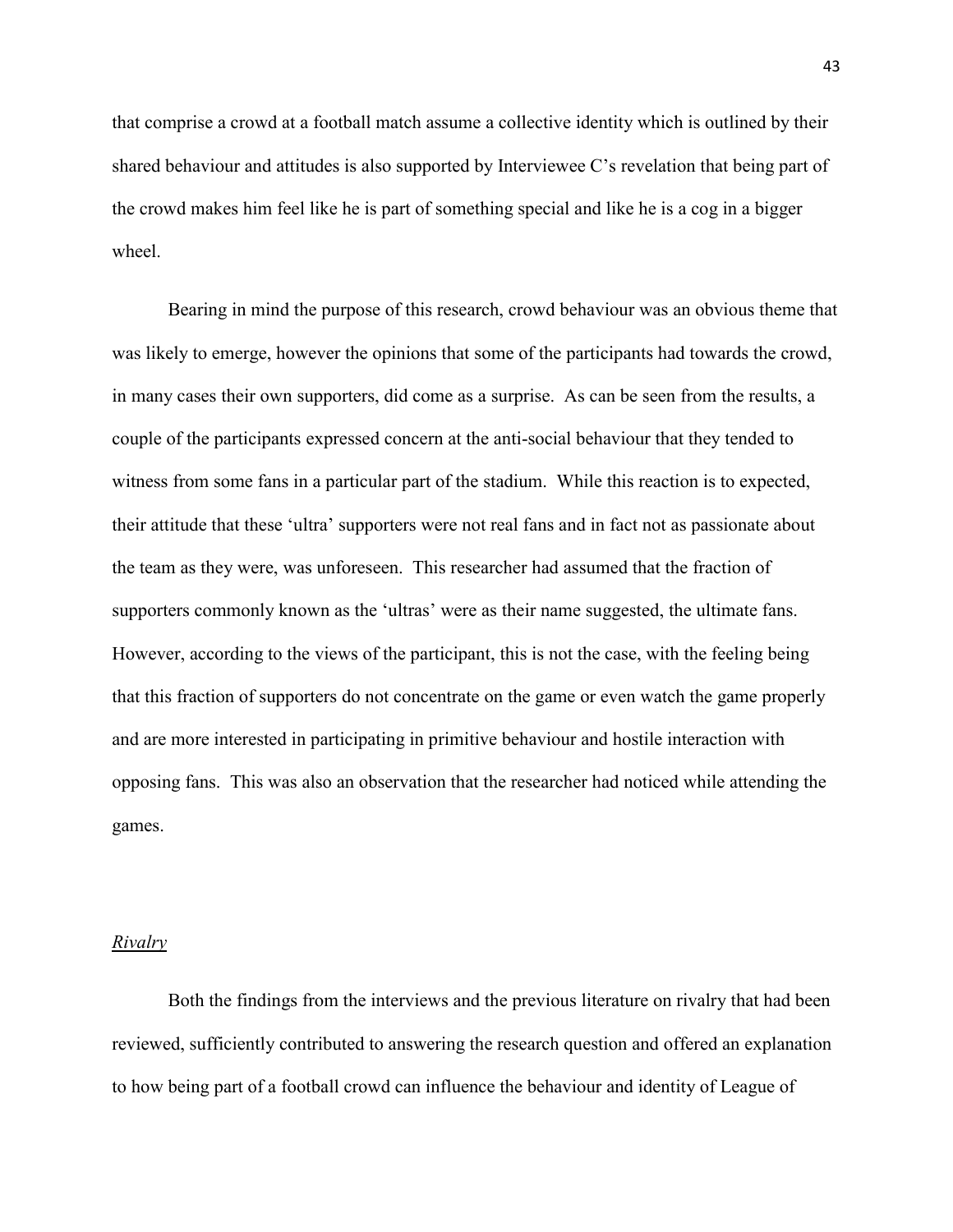Ireland fans. There was no question that all of the participants considered opposing fans to be rivals. The researcher felt that the assured, strong opinions expressed by the participants on this subject, was a display of identity reinforcement with their own team. This reaction was in line with the studies conducted by Burdsey and Chappell who stated that a fan's perception of being distinct from their rivals plays a key part in shaping a fan's sense of unity with their own group and reinforces their sense of belonging.

 The comments from one of the interviewees who discusses having friends who support different teams, who he is usually happy to socialize with on any other day but not on match-day when the rivalry kicks in, echoes the findings from Cook's observational study. In this study Cook discusses how be observed rival groups of supporters congregating together in an affable manner before the game but that this pleasantness immediately ceased once they were inside the stadium. The occasion then became a more serious affair, where the existing rivalry between the two sets of supporters re-emerged and intensified. Cook's assertion that from this point, there appeared to be very clear identities of 'them' and 'us' between the fans, further strengthens the argument that being part of the football crowd influences identify and behaviour. The behaviour observed at the two matches by the researcher concurs with Cook's findings.

 As previously mentioned in the results chapter, an unanticipated development that occurred during the course of one of the interviews was the concern that arose from one of the participants who was worried that his participation in the study may be discovered by fellow League of Ireland supporters. As his partner, who also contributed to this study, supports a rival team, he felt that there may be negative implications for them both if rival supporters learned of their involvement in this research project. The interviewee appeared to be genuinely frightened of the possible consequences if this should happen. For the researcher, this fear that was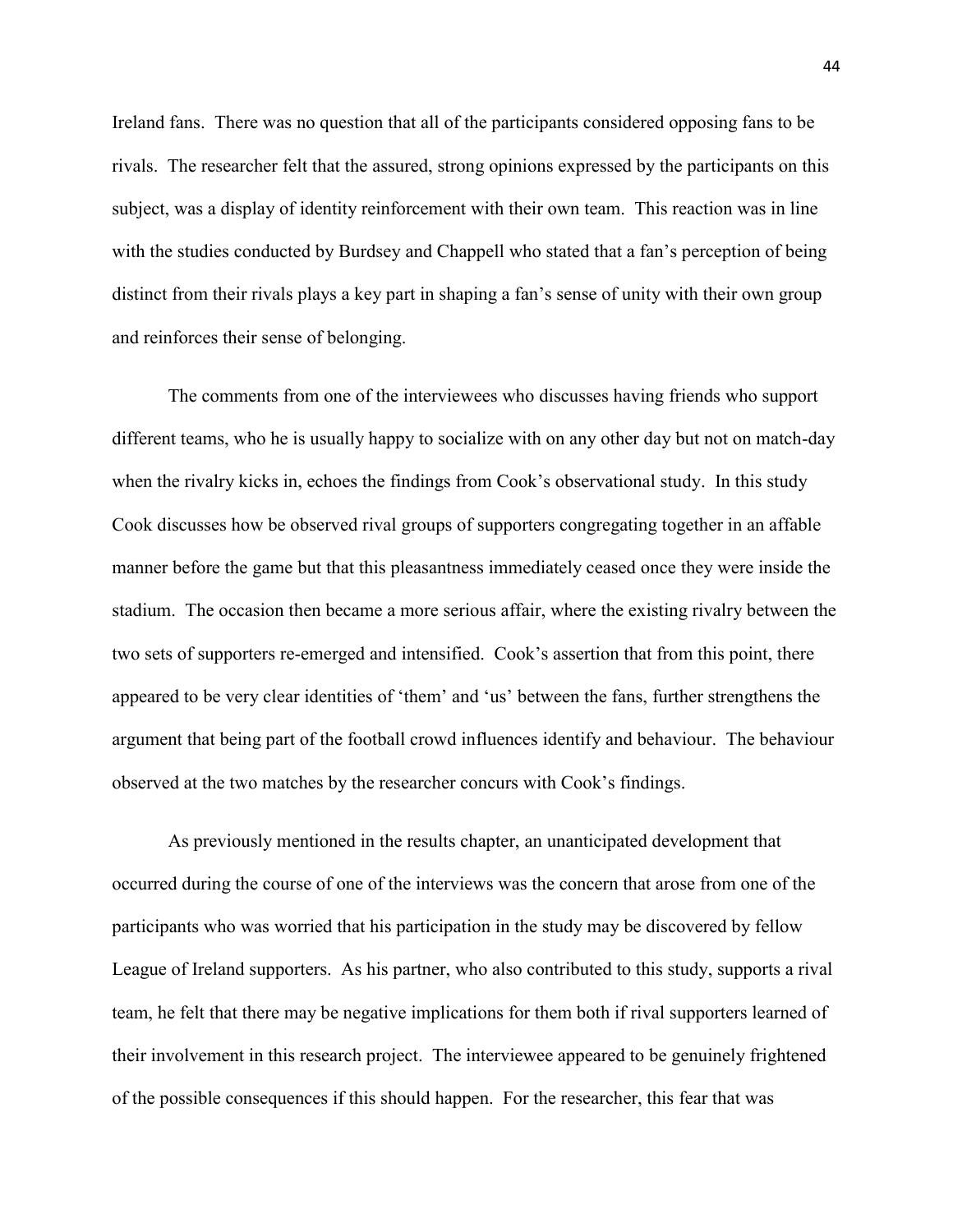exhibited by the interviewee was a prime example of Realistic Conflict theory which had been previously discussed in the literature review. Indeed, the emotions expressed by this particular participant appeared to validate the premise of Realistic Conflict theory that it is the connection that an individual has with their group that causes them to focus on the differences of other groups which contributes to the perception of these opposing groups to be seen as a threat.

### *Limitations*

 This research project faced a number of limitations. Due to constraints on time and resources, the gathering of data was restricted to a small sample, as it was beyond the scope of this project to gather data from a larger population. There was also an imbalance in the male/female ratio of participants that took part in this study. As the study comprised of three males and one female, the researcher did not receive an even share of gender accounts. Another limitation of the study was that the researcher did not have the opportunity to interview someone of the older generation. The researcher would have liked to interview someone who is now retired and has time to regularly attend games. It would have been interesting to have heard the perspective of an older person on how the crowd has changed over the years and their opinions on today's contemporary crowds. Unfortunately, the researcher was unsuccessful in his attempts to find such a participant.

 Another limitation lay in the fact that of all the participants interviewed, they all supported a League of Ireland team from Dublin. It would have been useful to learn of the crowd behaviour of non-Dublin supporters. The researcher was also concerned that due to the line of questioning, there was a risk of the interviewees expressing bravado so as to appear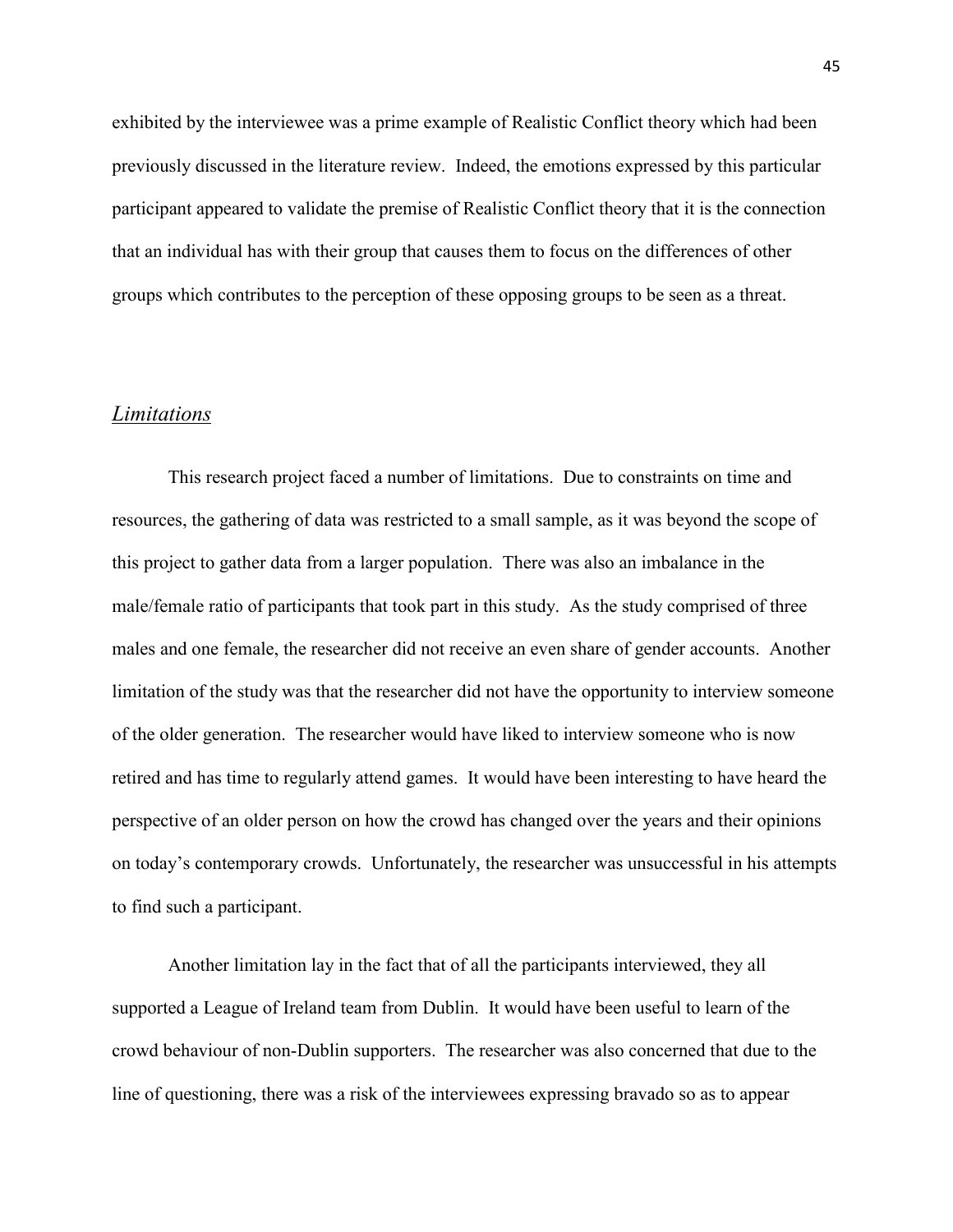strong and masculine. There was also the concern that the participants may not freely admit with all honesty that they are not acting individually and were influenced by the crowd. This could be seen where the participants gave examples of other people's behaviour and not their own.

 Likewise, with the ethnographic field research, the researcher only got to attend two games as it was not possible to attend more due to time and resource constraints. Both games attended were observed among the Rovers supporters so the researcher did not get to experience of being among a different group of supporters. Also, as the researcher was alone and only has one set of eyes, so couldn't observe everything that was going on.

### *Recommendations*

 The study on football supporters is a vastly studied area; however this researcher feels that specific literature regarding certain topics that developed during the research project is deficient and requires further research. The first area in need for further investigation is in relation to the comments of interviewee D who stated that behavioural change at a game could be triggered much in the same way as drink acts to trigger alcoholism. While literature was found in preparation for this project that compared football fandom to religion, no literature was found that made this comparison as described by Interviewee D. For this reason, this researcher feels that perhaps this is an area where future research is required. Interviews could be conducted with passionate supporters who rarely get the opportunity to go to see their team play live. Afterwards they could be interviewed to determine if attendance of the game had a trigger effect on their behaviour. Ideal candidates for this study could be people who have emigrated and recently returned home, having not had any recent opportunities to see their team play live.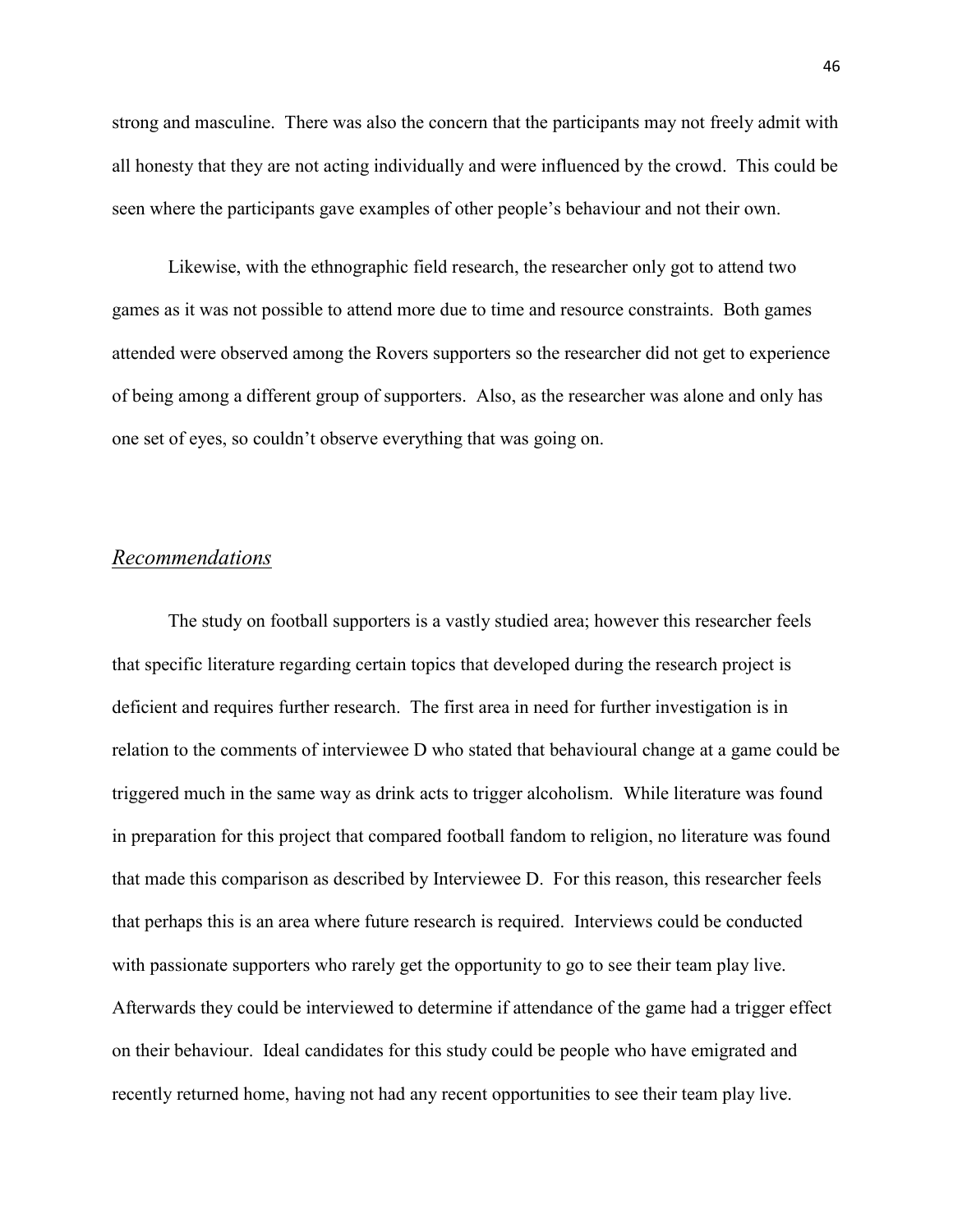Although Cook's seminal observational report on football fan identity asserts that a collective identity was very much evident in the behaviour of the fans, it does not discuss or explore if there was any level of awareness of this on the fan's part. Similarly, as all the participants in this study spoke of others and not themselves when giving examples of supporters demonstrating identity shifts, perhaps they themselves are unaware of their own identity change? For these reasons, this researcher considers that it would be good practice for future research to be carried out in this area through in-depth interviews and possibly playing recordings of interviewee's participation back to them if this practice was deemed to be ethically sound.

 This criticism that fans can have of their fellow supporters was not a theme that the researcher came across while preparing the literature review. Likewise, the fear that the couple expressed if their own fan's learned of their involvement in this study was unexpected. For these reasons, this researcher feels that future study on the behaviour of football fans should involve intra-fan relations research which could be conducted through semi-structured interviews.

### *Conclusion*

 Prior to this study a scarce amount of research could be found on the traits of League of Ireland fans in general, let alone on the topic of how crowd participation impacted their behaviour. The reason for this possibly comes down to League of Ireland supporters being a marginal group, who pale into insignificance in comparison to the amount of supporters in Ireland and world-wide who follow the English Premier League. However, while they may be small in numbers, the researcher found the League of Ireland supporters that he encountered to possess an immense passion for their team that is of intrinsic value to them. The findings from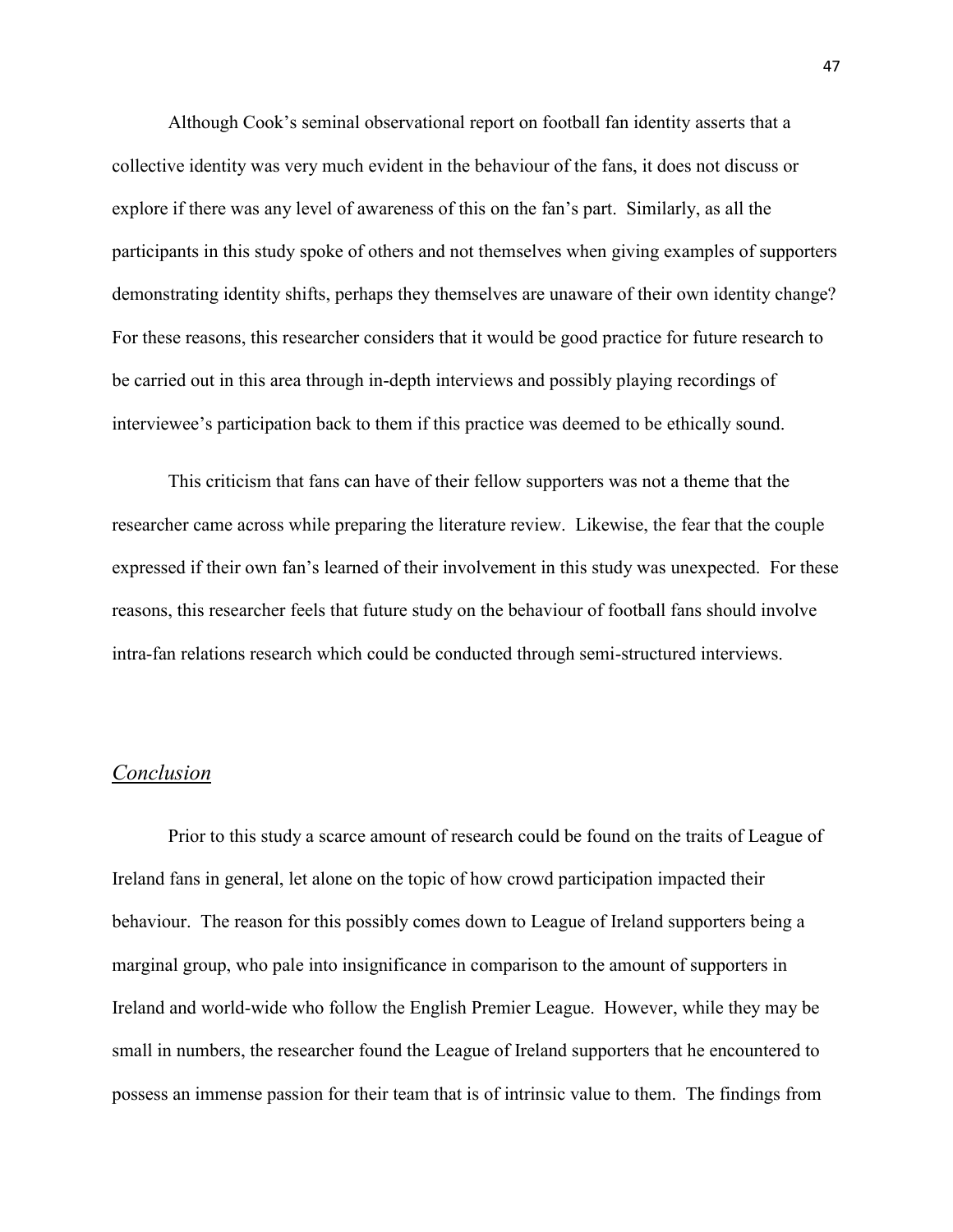this research have enhanced our understanding of what it means to be a fan and have enabled us to appreciate the sense of belonging and secure social status that being among fellow supporters provides. With this knowledge now in mind, this research has offered some enlightenment on how the experience of being part of a football crowd can influence the behaviour and identity of a League of Ireland supporter.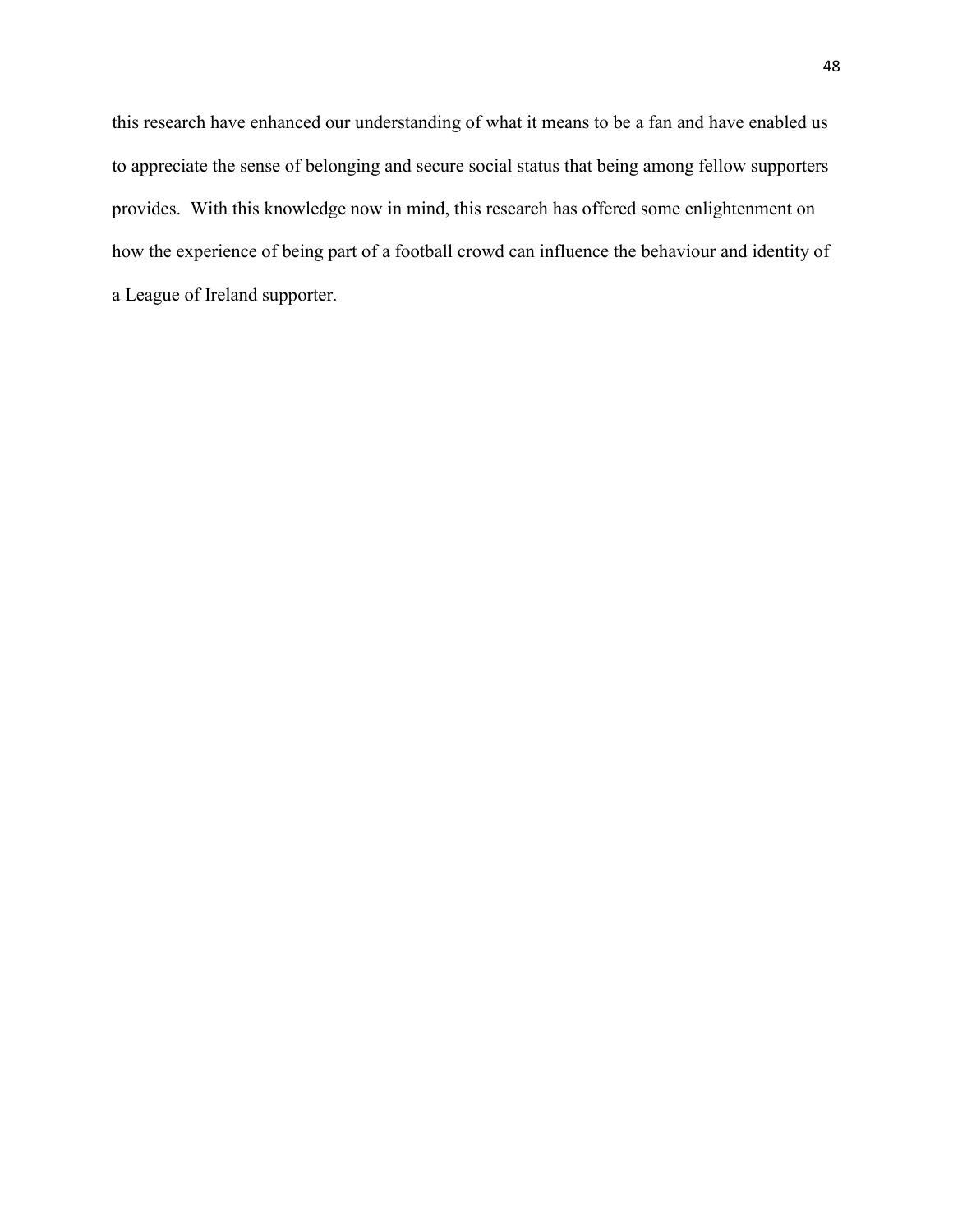## *References*

Aguirre, B.E., Wenger, D., & Vigo, G. (1998). *A test of the emergent norm theoryof collective behavior.* Sociological Forum, 13 (2), 301-319.

Adams, A., Anderson, E., & McCormack, M (2010). *Establishing and challenging Masculinity: The influence of gendered discourses in Organized sport.* Journal of language and social psychology, 29:278.

Benkwitz, A. & Molnar, G. (2012). *Interpreting and exploring football fan rivalries: an overview*. Soccer & Society, 13 (4), 479-494.

Bromberger, C., (1995). *Football as world-view and as ritual*. FCS, 293-311.

Burdsey , D., & Chappell, R. (2003). *Soldiers, sashes and shamrocks: Football and social identity in Scotland and Northern Ireland.* Retrieved December 8, 2013, from Sociology of sports online [SOSOL] website: [http://physed.otago.ac.nz/sosol/v6i1/v6i1\\_1.html](http://physed.otago.ac.nz/sosol/v6i1/v6i1_1.html)

Cottingham, M.D., (2012). *Interaction ritual theory and sports fans: Emotion, Symbols and Solidarity.* Sociology of Sport Journal, 29, 168-185.

Cook, N. (n.d.). *Observing Football Supporters: An Investigation into the Relationship between Collective and Personal Identity*. *Retrieved* December 3, 2013, Academia.edu.

Dionisio, P.,Carmo, L., & Moutinho, L. (2008). *Fandon, affiliation and tribal behaviour: a sports marketing application.* Qualitative Market Research: An International Journal, 11(1), 17- 39. Retrieved December 6, 2013, from [http://www.emeraldinsight.com/journals.htm?issn=1352-](http://www.emeraldinsight.com/journals.htm?issn=1352-2752) [2752](http://www.emeraldinsight.com/journals.htm?issn=1352-2752)

Flick, U. (2006). *An introduction to qualitative research* (3<sup>rd</sup> ed.). London: Sage Publications.

King, A. (1997). *The lads: Masculinity and the new consumption of football.* British Sociological Association. 31:329. DOI: 10.1177/0038038597031002008

Le Bon, G. (2008). *The Crowd: A study of the popular mind*. Virginia Wilder Publications.

Milgram, S., Bickman, L., & Berkowitz, L. (1969). Note on the drawing power of crowds of different size. Journal of Personality and Social Psychology, 13 (2), 79-82.

Porat, B.P., (2010). *Football fandom: a bounded identification*. Soccer & Society, 11 (3), 277- 290.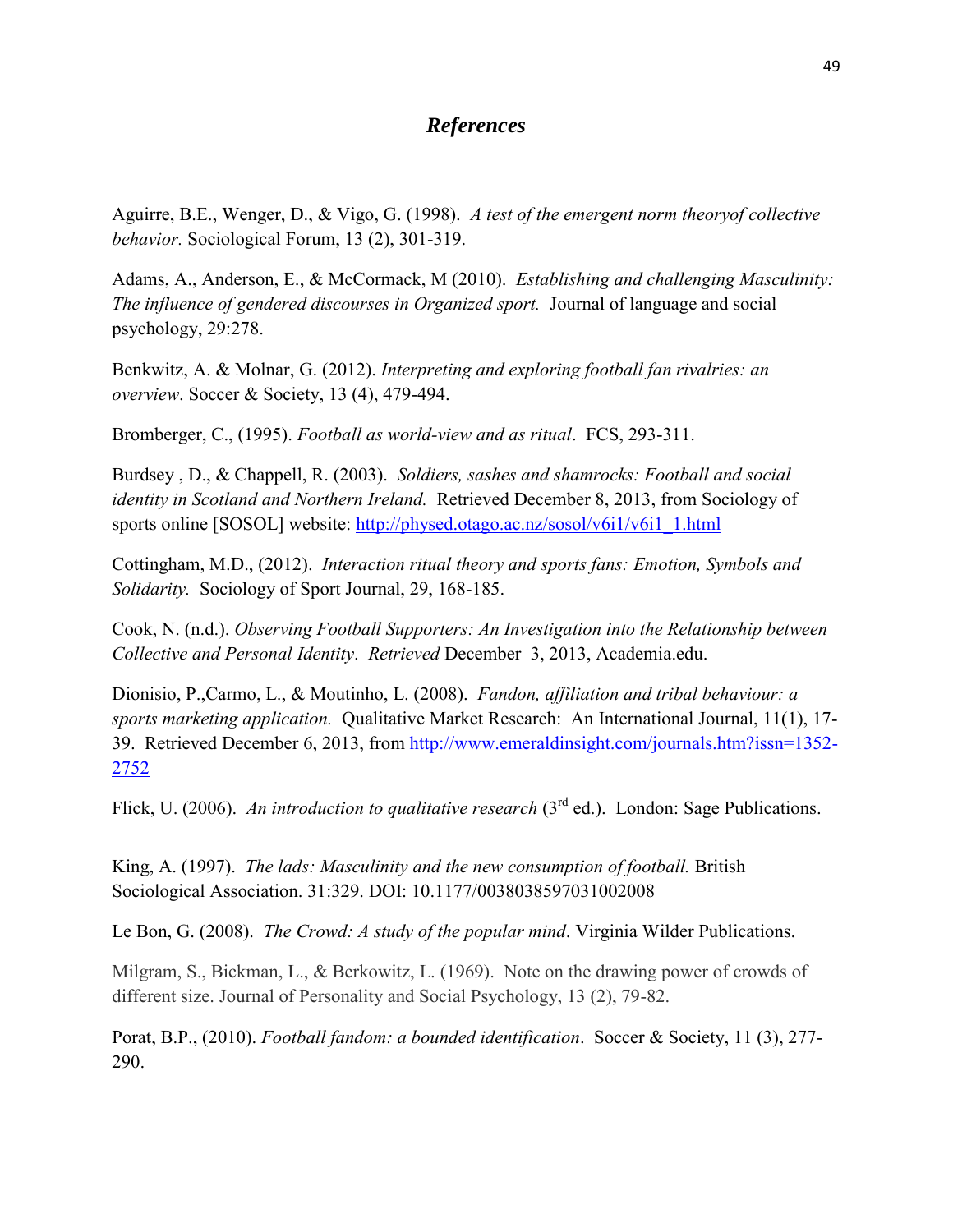Punch, K. (2005). *Introduction to Social Research. Quantitative and Qualitative Approaches*  $(2<sup>nd</sup>$  ed.). London: Sage Publications.

Ritchie, J., & Lewis, J. (2003). *Qualitative Research Practice. A guide for social science students and researchers*. London: Sage Publications.

Soccer in Ireland (n.d.). Retrieved February 22 2014, from DoCara website: <http://www.dochara.com/the-irish/sport-the-irish/soccer-in-ireland/>

Stott, C., Adang, O., Livingstone, A., & Screiber M. (2007). *Variability in the collective behavior of England fans at Euro2004: 'Hooliganism', public order policing and social change.*  European Journal of Social Psychology, 37. 75-100.

Stott, C., Adang, O., Livingstone, A., & Screiber M. (2008). *Tackling football hooliganism. A quantitative study of public order, policing and crowd psychology.* American Psychological Association, 14 (2), 115-141.

Stott, C., Hoggett, J., & Pearson, G. (2012). '*Keeping the peace'. Social identity, procedural justice and the policing of football crowds.* British Journal Of Criminology, 52(2), 381-399. Doi:10.1093/bjc/acr076

Tangney, J.P. & Leary, M., & (2005). *Handbook of Self and Identity.* Guilford Press

The Social Issues Research Centre [SIRC] (2008). *Football Passions*. Retrieved December 5, 2013, from [http://www.sirc.org/football/football\\_passions.pdf](http://www.sirc.org/football/football_passions.pdf)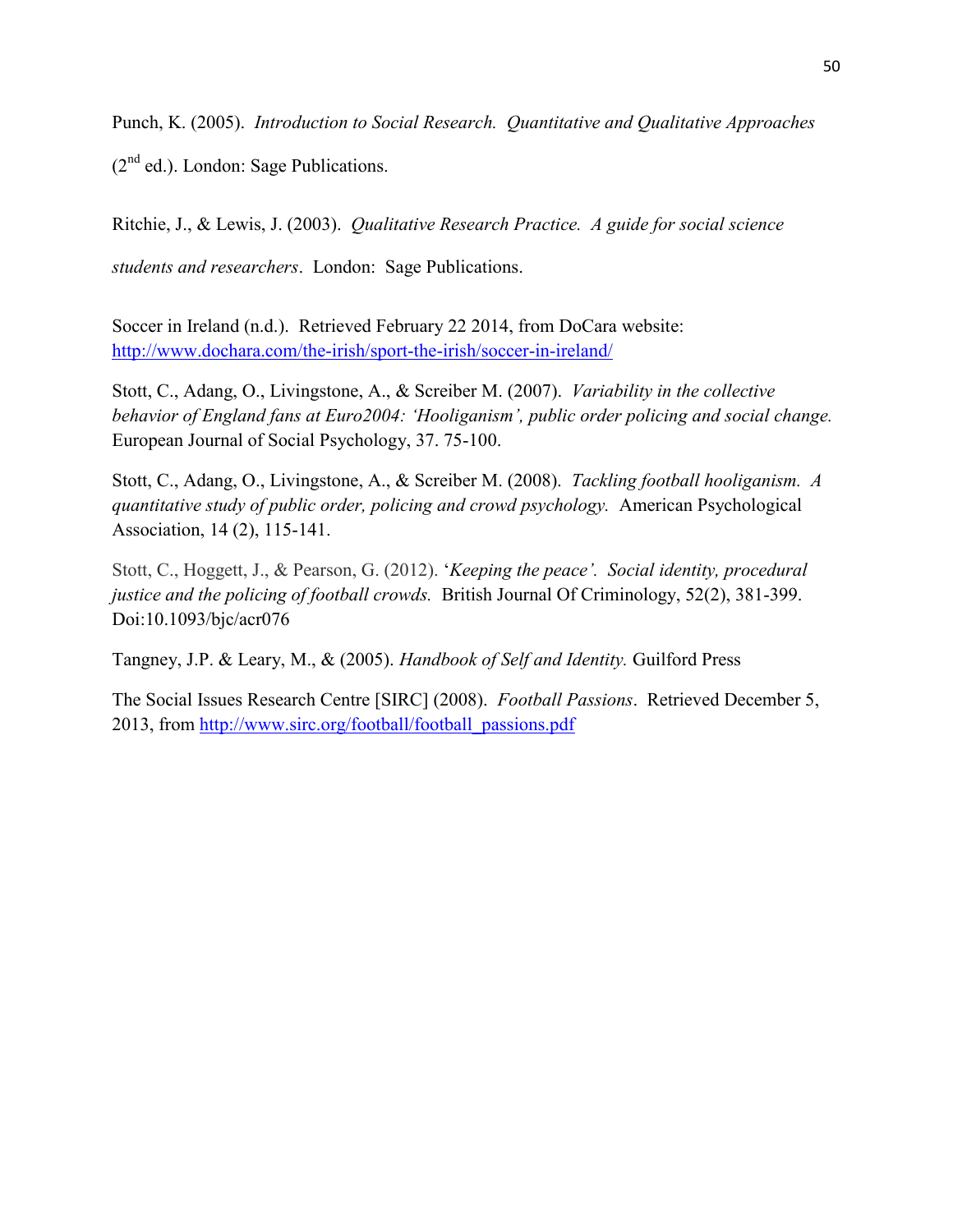## *Appendix*

## *Interview questions*

INT: First and foremost, I should ask you what team do you support?

RESP:

INT: And how long have you supported…..?

RESP:

INT: What was it that made you choose…. as your team to support?

RESP:

INT: And would you consider yourself a passionate supporter?

RESP

INT: How would you describe your relationships with your fellow shamrock rovers supporters?

RESP:

INT: What attributes would you consider are necessary in order to be considered an avid and loyal fan?

# RESP

INT: Would you get to go to many games yourself?

RESP:

INT: Could you describe to me the experience of being at the stadium and watching your team play live?

# RESP:

INT: Would you say that the masculinity element of football is what attracts individuals to start supporting a team?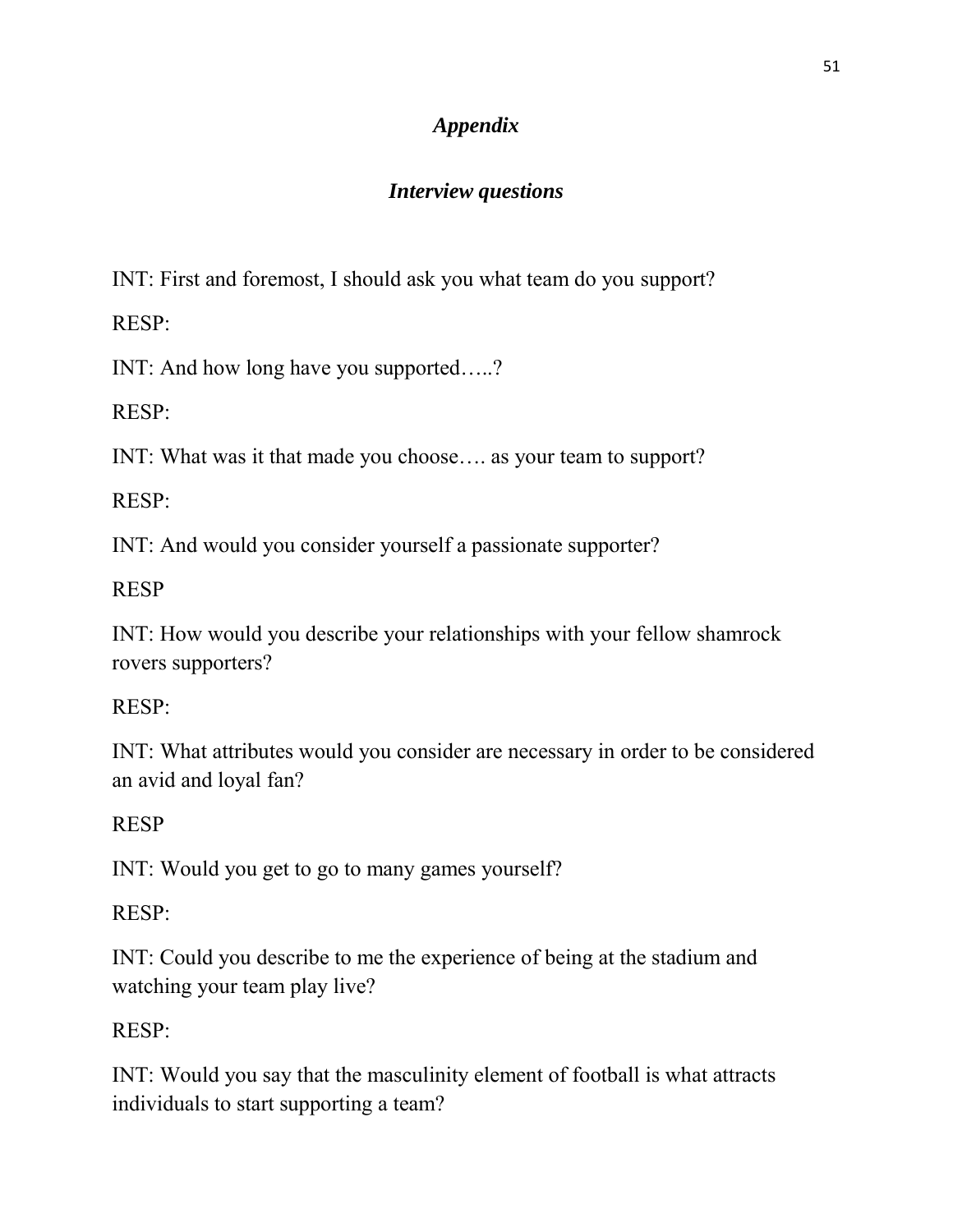## RESP

INT: And when you go to games do you ever partake in any match-day rituals?

## RESP:

INT: Now I just want to ask you about being part of the crowd. Is there an appeal about being part of a collective unit, part of the group? Does that add to the occasion?

## RESP:

INT: So it's not so much about supporting the team, it's more about the occasion?

## RESP:

INT: Would you say being part of the crowd can have an influence on different individual's behaviour? Would you say that there is an air of anonymity?

## RESP:

INT: Personally, would you feel any different? Would you save that your identity would shift while you are at a game? Or would you be the same person that you are on a day to day basis?

## RESP:

INT: Would you say your emotions can influence your behaviour and that you would act in a different manner than you normally would?

## RESP:

INT: How would you describe your relationship with opposing fans?

## RESP:

INT: Have you ever witnessed any anti-social behaviour from your own set of fans or opposing fans?

## RESP: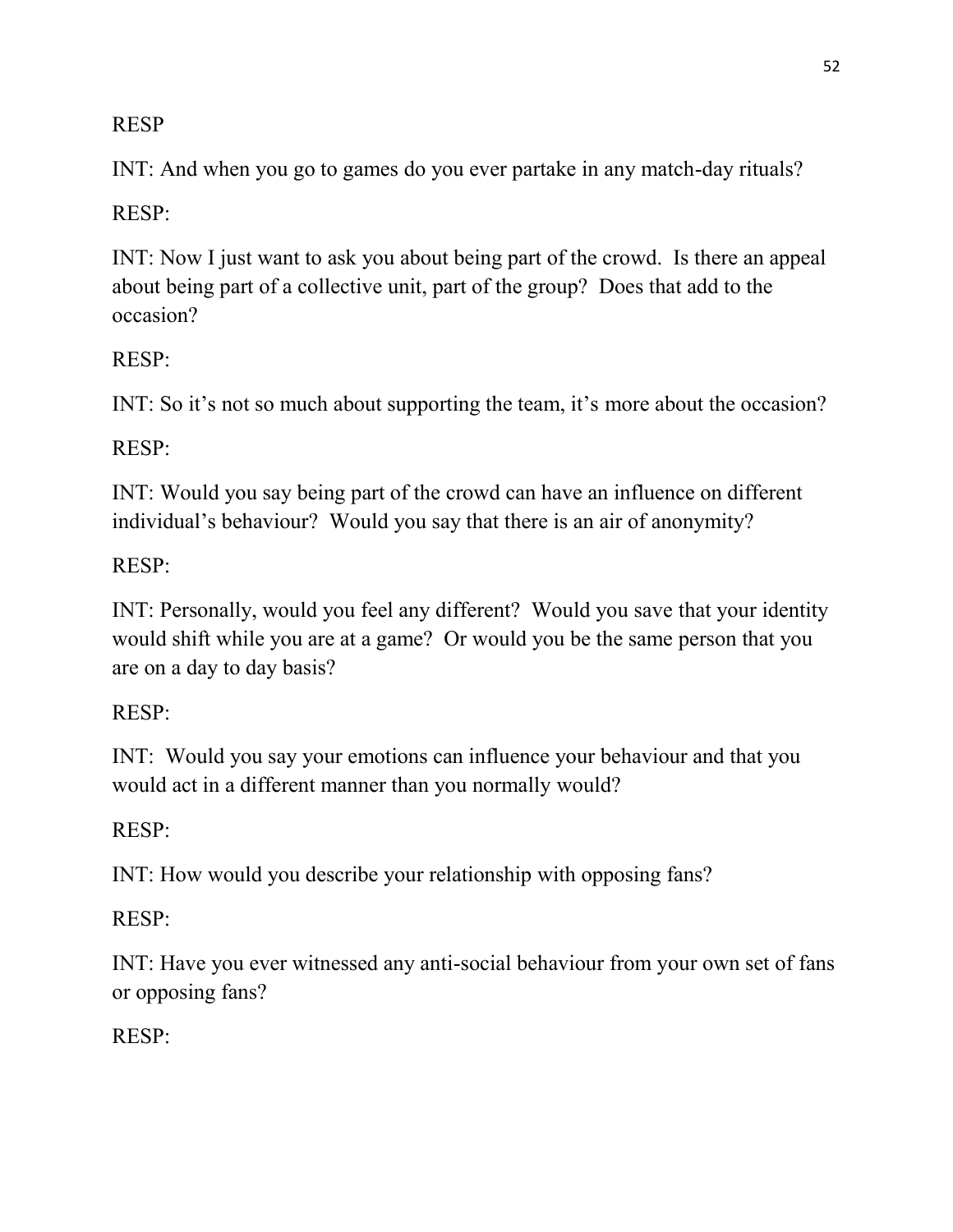INT: And as regards chanting, have you ever heard any that you would deem to be derogatory and designed to cause upset to opposing fans?

# RESP:

INT: Would you say that there's a fine line between genuine banter and chants that are just designed to offend people?

# RESP:

INT: And would you feel any pressure to join in any chanting that you felt uncomfortable with?

## RESP:

INT: And would you say that most football supporters would act in a different fashion at a game than they would normally?

## RESP:

INT: Would you agree that there is a sense of anonymity for supporters when part of the collective supporter's crowd?

## RESP:

INT: So do you think that at football games there is more acceptability and tolerance for this sort of behaviour?

## RESP:

INT: What is it that is so special about match-day for supporters do you think?

## RESP:

INT: Do you think fans can judge their fellow supporters if they do not feel they are passionate enough in their support for their team?

## RESP:

INT: Would you say that there is a difference between Jack the person and Jack the Shamrock Rovers supporter?